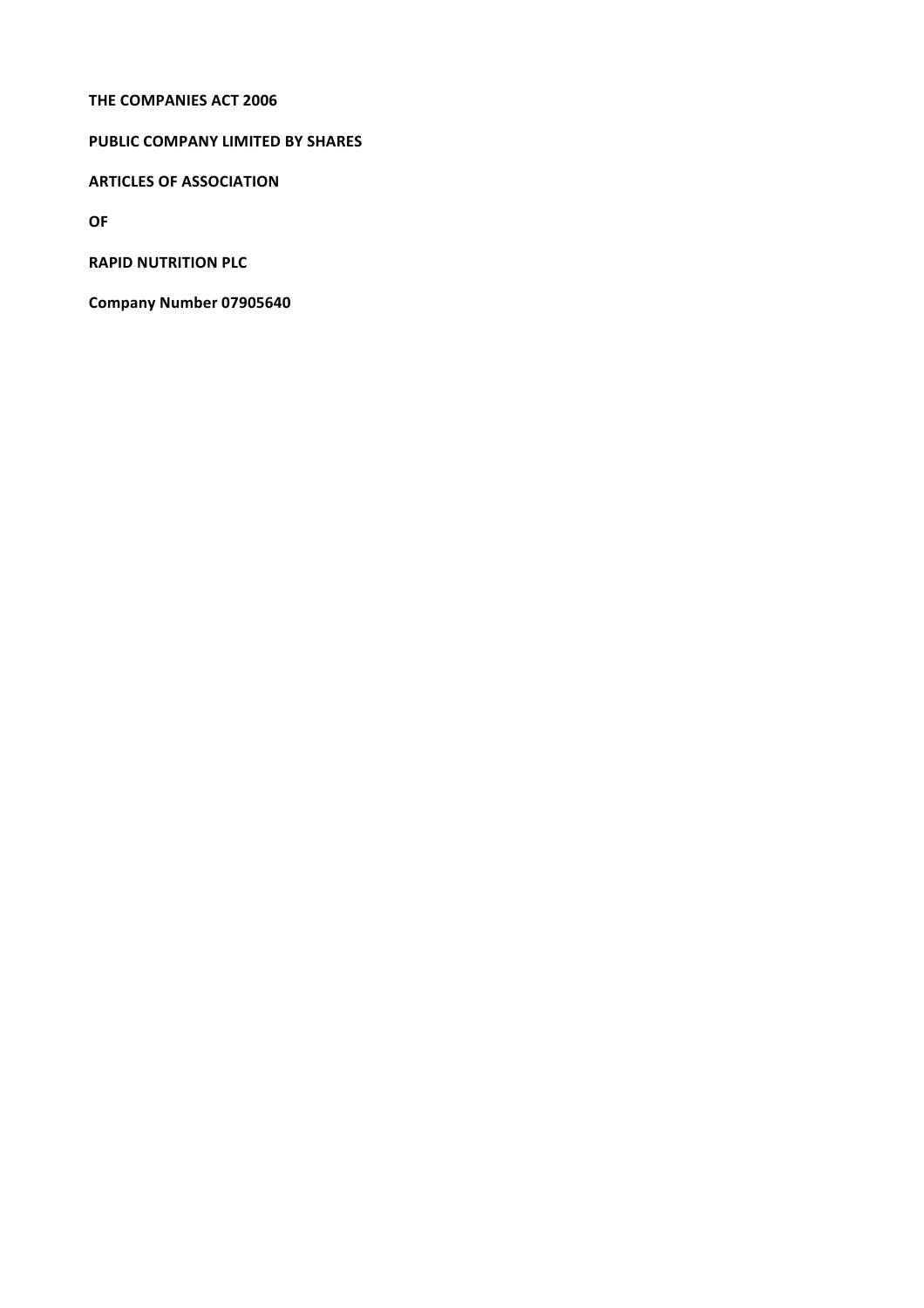# **TABLE OF CONTENTS**

| 1.         |  |
|------------|--|
| 2.         |  |
| 3.         |  |
| 4.         |  |
| 5.         |  |
| 6.         |  |
| 6A.        |  |
| 7.         |  |
| 8.         |  |
| 9.         |  |
| 10.        |  |
| 11.        |  |
| 12.        |  |
| 13.        |  |
| 14.        |  |
| 15.        |  |
| 16.        |  |
| 17.        |  |
| 18.        |  |
| 19.        |  |
| 20.        |  |
| 21.        |  |
| 22.        |  |
| 23.        |  |
| 24.        |  |
| 25.        |  |
| 26.        |  |
| 27.        |  |
| 28.        |  |
| 29.        |  |
| 30.        |  |
| 31.        |  |
| 32.        |  |
| 33.        |  |
| 34.        |  |
| 35.        |  |
| 36.        |  |
| 37.        |  |
| 38.        |  |
| 39.        |  |
| 40.        |  |
| 41.        |  |
| 42.        |  |
| 43.        |  |
| 44.        |  |
| 45.        |  |
| 46.        |  |
| 47.        |  |
| 48.        |  |
| 49.<br>50. |  |
| 51.        |  |
|            |  |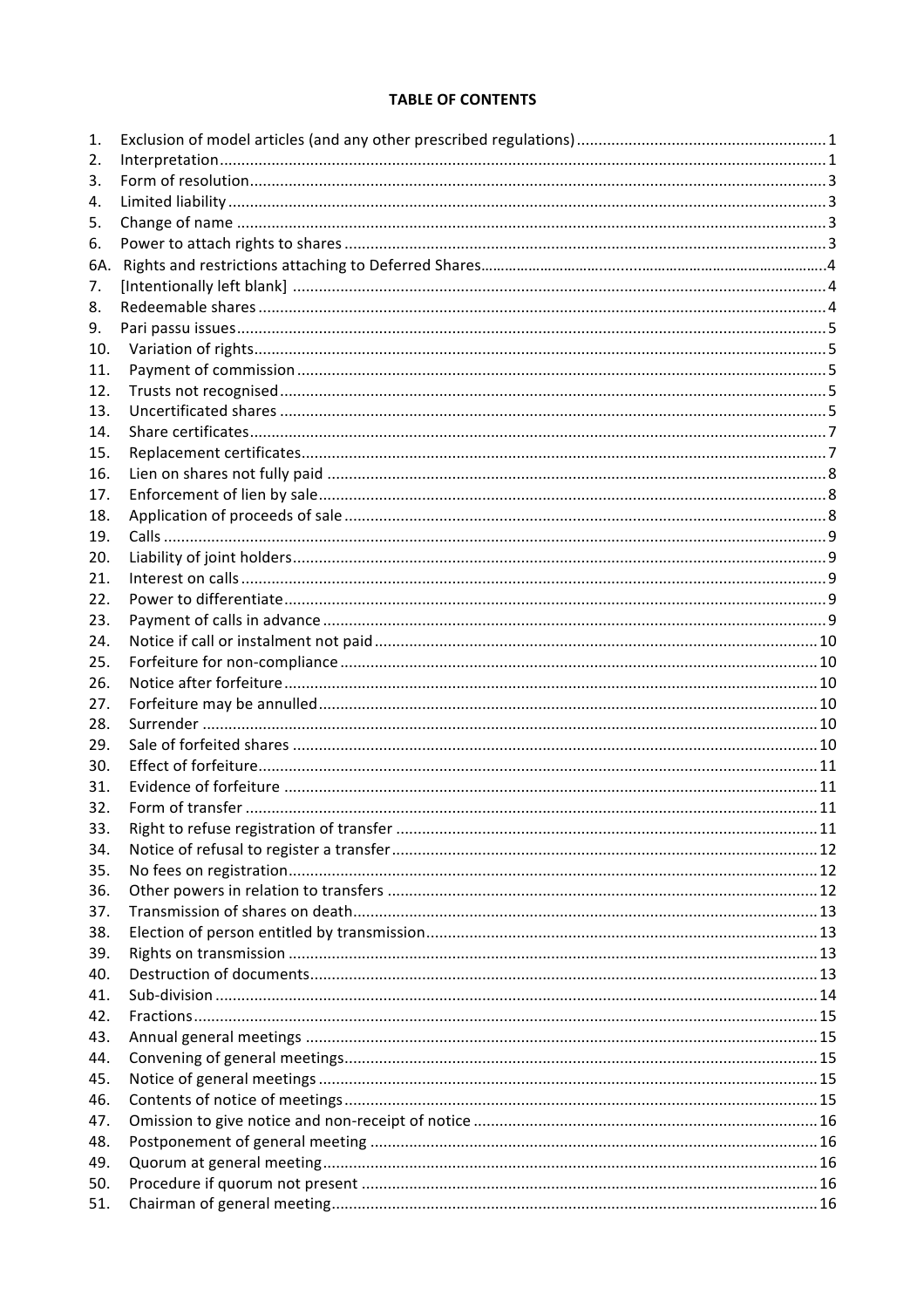| 52.  |  |
|------|--|
| 53.  |  |
| 54.  |  |
| 55.  |  |
| 56.  |  |
| 57.  |  |
| 58.  |  |
| 59.  |  |
| 60.  |  |
| 61.  |  |
| 62.  |  |
| 63.  |  |
| 64.  |  |
| 65.  |  |
| 66.  |  |
| 67.  |  |
| 68.  |  |
| 69.  |  |
| 70.  |  |
| 71.  |  |
| 72.  |  |
| 73.  |  |
| 74.  |  |
| 75.  |  |
| 76.  |  |
| 77.  |  |
| 78.  |  |
| 79.  |  |
| 80.  |  |
| 81.  |  |
| 82.  |  |
| 83.  |  |
| 84.  |  |
| 85.  |  |
| 86.  |  |
| 87.  |  |
| 88.  |  |
| 89.  |  |
| 90.  |  |
| 91.  |  |
| 92.  |  |
| 93.  |  |
| 94.  |  |
| 95.  |  |
| 96.  |  |
| 97.  |  |
| 98.  |  |
| 99.  |  |
| 100. |  |
| 101. |  |
| 102. |  |
| 103. |  |
| 104. |  |
| 105. |  |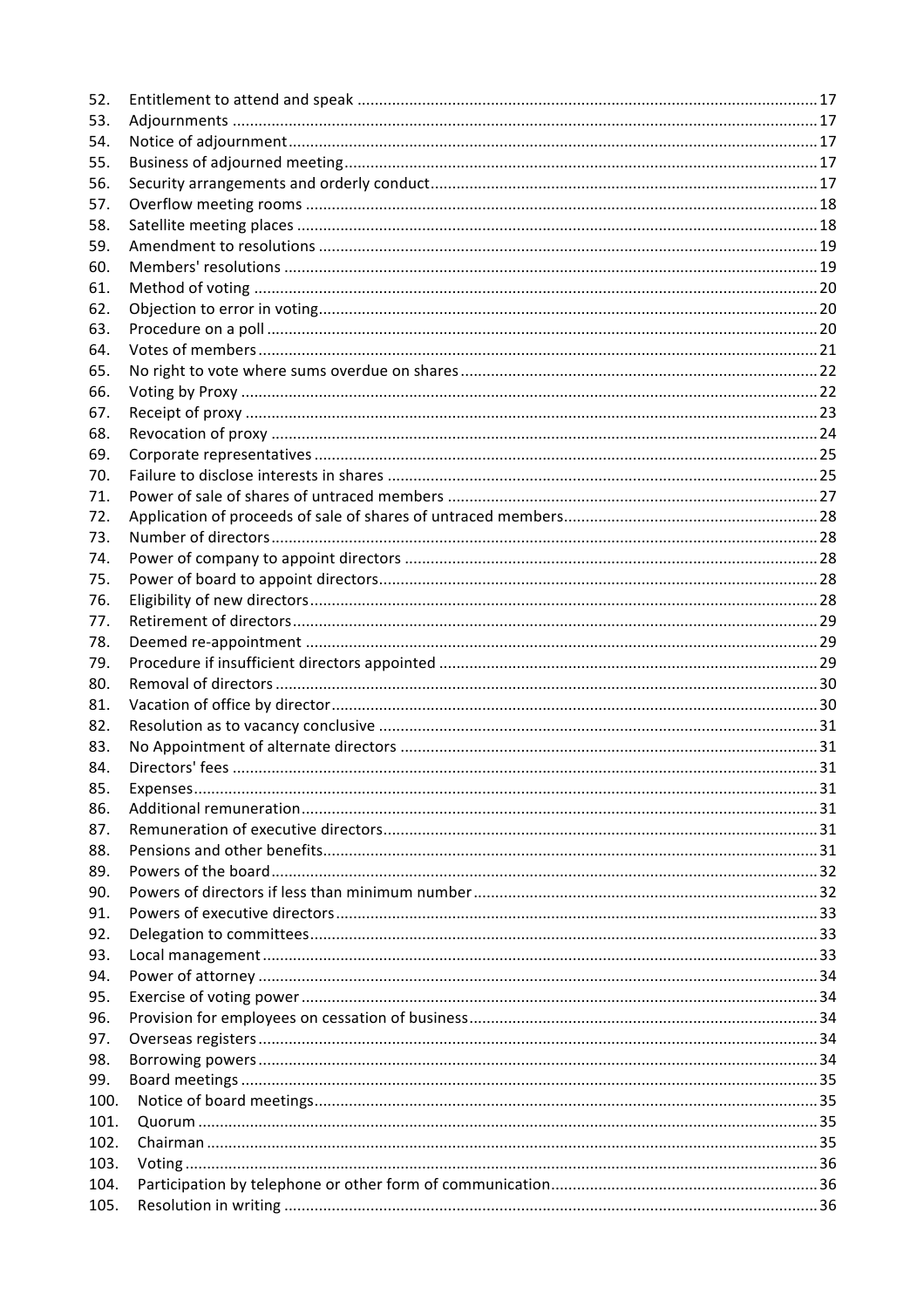| 106. |  |
|------|--|
| 107. |  |
| 108. |  |
| 109. |  |
| 110. |  |
| 111. |  |
| 112. |  |
| 113. |  |
| 114. |  |
| 115. |  |
| 116. |  |
| 117. |  |
| 118. |  |
| 119. |  |
| 120. |  |
| 121. |  |
| 122. |  |
| 123. |  |
| 124. |  |
| 125. |  |
| 126. |  |
| 127. |  |
| 128. |  |
| 129. |  |
| 130. |  |
| 131. |  |
| 132. |  |
| 133. |  |
| 134. |  |
| 135. |  |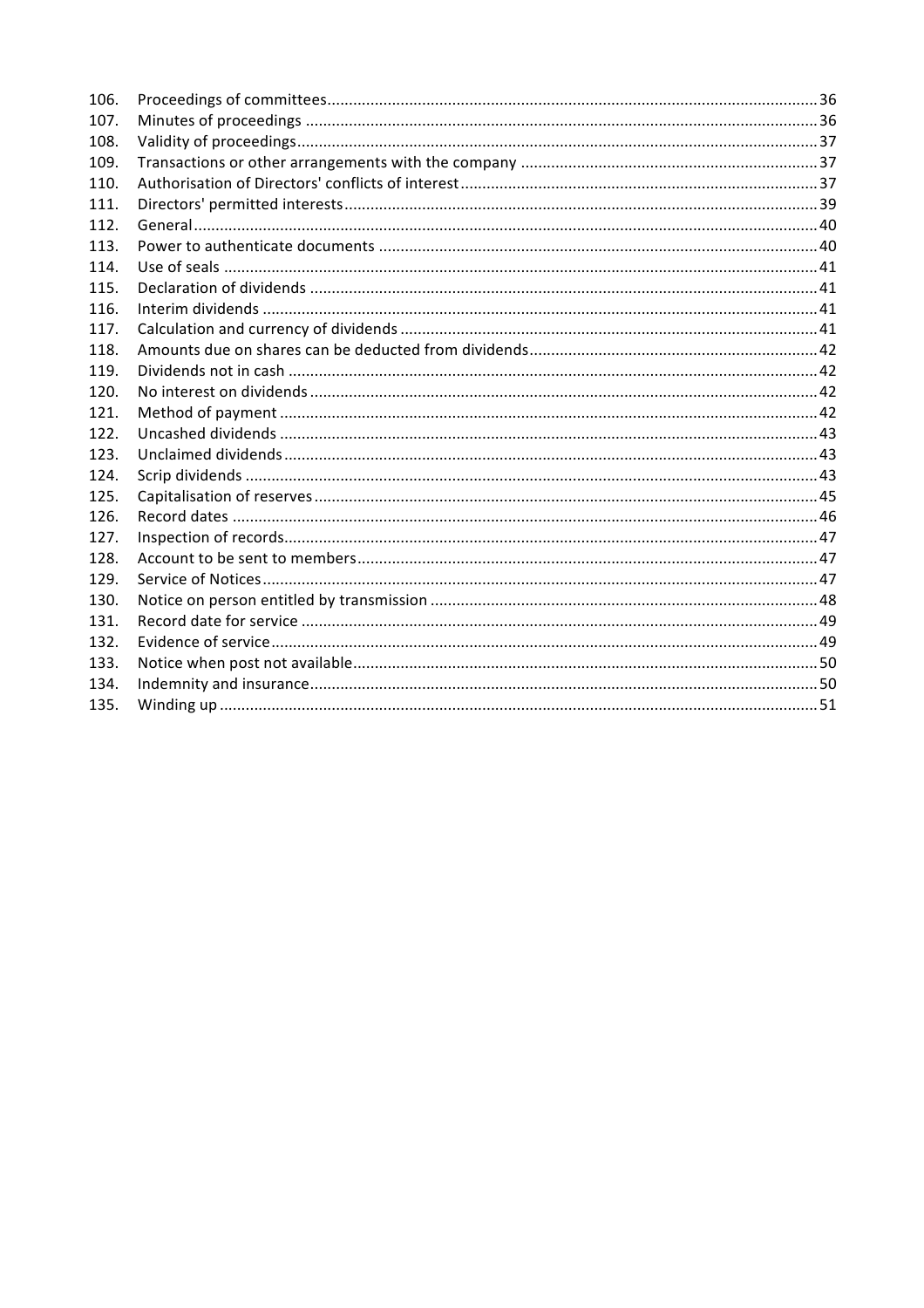#### **THE COMPANIES ACT 2006**

#### **PUBLIC COMPANY LIMITED BY SHARES**

#### **ARTICLES OF ASSOCIATION**

#### **OF**

### **RAPID NUTRITION PLC**

### 1. **Exclusion of model articles (and any other prescribed regulations)**

No regulations or articles set out in any statute, or in any statutory instrument or other subordinate legislation made under any statute, concerning companies (including the regulations in the Companies (Model Articles) Regulations 2008 (SI 2008/3229)) shall apply as the articles of the Company. The following shall be the articles of association of the Company.

### **2. Interpretation**

### 2.1 In these articles, unless the context otherwise requires:

| Act:                   | Companies Act 2006.                                                                                                                                                                              |
|------------------------|--------------------------------------------------------------------------------------------------------------------------------------------------------------------------------------------------|
| address:               | includes any number or address used for the purposes of sending<br>or receiving documents or information by electronic means.                                                                    |
| <b>Articles:</b>       | these articles of association as altered from time to time and<br>"Article" shall be construed accordingly.                                                                                      |
| Board:                 | the board of Directors for the time being of the Company or the<br>Directors present or deemed to be present at a duly convened<br>quorate meeting of the Directors.                             |
| certificated shares:   | a share which is not an uncertificated share and references in<br>these Articles to a share being held in certificated form shall be<br>construed accordingly.                                   |
| clear days:            | in relation to a period of notice means that period excluding the<br>day when the notice is served or deemed to be served and the day<br>for which it is given or on which it is to take effect. |
| <b>Companies Acts:</b> | the Act, the Companies Act 1985 and, where the context requires,<br>every other statute from time to time in force concerning<br>companies and affecting the Company.                            |
| Company:               | Rapid Nutrition Plc                                                                                                                                                                              |
| <b>Deferred Share:</b> | a deferred share in the share capital of the Company with a<br>nominal value of £0.99, having the rights and being subject to the<br>obligations set out in these Articles.                      |
| Director:              | a director for the time being of the Company.                                                                                                                                                    |
| electronic form:       | has the meaning given to it in section 1168 of the Act.                                                                                                                                          |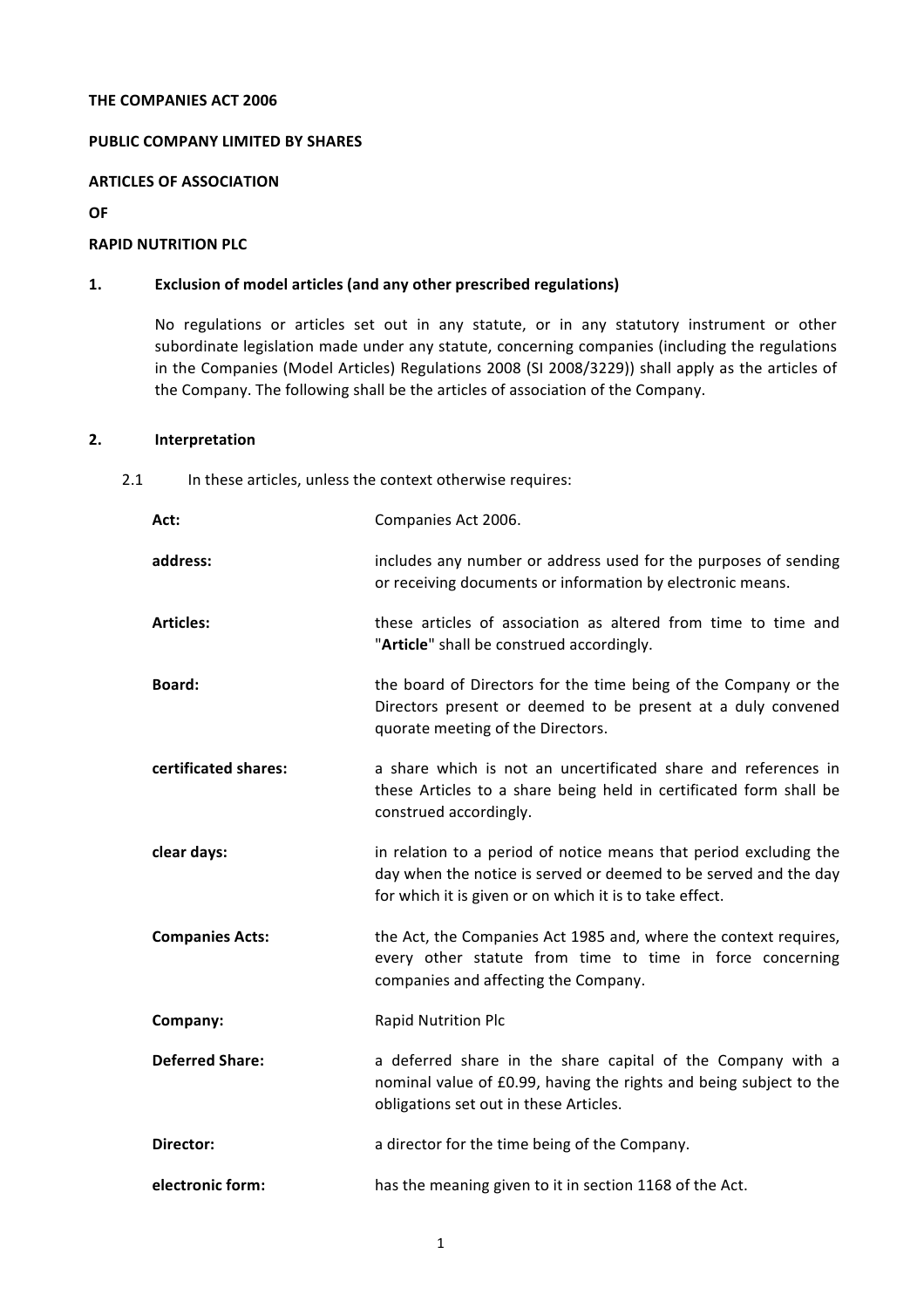| electronic means:                   | has the meaning given to it in section 1168 of the Act.                                                                                                                                                                                                                       |
|-------------------------------------|-------------------------------------------------------------------------------------------------------------------------------------------------------------------------------------------------------------------------------------------------------------------------------|
| <b>FSMA:</b>                        | Financial Services and Markets Act 2000.                                                                                                                                                                                                                                      |
| member:                             | a member of the Company, or where the context requires, a<br>member of the Board or of any committee.                                                                                                                                                                         |
| Office:                             | the registered office from time to time of the Company.                                                                                                                                                                                                                       |
| <b>Official List:</b>               | the list of securities that have been admitted to listing which is<br>maintained by the Financial Conduct Authority (FCA) in accordance<br>with section 74(1) of FSMA.                                                                                                        |
| Operator:                           | Euroclear UK and Ireland Limited or such other person as may for<br>the time being be approved by HM Treasury as Operator under the<br>uncertificated securities rules.                                                                                                       |
| ordinary share:                     | a non-redeemable voting ordinary share in the share capital of the<br>Company with a nominal value of £0.01.                                                                                                                                                                  |
| paid up:                            | paid up or credited as paid up.                                                                                                                                                                                                                                               |
| participating class:                | a class of shares title to which is permitted by the Operator to be<br>transferred by means of a relevant system.                                                                                                                                                             |
| Register:                           | the register of members of the Company to be maintained under<br>the Act or as the case may be any overseas branch register<br>maintained under Article 97.                                                                                                                   |
| relevant system:                    | a computer-based system which allows units of securities without<br>written instruments to be transferred and endorsed pursuant to<br>the uncertificated securities rules.                                                                                                    |
| <b>Share Warrant:</b>               | a warrant to bearer issued by the Company in respect of its shares.                                                                                                                                                                                                           |
| Seal:                               | the common seal of the Company or, where the context allows,<br>any official seal kept by the Company under section 50 of the Act.                                                                                                                                            |
| uncertificated securities<br>rules: | any provision of the Companies Acts relating to the holding,<br>evidencing of title to, or transfer of uncertificated shares and any<br>legislation, rules or other arrangements made under or by virtue<br>of such provision.                                                |
| uncertificated share:               | a share of a class which is at the relevant time a participating class,<br>title to which is recorded on the Register as being held in<br>uncertificated form and references in these Articles to a share<br>being held in uncertifcated form shall be construed accordingly. |
| UKLA:                               | the United Kingdom listing authority which is the Financial<br>Conduct Authority (FCA) when performing its functions under Part<br>VI of FSMA.                                                                                                                                |
|                                     | Hoadings are used for convenience only and shall not affect the construction or                                                                                                                                                                                               |

2.2 Headings are used for convenience only and shall not affect the construction or interpretation of these Articles.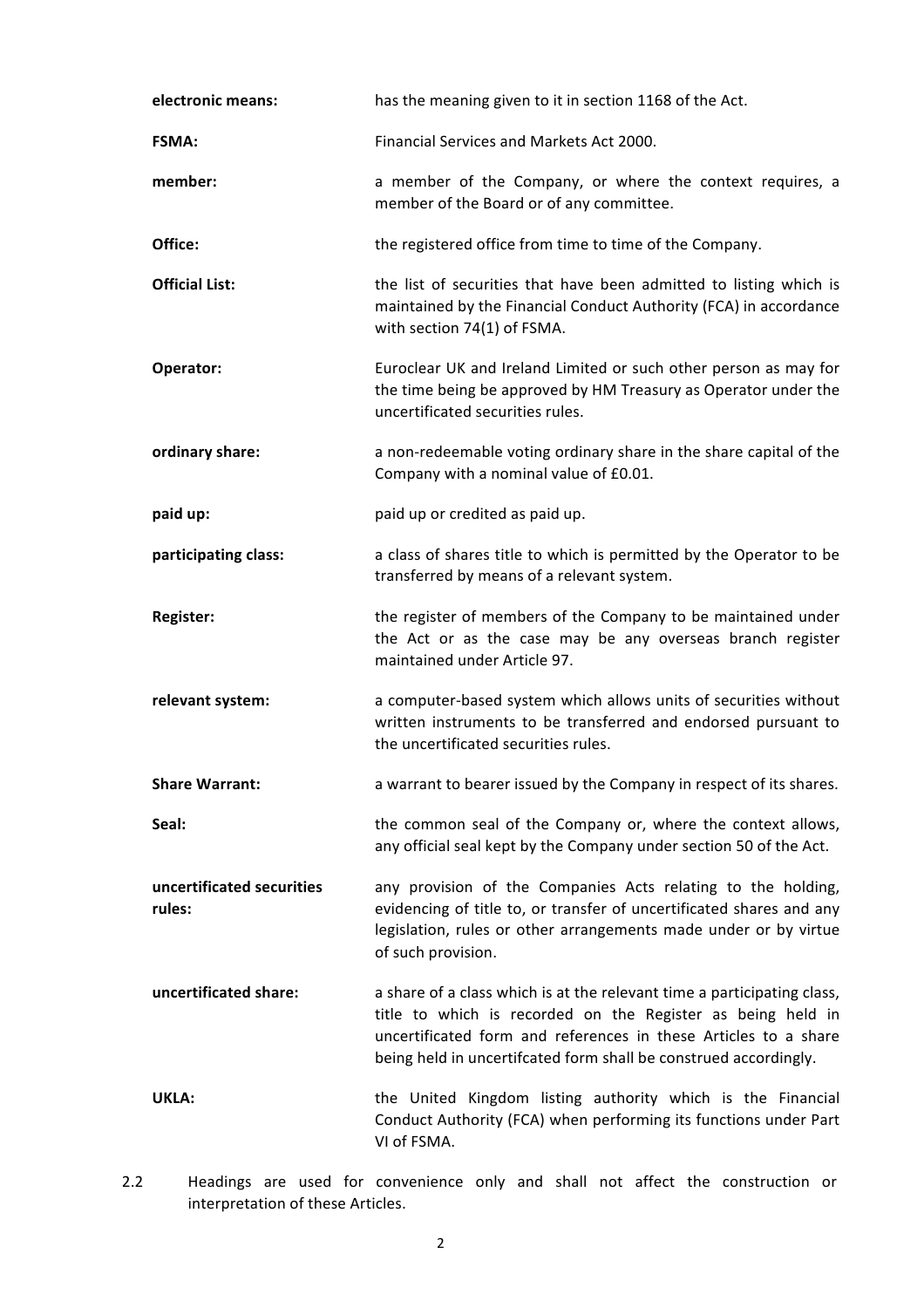- 2.3 A **person** includes a corporate and an unincorporated body (whether or not having separate legal personality).
- 2.4 Words in the singular shall include the plural and vice versa.
- 2.5 A reference to one gender shall include a reference to the other gender.
- 2.6 A reference to a statute or statutory provision is a reference to it as it is in force for the time being, taking account of any amendment, extension, or re-enactment and includes any subordinate legislation for the time being in force made under it.
- 2.7 Any words or expressions defined in the Companies Acts in force when these Articles or any part of these Articles are adopted shall (if not inconsistent with the subject or context in which they appear) have the same meaning in these Articles or that part, save that the word "company" shall include any body corporate.
- 2.8 A reference to a document **being signed** or to **signature** includes references to its being executed under hand or under seal or by any other method and, in the case of a communication in electronic form, such references are to its being authenticated as specified by the Companies Acts.
- 2.9 A reference to writing or written includes references to any method of representing or reproducing words in a legible and non-transitory form whether sent or supplied in electronic form or otherwise.
- 2.10 A reference to documents or information **being sent or supplied by or to** a company (including the Company) shall be construed in accordance with section  $1148(3)$  of the Act.
- 2.11 A reference to a **meeting** shall not be taken as requiring more than one person to be present if any quorum requirement can be satisfied by one person.

### **3. Form of resolution**

Subject to the Companies Acts, where anything can be done by passing an ordinary resolution, this can also be done by passing a special resolution.

### **4. Limited liability**

The liability of the members of the Company is limited to the amount, if any, unpaid on the shares in the Company held by them.

### **5. Change of name**

The Company may change its name by resolution of the Board.

### **6. Power to attach rights to shares**

Subject to the Companies Acts and to any rights attached to existing shares, any share may be issued with or have attached to it such rights and restrictions as the Company may by ordinary resolution determine, or if no ordinary resolution has been passed or so far as the resolution does not make specific provision, as the Board may determine.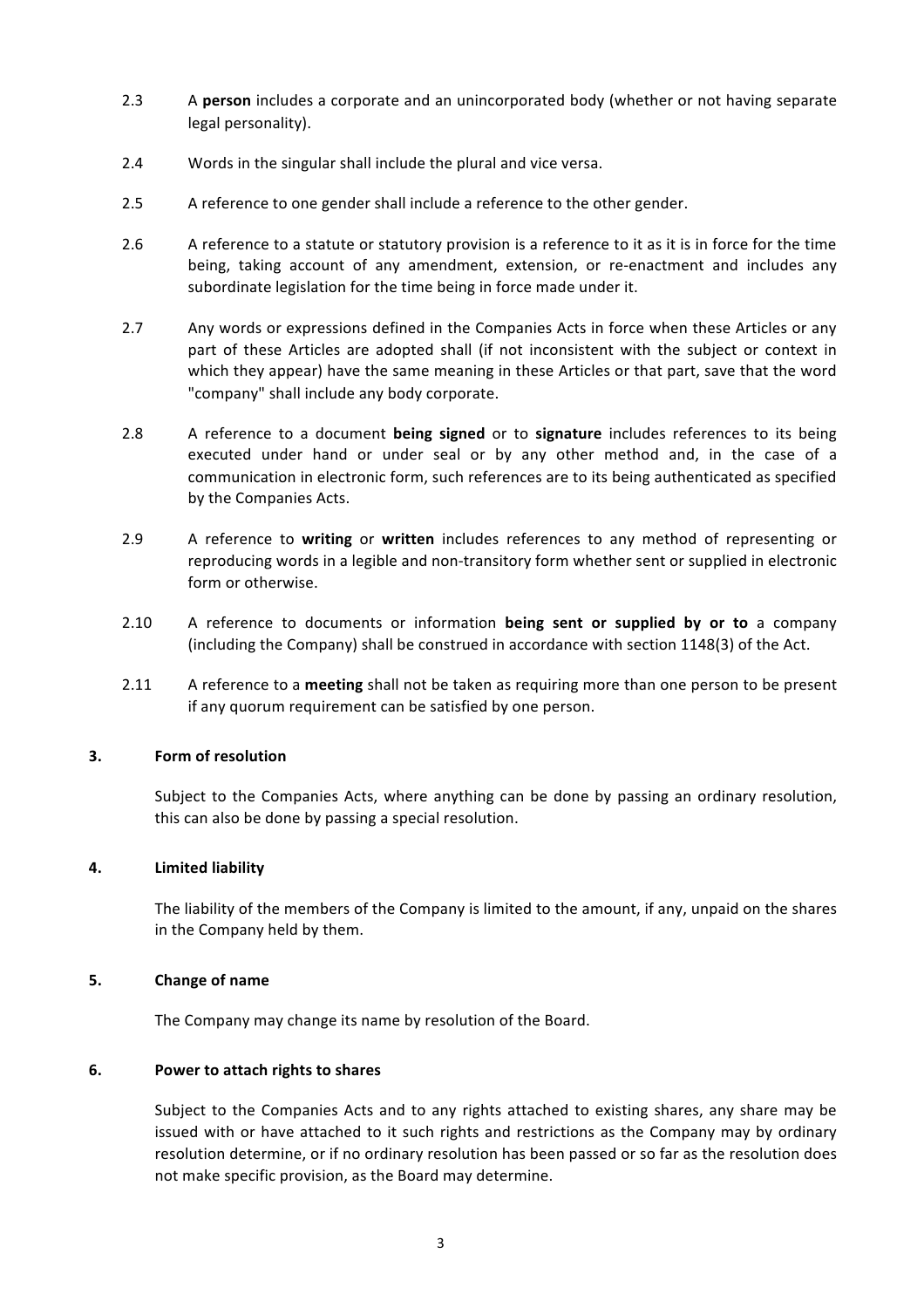### **6A. Rights and restrictions attaching to Deferred Shares**

- 6A.1 Deferred Shares have the following rights and are subject to the following restrictions:
	- 6A.1.1 the holders of Deferred Shares shall not be entitled to receive notice of, or to attend, speak or vote at any general meeting of the Company;
	- 6A.1.2 the Deferred Shares shall confer no right to participate in dividends or other distributions by the Company;
	- 6A.1.3 the holders of Deferred Shares shall participate in a winding-up or a return of capital of the company to the extent of the nominal value of such deferred shares only after the holders of ordinary shares have been paid the amount of  $£1,000,000$  on each such share held, and the holders of Deferred Shares shall not be entitled to any further participation in the assets of the Company;
	- 6A.1.4 no share certificate shall be issued in respect of Deferred Shares, and they shall not be transferable except in accordance with paragraph 6A.2 below or with the unanimous written consent of the directors; and
	- 6A.1.5 the Company may from time to time create, allot and issue further shares, whether ranking pari passu with or in priority to the Deferred Shares, and such creation, allotment or issue shall be treated as being in accordance with the rights attaching to the Deferred Shares and shall not involve a variation of such rights for any purpose or require the consent of the holders of Deferred Shares.
- 6A.2 The Company has the irrevocable authority at any time, without obtaining the sanction of the holder or holders of Deferred Shares:
	- 6A.2.1 to purchase all or any of the Deferred Shares in accordance with the Act without obtaining the consent of the holders thereof and in consideration of the payment to each of the holders whose shares are purchased of an amount equal to one penny in respect of all the Deferred Shares then being purchased by the company, and for the purposes of any such purchase, to appoint any person to execute, as his or its attorney and agent, on behalf of any holder of Deferred Shares, a contract for the sale to the Company of any such Deferred Shares held by him or it; and
	- 6A.2.2 to cancel all or any of the same so purchased under paragraph 6A.2.1 above in accordance with the Act.

## **7.** [Intentionally left blank]

### **8. Redeemable shares**

Subject to the Companies Acts and to any rights attaching to existing shares, any share may be issued which can be redeemed or is liable to be redeemed at the option of the Company or the holder. The Board may determine the terms, conditions and manner of redemption of any redeemable shares which are issued. Such terms and conditions shall apply to the relevant shares as if the same were set out in these Articles.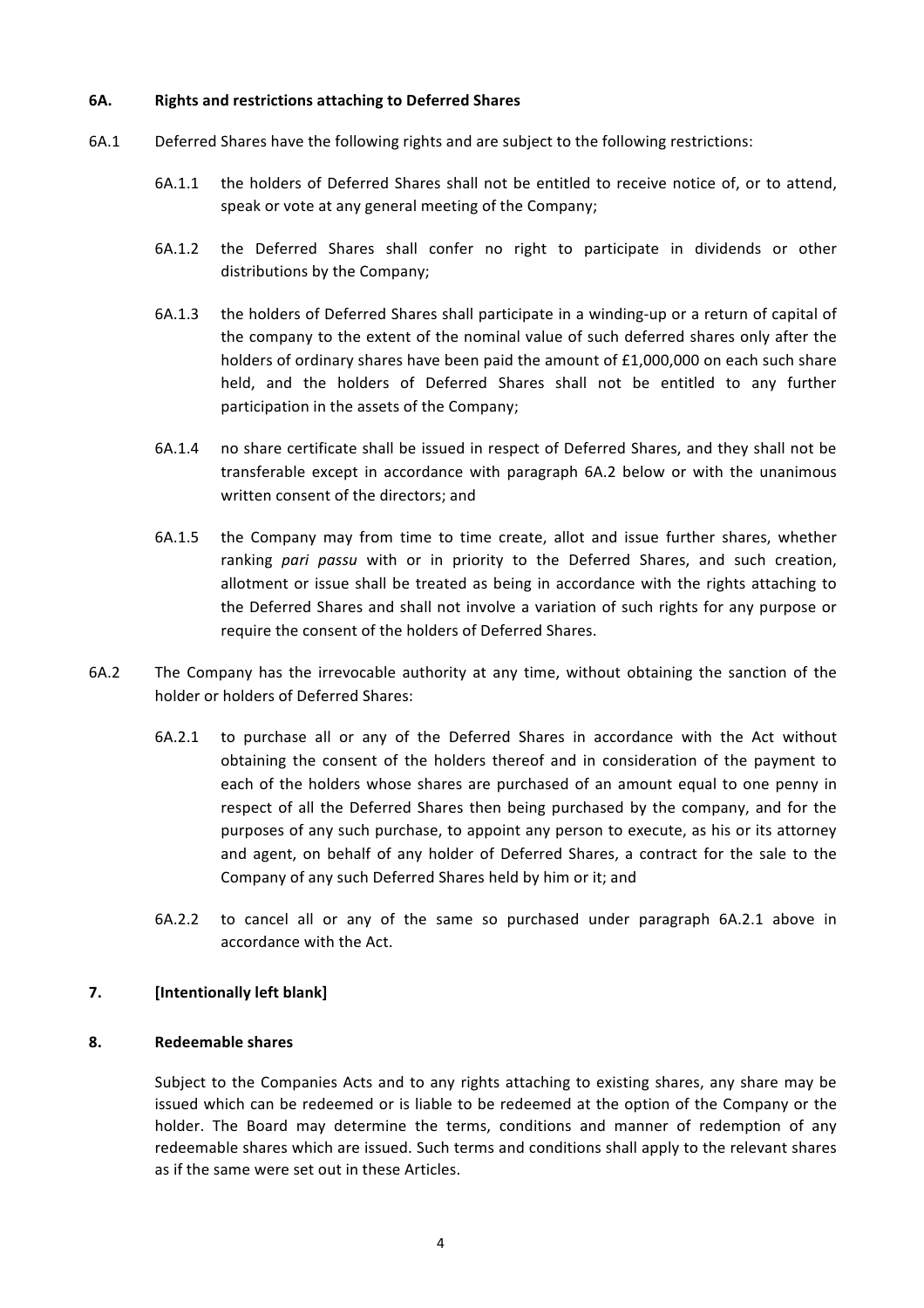### **9. Pari passu issues**

If new shares are created or issued which rank equally with any other existing shares, the rights of the existing shares will not be regarded as changed or abrogated unless the terms of the existing shares expressly say otherwise.

## 10. **Variation of rights**

- 10.1 Subject to the Companies Acts, the rights attached to any class of shares can be varied or abrogated either with the consent in writing of the holders of not less than three-quarters in nominal value of the issued shares of that class (excluding any shares of that class held as treasury shares) or with the authority of a special resolution passed at a separate meeting of the holders of the relevant class of shares known as a **class meeting**.
- 10.2 The provisions of this Article will apply to any variation or abrogation of rights of shares forming part of a class. Each part of the class which is being treated differently is treated as a separate class in applying this Article.
- 10.3 All the provisions in these Articles as to general meetings shall apply, with any necessary modifications, to every class meeting except that:
	- 10.3.1 the quorum at every such meeting shall not be less than two persons holding or representing by proxy at least one-third of the nominal amount paid up on the issued shares of the class) (excluding any shares of that class held as treasury shares); and
	- 10.3.2 if at any adjourned meeting of such holders such quorum as set out above is not present, at least one person holding shares of the class who is present in person or by proxy shall be a quorum.
- 10.4 The Board may convene a class meeting whenever it thinks fit and whether or not the business to be transacted involves a variation or abrogation of class rights.

# 11. **Payment of commission**

The Company may in connection with the issue of any shares or the sale for cash of treasury shares exercise all powers of paying commission and brokerage conferred or permitted by the Companies Acts. Any such commission or brokerage may be satisfied by the payment of cash or by the allotment of fully or partly paid shares or other securities or the grant of an option to call for an allotment of shares or any combination of such methods.

# **12.** Trusts not recognised

Except as otherwise expressly provided by these Articles, required by law or as ordered by a court of competent jurisdiction, the Company shall not recognise any person as holding any share on any trust, and the Company shall not be bound by or required in any way to recognise (even when having notice of it) any equitable, contingent, future, partial or other claim to or interest in any share other than an absolute right of the holder of the whole of the share.

### **13. Uncertificated shares**

13.1 Under and subject to the uncertificated securities rules, the Board may permit title to shares of any class to be evidenced otherwise than by certificate and title to shares of such a class to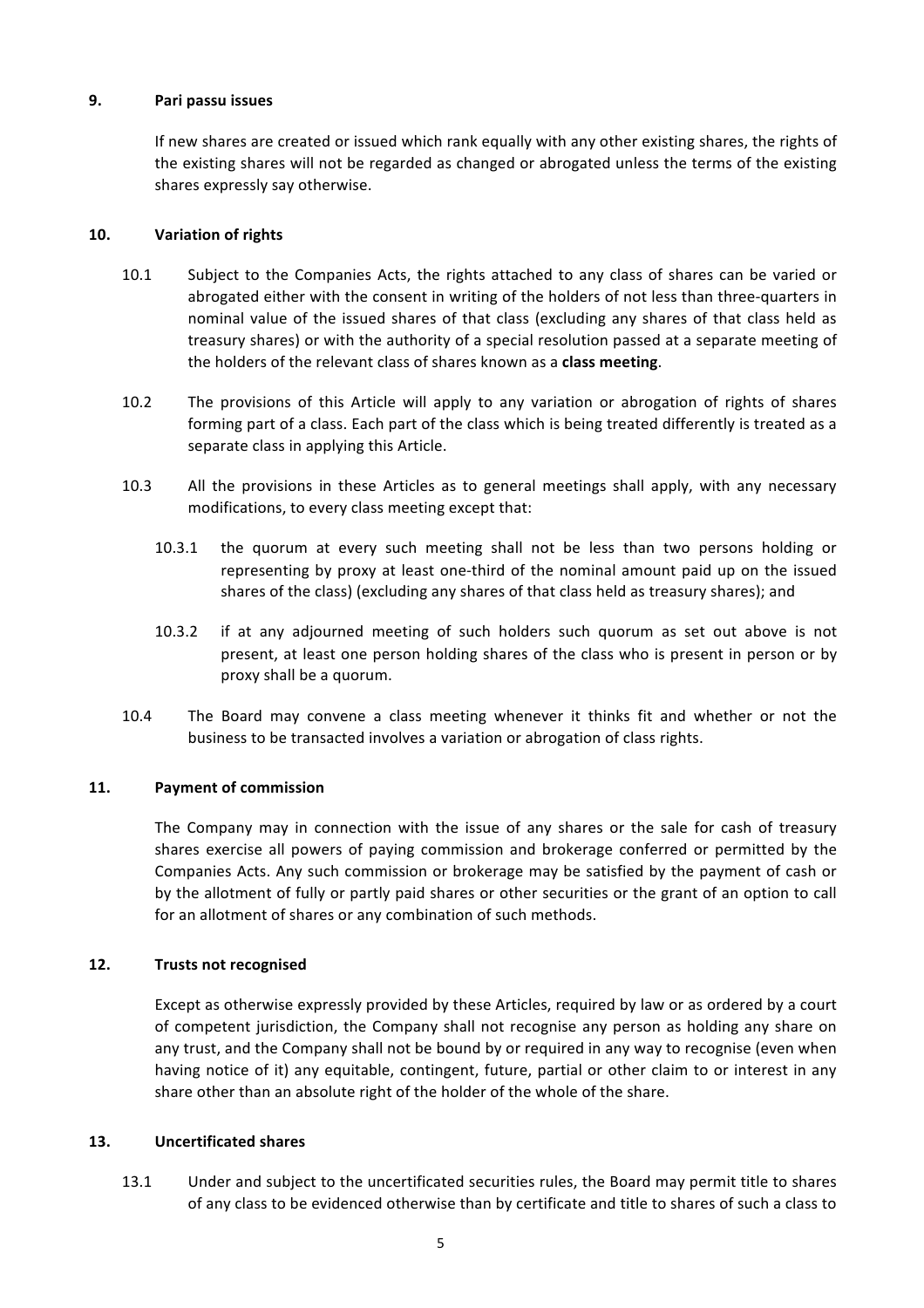be transferred by means of a relevant system and may make arrangements for a class of shares (if all shares of that class are in all respects identical) to become a participating class. Title to shares of a particular class may only be evidenced otherwise than by a certificate where that class of shares is at the relevant time a participating class. The Board may also, subject to compliance with the uncertificated securities rules, determine at any time that title to any class of shares may from a date specified by the Board no longer be evidenced otherwise than by a certificate or that title to such a class shall cease to be transferred by means of any particular relevant system.

- 13.2 In relation to a class of shares which is a participating class and for so long as it remains a participating class, no provision of these Articles shall apply or have effect to the extent that it is inconsistent in any respect with:
	- 13.2.1 the holding of shares of that class in uncertificated form;
	- 13.2.2 the transfer of title to shares of that class by means of a relevant system; or
	- 13.2.3 any provision of the uncertificated securities rules;

and, without prejudice to the generality of this Article, no provision of these Articles shall apply or have effect to the extent that it is in any respect inconsistent with the maintenance, keeping or entering up by the Operator, so long as that is permitted or required by the uncertificated securities rules, of an Operator register of securities in respect of that class of shares in uncertificated form.

- 13.3 Shares of a class which is at the relevant time a participating class may be changed from uncertificated to certificated form, and from certificated to uncertificated form, in accordance with and subject as provided in the uncertificated securities rules.
- 13.4 If, under these Articles or the Companies Acts, the Company is entitled to sell, transfer or otherwise dispose of, forfeit, re-allot, accept the surrender of or otherwise enforce a lien over an uncertificated share, then, subject to these Articles and the Companies Acts, such entitlement shall include the right of the Board to:
	- 13.4.1 require the holder of the uncertificated share by notice in writing to change that share from uncertificated to certificated form within such period as may be specified in the notice and keep it as a certificated share for as long as the Board requires;
	- 13.4.2 appoint any person to take such other steps, by instruction given by means of a relevant system or otherwise, in the name of the holder of such share as may be required to effect the transfer of such share and such steps shall be as effective as if they had been taken by the registered holder of that share; and
	- 13.4.3 take such other action that the Board considers appropriate to achieve the sale, transfer, disposal, forfeiture, re-allotment or surrender of that share or otherwise to enforce a lien in respect of that share.
- 13.5 Unless the Board determines otherwise, shares which a member holds in uncertificated form shall be treated as separate holdings from any shares which that member holds in certificated form but a class of shares shall not be treated as two classes simply because some shares of that class are held in certificated form and others in uncertificated form.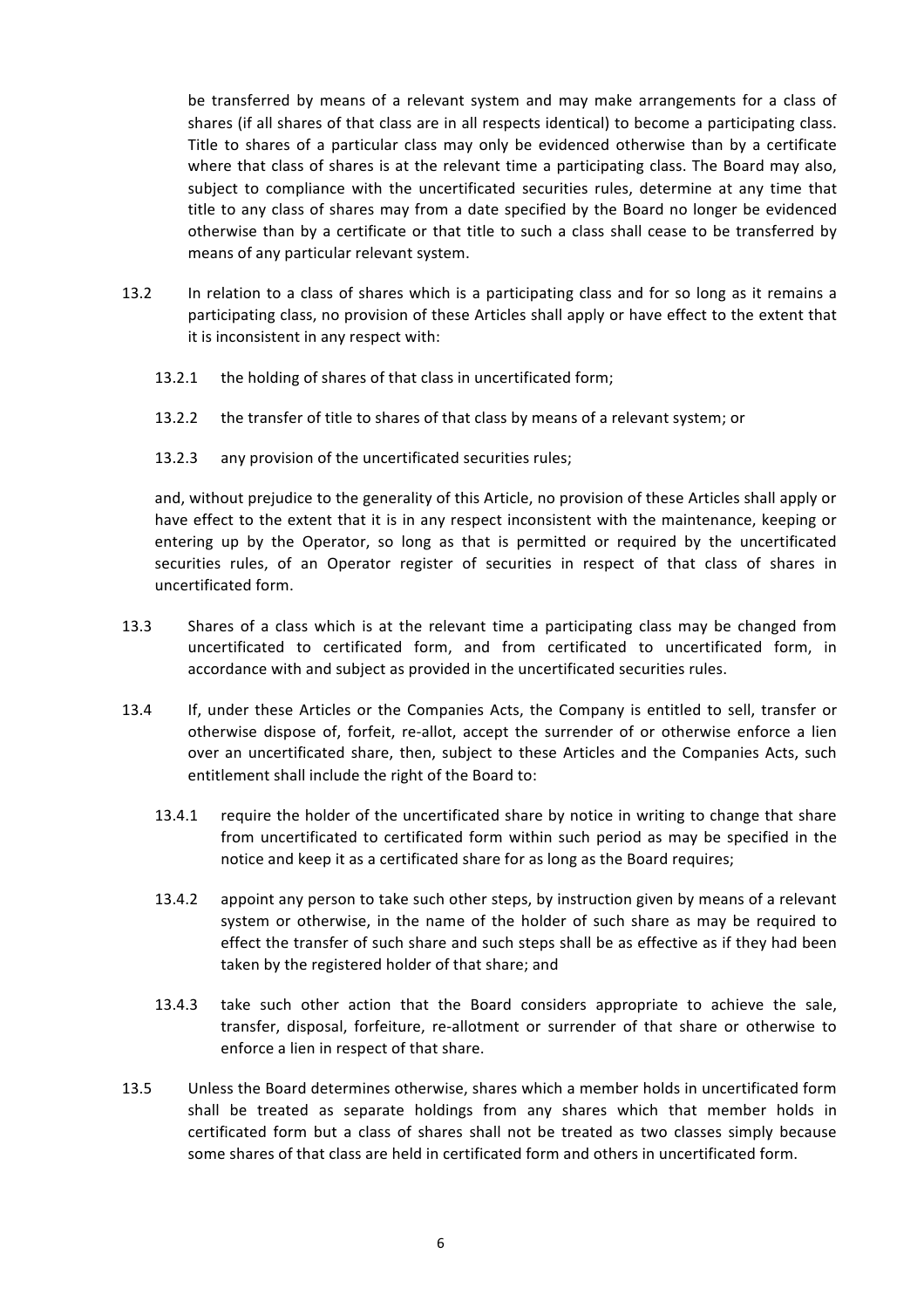- 13.6 Unless the Board determines otherwise or the uncertificated securities rules require otherwise, any shares issued or created out of or in respect of any uncertificated shares shall be uncertificated shares and any shares issued or created out of or in respect of any certificated shares shall be certificated shares.
- 13.7 The Company shall be entitled to assume that the entries on any record of securities maintained by it in accordance with the uncertificated securities rules and regularly reconciled with the relevant Operator register of securities are a complete and accurate reproduction of the particulars entered in the Operator register of securities and shall accordingly not be liable in respect of any act or thing done or omitted to be done by or on behalf of the Company in reliance on such assumption. Any provision of these Articles which requires or envisages that action will be taken in reliance on information contained in the Register shall be construed to permit that action to be taken in reliance on information contained in any relevant record of securities (as so maintained and reconciled).

## **14. Share certificates**

- 14.1 Every person (except a person to whom the Company is not by law required to issue a certificate) whose name is entered in the Register as a holder of any certificated shares shall be entitled, without charge, to receive within the time limits prescribed by the Companies Acts (unless the terms of issue prescribe otherwise) one certificate for all of the shares of that class registered in his name.
- 14.2 The Company shall not be bound to issue more than one certificate in respect of shares held jointly by two or more persons. Delivery of a certificate to the person first named in the Register shall be sufficient delivery to all joint holders.
- 14.3 Where a member has transferred part only of the shares comprised in a certificate, he shall be entitled without charge to a certificate for the balance of such shares to the extent that the balance is to be held in certificated form. Where a member receives more shares of any class, he shall be entitled without charge to a certificate for the extra shares of that class to the extent that the balance is to be held in certificated form.
- 14.4 A share certificate may be issued under Seal (by affixing the Seal to or printing the Seal or a representation of it on the certificate) or signed by at least two Directors or by at least one Director and the Secretary. Such certificate shall specify the number and class of the shares in respect of which it is issued and the amount or respective amounts paid up on it. The Board may by resolution decide, either generally or in any particular case or cases, that any signatures on any share certificates need not be autographic but may be applied to the certificates by some mechanical or other means or may be printed on them or that the certificates need not be signed by any person.
- 14.5 Every share certificate sent in accordance with these Articles will be sent at the risk of the member or other person entitled to the certificate. The Company will not be responsible for any share certificate lost or delayed in the course of delivery.

### **15. Replacement certificates**

15.1 Any two or more certificates representing shares of any one class held by any member may at his request be cancelled and a single new certificate for such shares issued in lieu without charge on surrender of the original certificates for cancellation.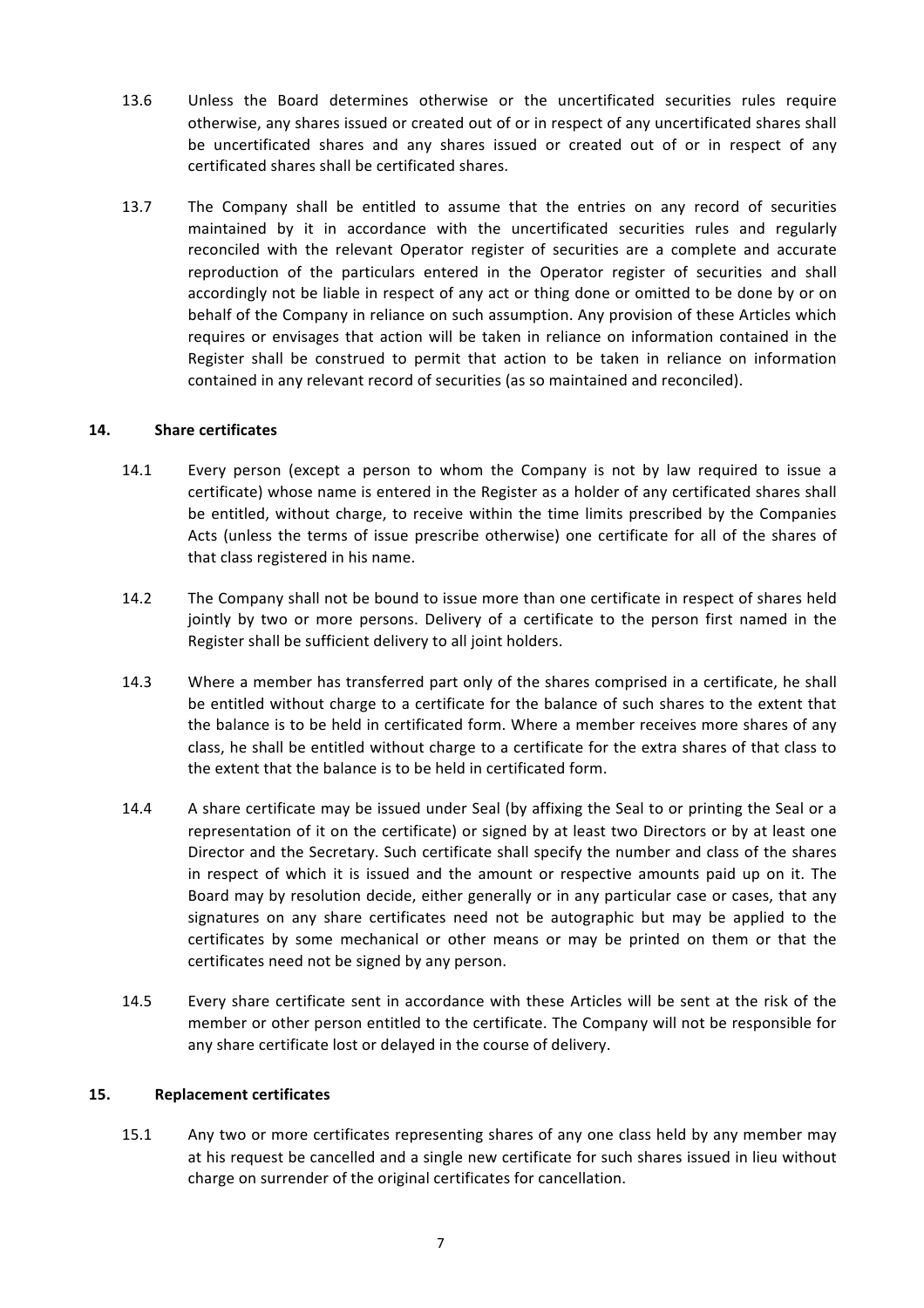- 15.2 Any certificate representing shares of any one class held by any member may at his request be cancelled and two or more certificates for such shares may be issued instead.
- 15.3 If a share certificate is defaced, worn out or said to be stolen, lost or destroyed, it may be replaced on such terms as to evidence and indemnity as the Board may decide and, where it is defaced or worn out, after delivery of the old certificate to the Company.
- 15.4 The Board may require the payment of any exceptional out-of-pocket expenses of the Company incurred in connection with the issue of any certificates under this Article. In the case of shares held jointly by several persons, any such request as is mentioned in this Article may be made by any one of the joint holders.

### **16. Lien on shares not fully paid**

The Company shall have a first and paramount lien on every share, not being a fully paid share, for all amounts payable to the Company (whether presently or not) in respect of that share. The Company's lien over a share takes priority over any third party's interest in that share, and extends to any dividend or other money payable by the Company in respect of that share (and, if the lien is enforced and the share is sold by the Company, the proceeds of sale of that share). The Board may at any time, either generally or in any particular case, waive any lien that has arisen or declare any share to be wholly or in part exempt from the provisions of this Article.

### **17. Enforcement of lien by sale**

The Company may sell, in such manner as the Board may decide, any share over which the Company has a lien if a sum in respect of which the lien exists is presently payable and is not paid within 14 clear days after a notice has been served on the holder of the share or the person who is entitled by transmission to the share, demanding payment and stating that if the notice is not complied with the share may be sold. For giving effect to the sale, in the case of a certificated share, the Board may authorise some person to sign an instrument of transfer of the share sold to, or in accordance with the directions, of the buyer. In the case of an uncertificated share, the Board may require the Operator to convert the share into certificated form and after such conversion, authorise any person to sign the instrument of transfer of the share to effect the sale of the share. The buyer shall not be bound to see to the application of the purchase money, nor shall his title to the share be affected by any irregularity or invalidity in the proceedings in reference to the sale.

### 18. **Application of proceeds of sale**

- 18.1 The net proceeds of any sale of shares subject to any lien, after payment of the costs, shall be applied:
	- 18.1.1 first, in or towards satisfaction of so much of the amount due to the Company or of the liability or engagement (as the case may be) as is presently payable or is liable to be presently fulfilled or discharged; and
	- 18.1.2 second, any residue shall be paid to the person who was entitled to the share at the time of the sale but only after the certificate for the shares sold has been surrendered to the Company for cancellation, or an indemnity in a form reasonably satisfactory to the directors has been given for any lost certificates, and subject to a like lien for debts or liabilities not presently payable as existed on the share prior to the sale.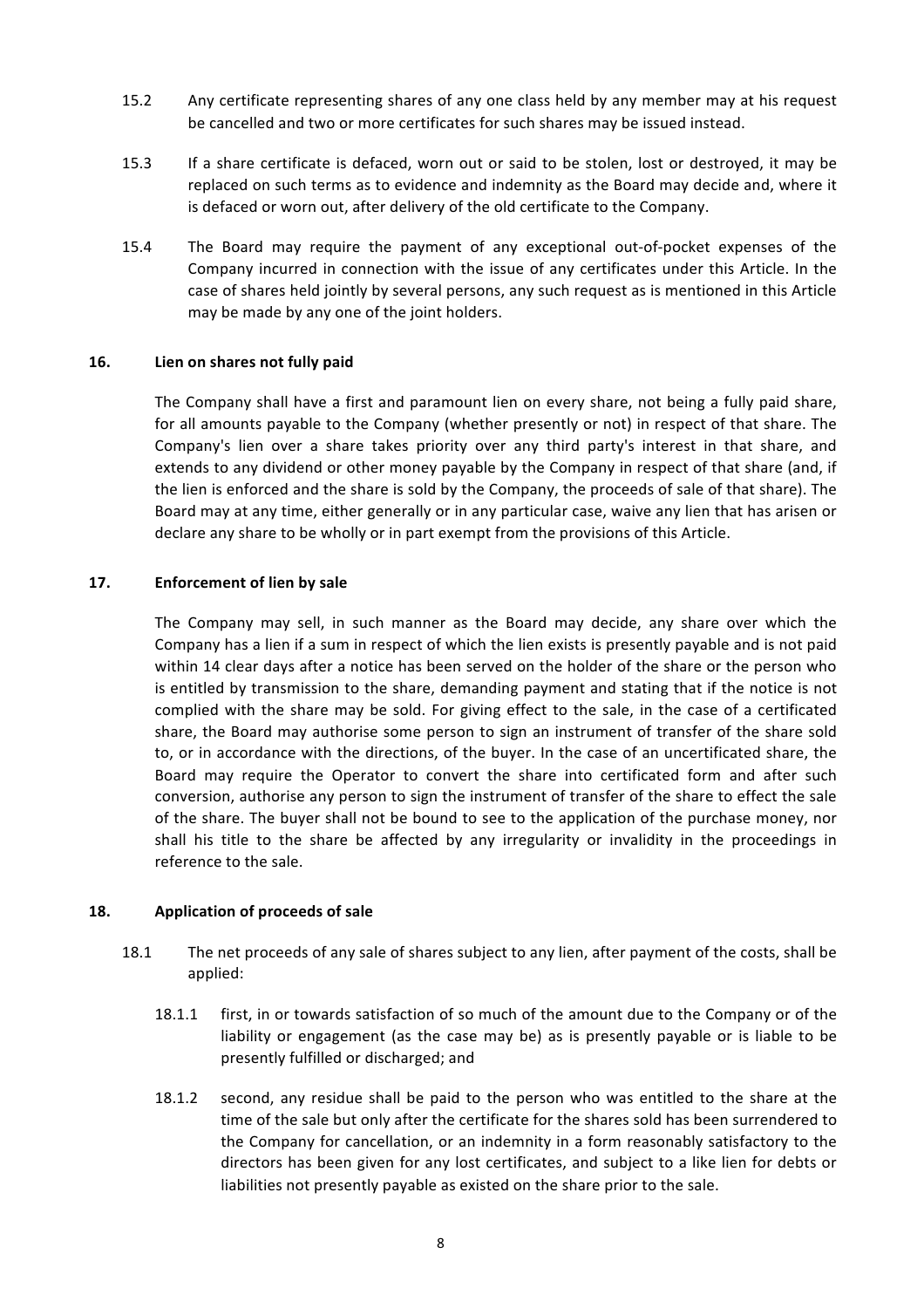### **19. Calls**

- 19.1 Subject to these Articles and the terms on which the shares are allotted, the Board may from time to time make calls on the members in respect of any monies unpaid on their shares (whether in respect of nominal value or premium) and not payable on a date fixed by or in accordance with the terms of issue.
- 19.2 Each member shall (subject to the Company serving upon him at least 14 clear days' notice specifying when and where payment is to be made and whether or not by instalments) pay to the Company as required by the notice the amount called on for his shares.
- 19.3 A call shall be deemed to have been made at the time when the resolution of the Board authorising the call was passed.
- 19.4 A call may be revoked or postponed, in whole or in part, as the Board may decide.
- 19.5 Liability to pay a call is not extinguished or transferred by transferring the shares in respect of which the call is required to be paid.

## **20. Liability of joint holders**

The joint holders of a share shall be jointly and severally liable to pay all calls in respect of the share.

### 21. **Interest on calls**

If a call remains unpaid after it has become due and payable, the person from whom it is due and payable shall pay all expenses that have been incurred by the Company by reason of such nonpayment together with interest on the amount unpaid from the day it is due and payable to the time of actual payment at such rate (not exceeding the Bank of England base rate by more than five percentage points) as the Board may decide. The Board may waive payment of the interest or the expenses in whole or in part.

### **22.** Power to differentiate

On or before the issue of shares, the Board may decide that allottees or holders of shares can be called on to pay different amounts or that they can be called on at different times.

### **23.** Payment of calls in advance

The Board may, if it thinks fit, receive from any member willing to advance the same, all or any part of the monies uncalled and unpaid on the shares held by him. Such payment in advance of calls shall, to the extent of the payment, extinguish the liability on the shares on which it is made. The Company may pay interest on the money paid in advance, or so much of it as exceeds the amount for the time being called upon the shares in respect of which such advance has been made, at such rate as the Board may decide. The Board may at any time repay the amount so advanced by giving at least three months' notice in writing to such member of its intention to do so, unless before the expiration of such notice the amount so advanced shall have been called up on the shares in respect of which it was advanced.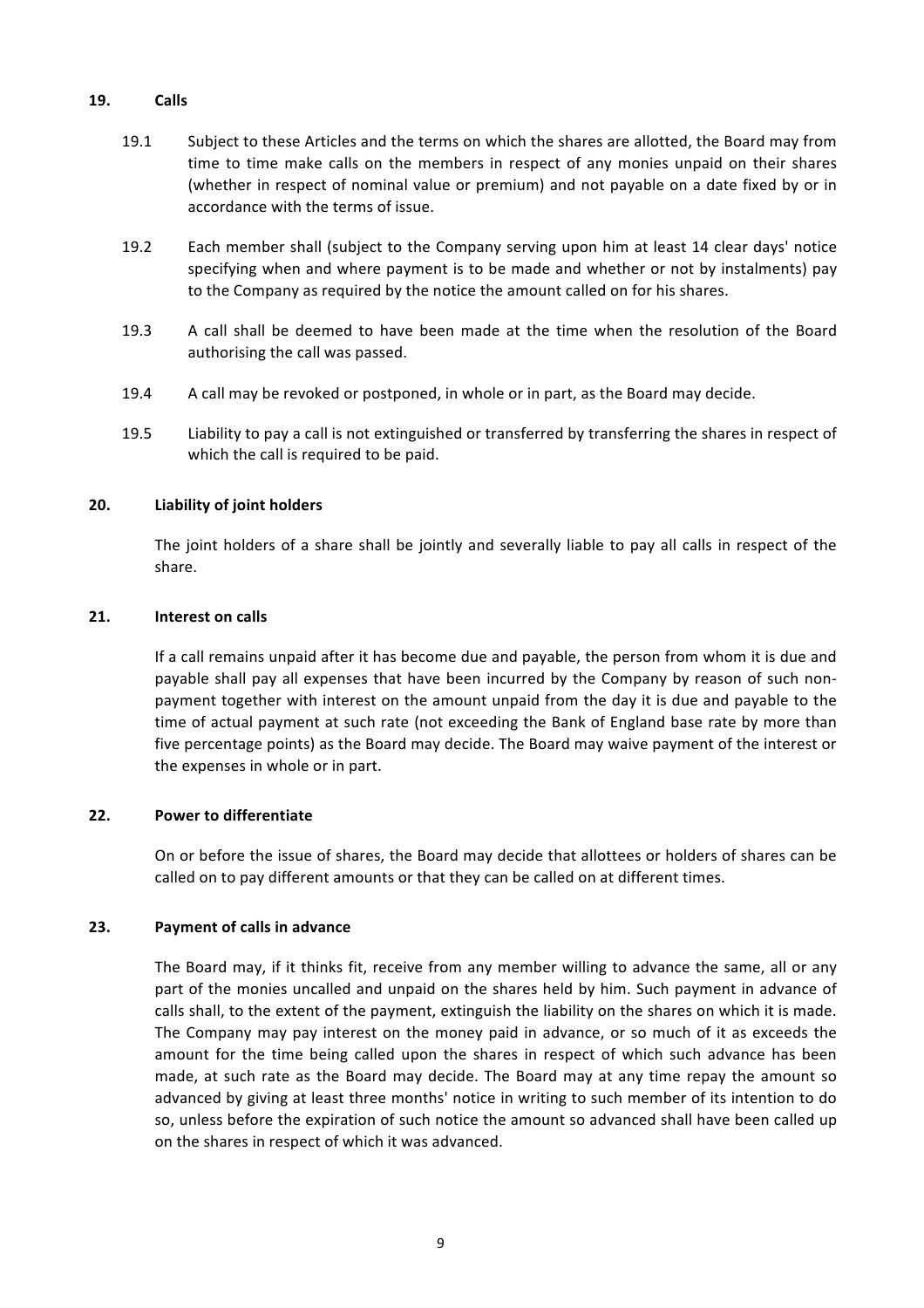### **24.** Notice if call or instalment not paid

If any member fails to pay the whole of any call (or any instalment of any call) by the date when payment is due, the Board may at any time give notice in writing to such member (or to any person entitled to the shares by transmission), requiring payment of the amount unpaid (and any accrued interest and any expenses incurred by the Company by reason of such non-payment) by a date not less than 14 clear days from the date of the notice. The notice shall name the place where the payment is to be made and state that, if the notice is not complied with, the shares in respect of which such call was made will be liable to be forfeited.

## **25. Forfeiture for non-compliance**

If the notice referred to in Article 24 is not complied with, any share for which it was given may be forfeited, by resolution of the Board to that effect, at any time before the payment required by the notice has been made. Such forfeiture shall include all dividends declared or other monies payable in respect of the forfeited shares and not paid before the forfeiture.

## **26.** Notice after forfeiture

When any share has been forfeited, notice of the forfeiture shall be served on the holder of the share or the person entitled to such share by transmission (as the case may be) before forfeiture. An entry of such notice having been given and of the forfeiture and the date of forfeiture shall immediately be made in the Register in respect of such share. However, no forfeiture shall be invalidated by any omission to give such notice or to make such entry in the Register.

### **27.** Forfeiture may be annulled

The Board may annul the forfeiture of a share, at any time before any forfeited share has been cancelled or sold, re-allotted or otherwise disposed of, on the terms that payment shall be made of all calls and interest due on it and all expenses incurred in respect of the share and on such further terms (if any) as the Board shall see fit.

### **28. Surrender**

The Board may accept the surrender of any share liable to be forfeited and, in any event, references in these Articles to forfeiture shall include surrender.

### **29. Sale of forfeited shares**

- 29.1 A forfeited share shall become the property of the Company.
- 29.2 Subject to the Companies Acts, any such share may be sold, re-allotted or otherwise disposed of, on such terms and in such manner as the Board thinks fit.
- 29.3 The Board may, for the purposes of the disposal, authorise some person to transfer the share in question and may enter the name of the transferee in respect of the transferred share in the Register even if no share certificate is lodged and may issue a new certificate to the transferee. An instrument of transfer executed by that person shall be as effective as if it had been executed by the holder of, or the person entitled by transmission to, the share. The Company may receive the consideration (if any) given for the share on its disposal.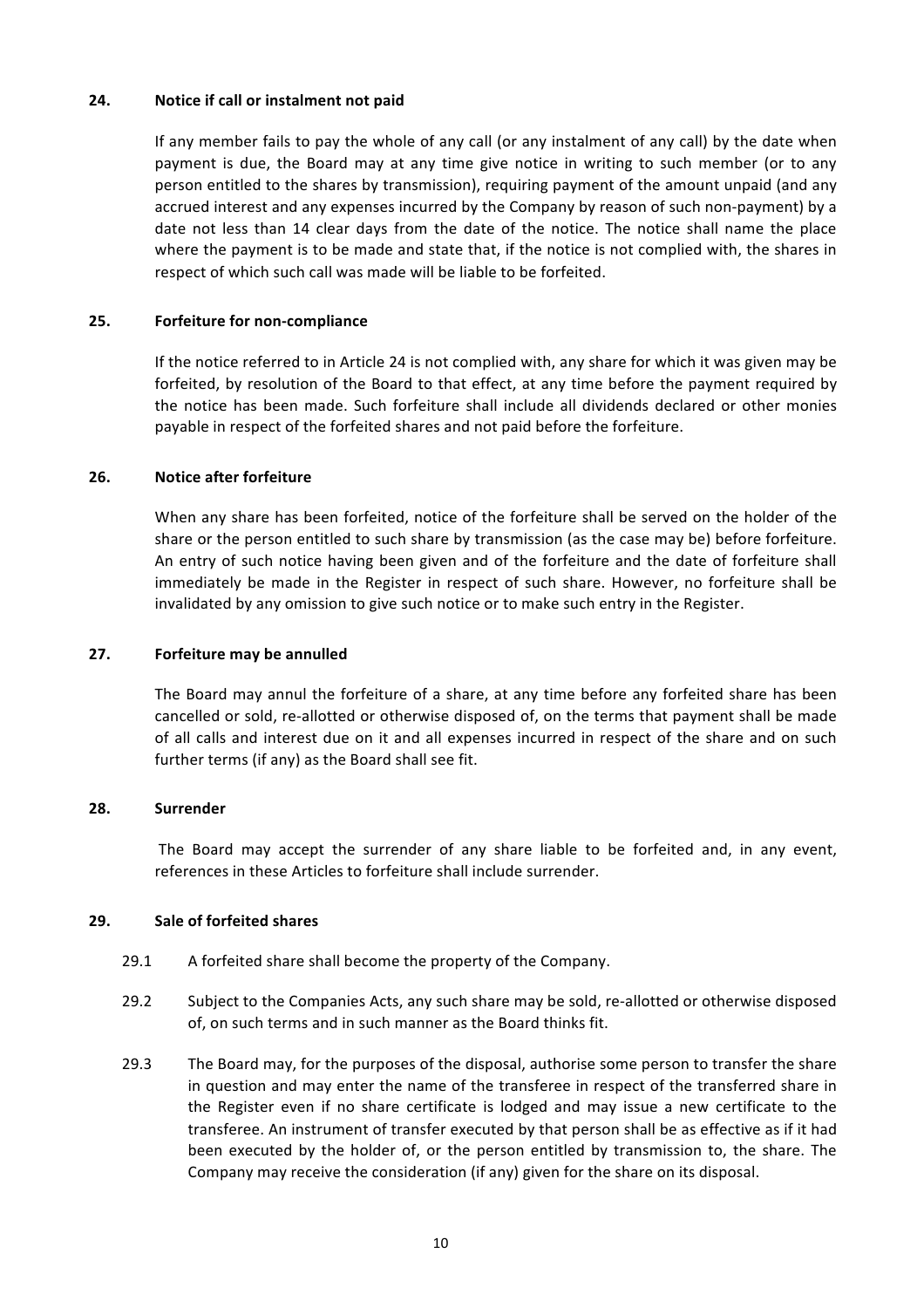### **30. Effect of forfeiture**

A shareholder whose shares have been forfeited shall cease to be a member in respect of such forfeited shares and shall surrender the certificate for such shares to the Company for cancellation. Such shareholder shall remain liable to pay to the Company all sums which at the date of forfeiture were presently payable by him to the Company in respect of such shares with interest (not exceeding the Bank of England base rate by five (5) percentage points) from the date of the forfeiture to the date of payment. The Directors may waive payment of interest wholly or in part and may enforce payment, without any reduction or allowance for the value of the shares at the time of forfeiture or for any consideration received on their disposal.

# **31. Evidence of forfeiture**

A statutory declaration by a Director or the Secretary that a share has been forfeited on a specified date shall be conclusive evidence of the facts stated in it as against all persons claiming to be entitled to the share. The declaration shall (subject to the execution of an instrument of transfer if necessary) constitute a good title to the share. The person to whom the share is transferred or sold shall not be bound to see to the application of the purchase money or other consideration (if any), nor shall his title to the share be affected by any act, omission or irregularity relating to or connected with the proceedings in reference to the forfeiture or disposal of the share.

## **32. Form of transfer**

- 32.1 Subject to these Articles:
	- 32.1.1 each member may transfer all or any of his shares which are in certificated form by instrument of transfer in writing in any usual form or in any form approved by the Board. Such instrument shall be executed by or on behalf of the transferor and (in the case of a transfer of a share which is not fully paid up) by or on behalf of the transferee. All instruments of transfer, when registered, may be retained by the Company.
	- 32.1.2 each member may transfer all or any of his shares which are in uncertificated form by means of a relevant system in such manner provided for, and subject as provided in, the uncertificated securities rules. No provision of these Articles shall apply in respect of an uncertificated share to the extent that it requires or contemplates the effecting of a transfer by an instrument in writing or the production of a certificate for the share to be transferred.
- 32.2 The transferor of a share shall be deemed to remain the holder of the share concerned until the name of the transferee is entered in the Register in respect of it.

### **33.** Right to refuse registration of transfer

- 33.1 The Board may, in its absolute discretion, refuse to register any transfer of a share in certificated form (or renunciation of a renounceable letter of allotment) unless:
	- $33.1.1$  it is for a share which is fully paid up;
	- 33.1.2 it is for a share upon which the Company has no lien;
	- 33.1.3 it is only for one class of share;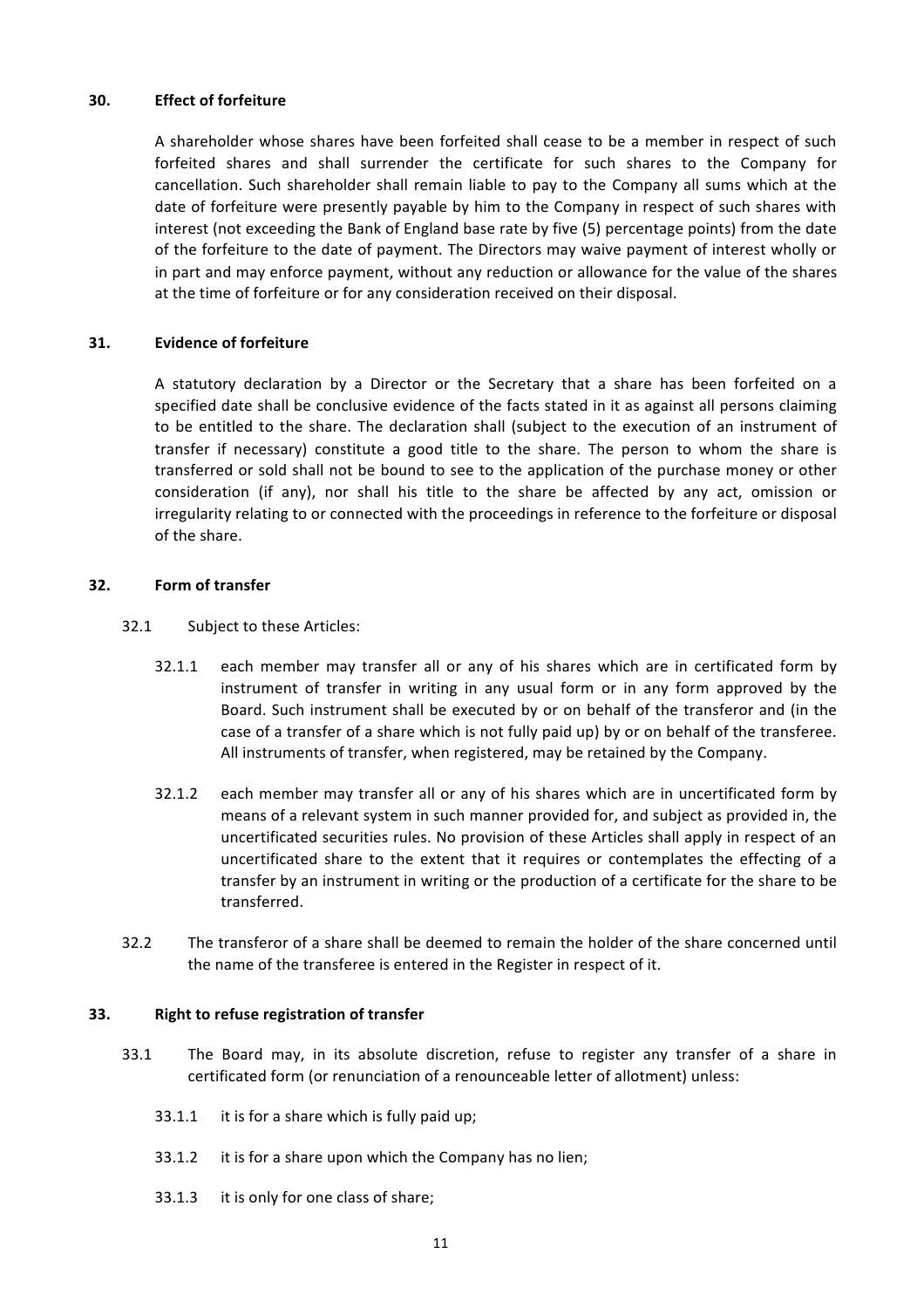- 33.1.4 it is in favour of a single transferee or no more than four joint transferees;
- 33.1.5 it is duly stamped or is duly certificated or otherwise shown to the satisfaction of the Board to be exempt from stamp duty (if this is required); and
- 33.1.6 it is delivered for registration to the Office (or such other place as the Board may determine), accompanied (except in the case of a transfer by a person to whom the Company is not required by law to issue a certificate and to whom a certificate has not been issued or in the case of a renunciation) by the certificate for the shares to which it relates and such other evidence as the Board may reasonably require to prove the title of the transferor (or person renouncing) and the due execution of the transfer or renunciation by him or, if the transfer or renunciation is executed by some other person on his behalf, the authority of that person to do so.
- 33.2 The Board shall not refuse to register any transfer or renunciation of partly paid shares which are admitted to the Official List on the grounds that they are partly paid shares in circumstances where such refusal would prevent dealings in such shares from taking place on an open and proper basis.
- 33.3 Transfers of shares will not be registered in the circumstances referred to in Article 70.
- 33.4 The Board may refuse to register a transfer of uncertificated shares in any circumstances that are allowed or required by the uncertificated securities rules and the relevant system.

## **34.** Notice of refusal to register a transfer

If the Board refuses to register a transfer of a share it shall notify the transferee of the refusal and the reasons for it within two months after the date on which the transfer was lodged with the Company or the instructions to the relevant system received. Any instrument of transfer which the Board refuses to register shall be returned to the person depositing it (except if there is suspected or actual fraud). All instruments of transfer which are registered may be retained by the Company.

### **35. No fees on registration**

No fee shall be charged for registration of a transfer or other document or instruction relating to or affecting the title to any share or for making any other entry in the Register.

### **36.** Other powers in relation to transfers

- 36.1 Nothing in these Articles shall prevent the Board:
	- 36.1.1 from recognising a renunciation of the allotment of any share by the allottee in favour of another person; or
	- 36.1.2 (if empowered to do so by these Articles) from authorising any person to execute an instrument of transfer of a share and from authorising any person to transfer that share in accordance with any procedures implemented under Article 17.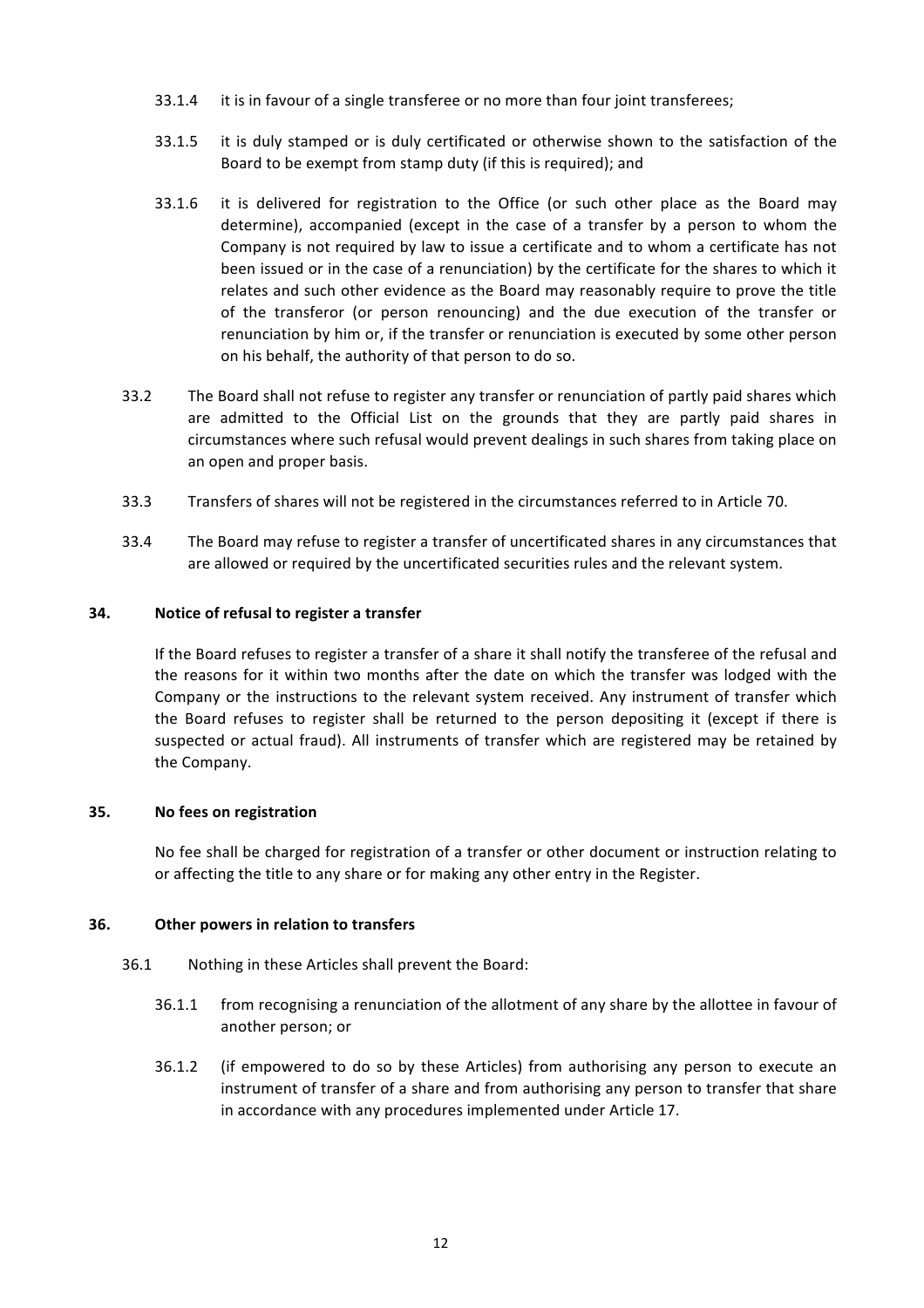### **37. Transmission of shares on death**

If a member dies, the survivors or survivor (where he was a joint holder), and his executors or administrators (where he was a sole or the only survivor of joint holders), shall be the only persons recognised by the Company as having any title to his shares. Nothing in these Articles shall release the estate of a deceased member from any liability for any share which has been solely or jointly held by him.

## **38. Election of person entitled by transmission**

- 38.1 Any person becoming entitled to a share because of the death or bankruptcy of a member, or otherwise by operation of law, may (on such evidence as to his title being produced as the Board may require) elect either to become registered as a member or to have some person nominated by him registered as a member. If he elects to become registered himself, he shall notify the Company to that effect. If he elects to have some other person registered, he shall execute an instrument of transfer of such share to that person. All the provisions of these Articles relating to the transfer of shares shall apply to the notice or instrument of transfer (as the case may be) as if it were an instrument of transfer executed by the member and his death, bankruptcy or other event had not occurred. Where the entitlement of a person to a share because of the death or bankruptcy of a member or otherwise by operation of law is proved to the satisfaction of the Board, the Board shall within two months after proof cause the entitlement of that person to be noted in the Register.
- 38.2 A person entitled by transmission to a share in uncertificated form who elects to have some other person registered shall either:
	- 38.2.1 procure that instructions are given by means of the relevant system to effect transfer of such uncertificated share to that person; or
	- 38.2.2 change the uncertificated share to certificated form and execute an instrument of transfer of that certificated share to that person.

### **39.** Rights on transmission

Where a person becomes entitled to a share because of the death or bankruptcy of any member, or otherwise by operation of law, the rights of the holder in relation to such share shall cease. However, the person so entitled may give a good discharge for any dividends and other monies payable in respect of it and shall have the same rights to which he would be entitled if he were the holder of the share, except that he shall not be entitled to receive notice of, or to attend or vote at, any meeting of the Company or any separate meeting of the holders of any class of shares of the Company before he is registered as the holder of the share. The Board may at any time give notice requiring any such person to elect either to be registered himself or to transfer the share. If the notice is not complied with within one month, the Board may withhold payment of all dividends and the other monies payable in respect of such share until the requirements of the notice have been complied with.

# **40. Destruction of documents**

- 40.1 The Company may destroy any:
	- 40.1.1 instrument of transfer, after six years from the date on which it is registered;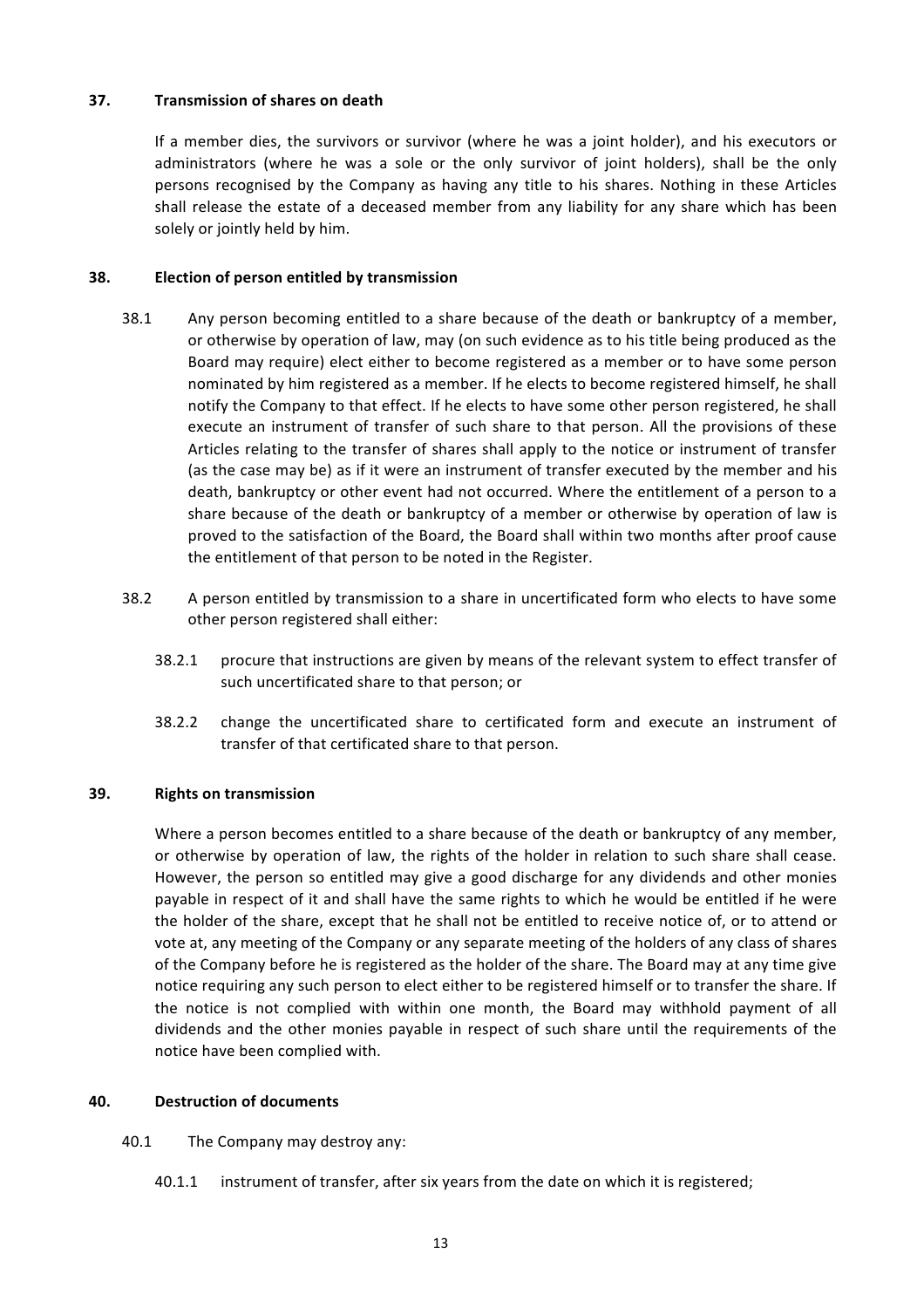- 40.1.2 dividend mandate or any variation or cancellation of a dividend mandate or any notification of change of name or address, after two years from the date on which it is recorded;
- 40.1.3 share certificate, after one year from the date on which it is cancelled;
- 40.1.4 instrument of proxy which has been used for the purpose of a poll at any time after one year has elapsed from the date of use;
- 40.1.5 instrument of proxy which has not been used for the purpose of a poll at any time after a period of one month has elapsed from the end of the meeting to which the instrument of proxy relates;
- 40.1.6 Share Warrant (including coupons or tokens detailed from it) which has been cancelled at any time after seven years from the date on which it was cancelled; or
- 40.1.7 other document for which any entry in the Register is made, after six years from the date on which an entry was first made in the Register in respect of it,

provided that the Company may destroy any such type of document at a date earlier than that authorised by this Article if a copy of such document is made and retained (whether electronically, by microfilm, by digital imaging or by other similar means) until the expiration of the period applicable to the destruction of the original of such document.

- 40.2 It shall be conclusively presumed in favour of the Company that every:
	- 40.2.1 entry in the Register purporting to have been made on the basis of a document so destroyed was duly and properly made;
	- 40.2.2 instrument of transfer so destroyed was duly registered;
	- 40.2.3 share certificate so destroyed was duly cancelled; and
	- 40.2.4 other document so destroyed had been properly dealt with under its terms and was valid and effective according to the particulars in the records of the Company.
- 40.3 This Article shall only apply to the destruction of a document in good faith and without notice of any claim (regardless of the parties to it) to which the document might be relevant. Nothing in this Article shall be construed as imposing any liability on the Company in respect of the destruction of any such document other than as provided for in this Article which would not attach to the Company in the absence of this Article. References in this Article to the destruction of any document include references to the disposal of it in any manner.
- 40.4 References in this Article to instruments of transfer shall include, in relation to uncertificated shares, instructions and/or notifications made in accordance with the relevant system relating to the transfer of such shares.

### **41. Sub-division**

Any resolution authorising the Company to sub-divide its shares or any of them may determine that, as between the shares resulting from the sub-division, any of them may have any preference or advantage or be subject to any restriction as compared with the others.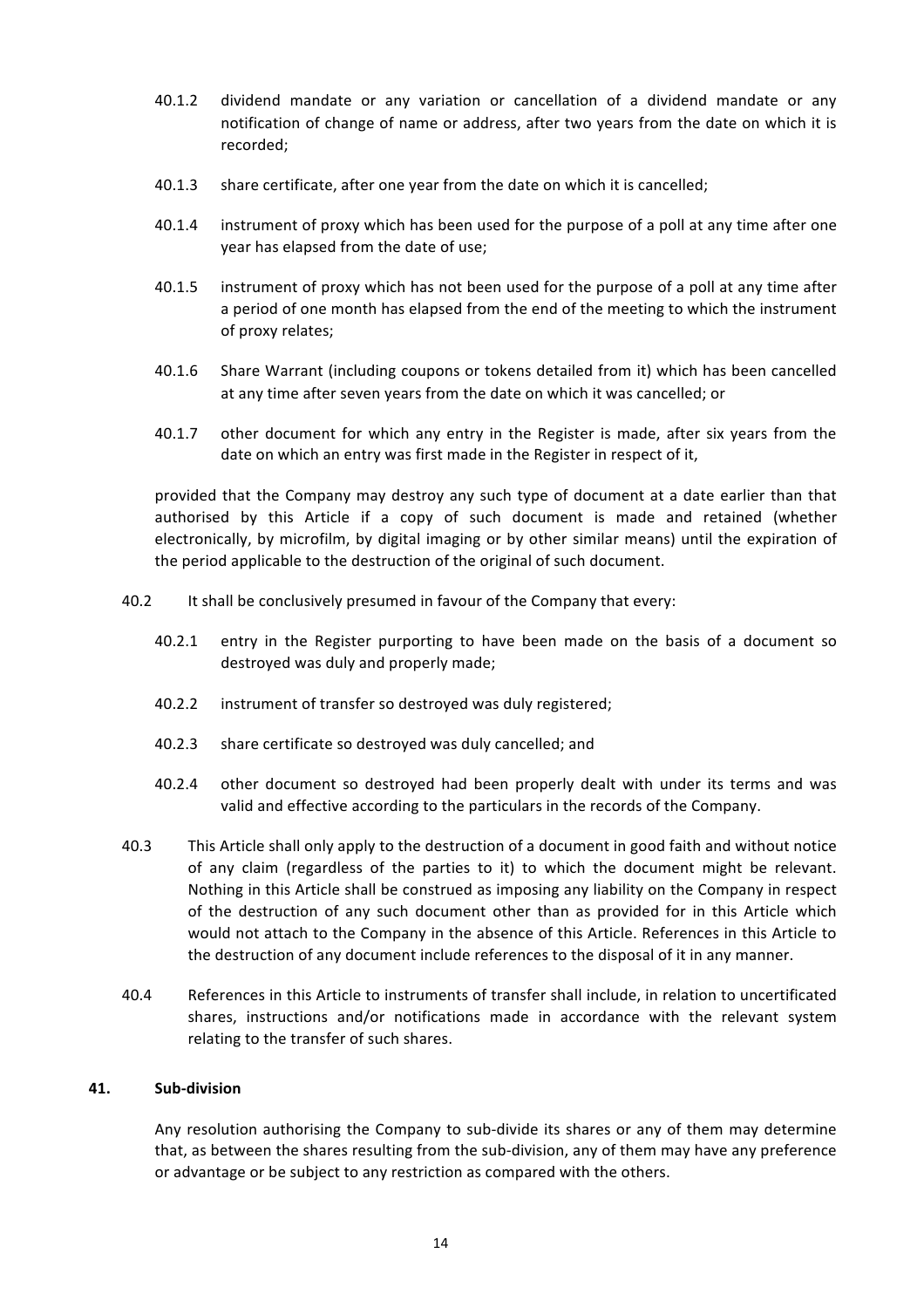### **42. Fractions**

If any shares are consolidated or consolidated and then divided, the Board has power to deal with any fractions of shares which result. If the Board decides to sell any shares representing fractions, it can do so for the best price reasonably obtainable and distribute the net proceeds of sale among members in proportion to their fractional entitlements. The Board can arrange for any shares representing fractions to be entered in the Register as certificated shares if they consider that this makes it easier to sell them. The Board can sell those shares to anyone, including the Company if the legislation allows, and may authorise any person to transfer or deliver the shares to the buyer or in accordance with the buyer's instructions. The Buyer shall not be bound to see to the application of the purchase money, nor shall his title to the share be affected by any irregularity or invalidity in the proceedings in reference to the sale.

## **43. Annual general meetings**

An annual general meeting shall be held once a year, at such time (consistent with the terms of the Companies Acts) and place as may be determined by the Board.

## **44. Convening of general meetings**

All meetings other than annual general meetings shall be called general meetings. The Board may, whenever it thinks fit, and shall on requisition in accordance with the Companies Acts, proceed to convene a general meeting.

## **45. Notice of general meetings**

A general meeting shall be called by at least such minimum notice as is required or permitted by the Companies Acts. The period of notice shall in either case be exclusive of the day on which it is served or deemed to be served and of the day on which the meeting is to be held and shall be given to all members other than those who are not entitled to receive such notices from the Company. The Company may give such notice by any means or combination of means permitted by the Companies Acts.

### **46. Contents of notice of meetings**

- 46.1 Every notice calling a meeting shall specify the place, date and time of the meeting, and there shall appear with reasonable prominence in every such notice a statement that a member entitled to attend and vote is entitled to a proxy or (if he has more than one share) proxies to exercise all or any of his rights to attend, speak and vote and that a proxy need not be a member of the Company. Such notice shall also include the address of the website on which the information required by the Act is published, state the procedures with which members must comply in order to be able to attend and vote at the meeting (including the date by which they must comply), provide details of any forms to be used for the appointment of a proxy and state that a member has the right to ask questions at the meeting in accordance with the Act.
- 46.2 The notice shall specify the general nature of the business to be transacted at the meeting and shall set out the text of all resolutions to be considered by the meeting and shall state in each case whether it is proposed as an ordinary resolution or as a special resolution.
- 46.3 In the case of an annual general meeting, the notice shall also specify the meeting as such.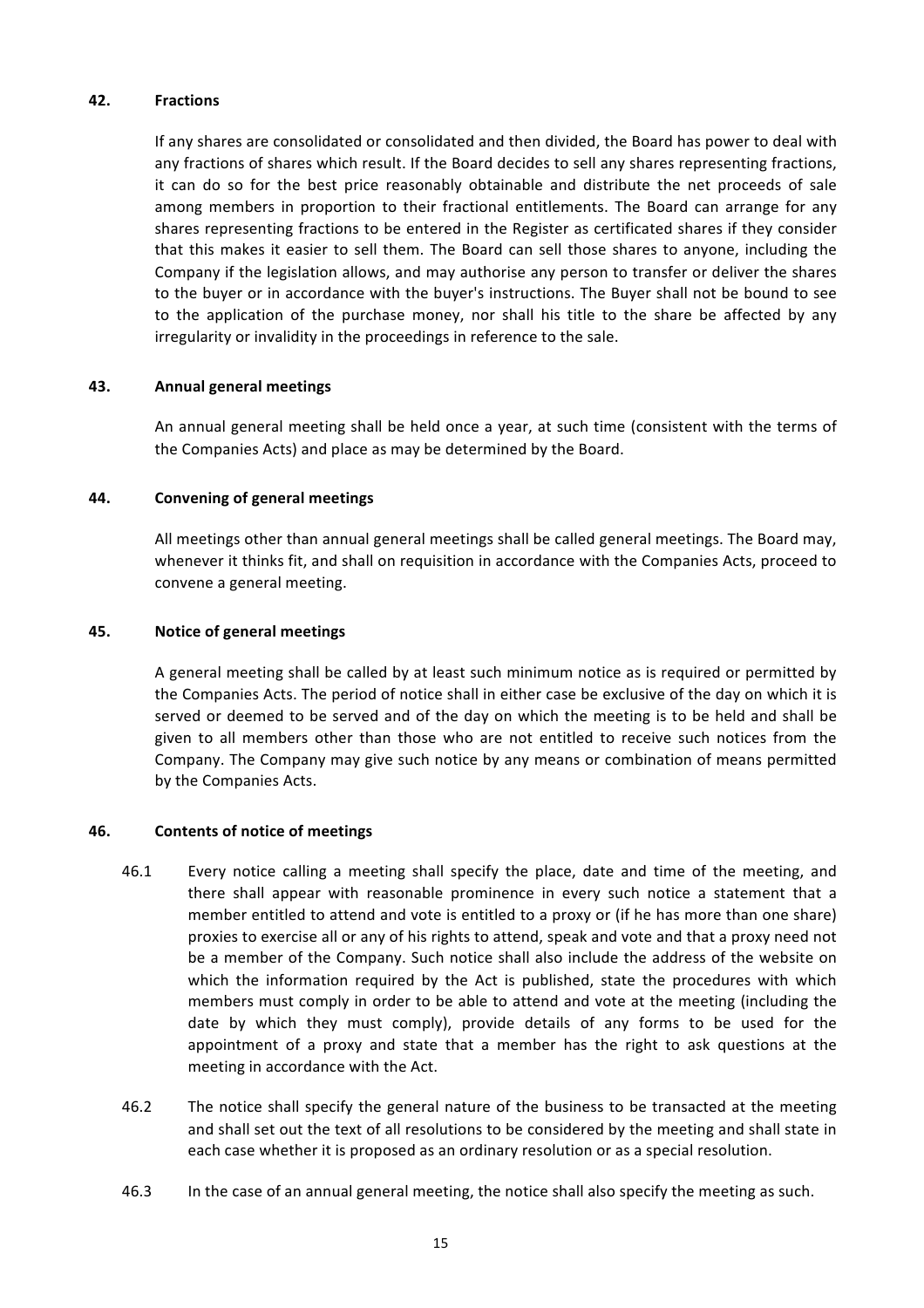46.4 For the purposes of determining which persons are entitled to attend or vote at a meeting and how many votes a person may cast, the Company may specify in the notice of meeting a time, not more than 48 hours before the time fixed for the meeting (not taking into account non-working days) by which a person must be entered in the Register in order to have the right to attend or vote at the meeting or appoint a proxy to do so.

### **47.** Omission to give notice and non-receipt of notice

The accidental omission to give notice of any meeting or to send an instrument of proxy (where this is intended to be sent out with the notice) to, or the non-receipt of either by, any person entitled to receive the same shall not invalidate the proceedings of that meeting.

#### **48. Postponement of general meeting**

If the Board considers that it is impracticable or unreasonable to hold a general meeting on the date or at the time or place stated in the notice calling the meeting, it may postpone or move the meeting (or do both). The Board shall take reasonable steps to ensure that notice of the date, time and place of the rearranged meeting is given to any member trying to attend the meeting at the original time and place. Notice of the date, time and place of the rearranged meeting shall, if practicable, also be placed in at least two national newspapers published in the United Kingdom. Notice of the business to be transacted at such rearranged meeting shall not be required. If a meeting is rearranged in this way, appointments of proxy are valid if they are received as required by these Articles not less than 48 hours before the time appointed for holding the rearranged meeting and for the purpose of calculating this period, the Board can decide in their absolute discretion, not to take account of any part of a day that is not a working day. The Board may also postpone or move the rearranged meeting (or do both) under this Article.

#### **49. Quorum at general meeting**

No business shall be transacted at any general meeting unless a quorum is present. If a quorum is not present a chairman of the meeting can still be chosen and this will not be treated as part of the business of the meeting. Two members present in person or by proxy and entitled to attend and to vote on the business to be transacted shall be a quorum.

### **50.** Procedure if quorum not present

If a quorum is not present within fifteen minutes (or such longer interval as the chairman in his absolute discretion thinks fit) from the time appointed for holding a general meeting, or if a quorum ceases to be present during a meeting, the meeting shall be dissolved if convened on the requisition of members. In any other case, the meeting shall stand adjourned to another day, (not being less than ten clear days after the date of the original meeting), and at such time and place as the chairman (or, in default, the Board) may determine. If at such adjourned meeting a quorum is not present within fifteen minutes from the time appointed for holding the meeting, one person entitled to vote on the business to be transacted, being a member or a proxy for a member or a duly authorised representative of a corporation which is a member, shall be a quorum and any notice of an adjourned meeting shall state this.

### **51.** Chairman of general meeting

The chairman of the Board shall preside at every general meeting of the Company. If there is no such chairman or if at any meeting he shall not be present within ten minutes after the time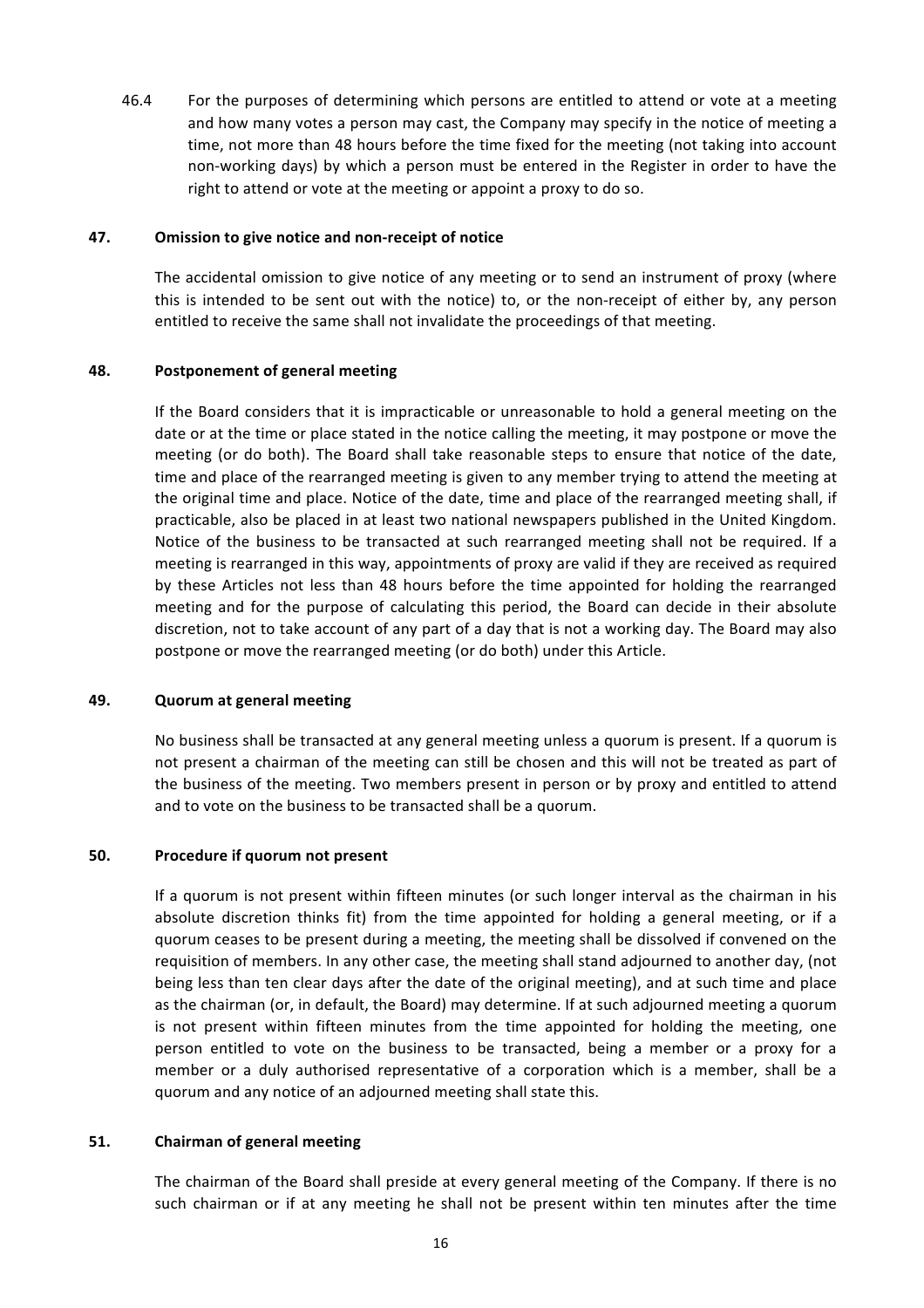appointed for holding the meeting, or shall be unwilling to act as chairman, the deputy chairman (if any) of the Board shall, if present and willing to act, preside at such meeting. If more than one deputy chairman is present they shall agree amongst themselves who is to take the chair or, if they cannot agree, the deputy chairman who has been in office as a director the longest shall take the chair. If no chairman or deputy chairman shall be so present and willing to act, the Directors present shall choose one of their number to act or, if there be only one Director present, he shall be chairman if willing to act. If there be no Director present and willing to act, the members present and entitled to vote shall choose one of their number to be chairman of the meeting. Nothing in these Articles shall restrict or exclude any of the powers or rights of a chairman of a meeting which are given by law.

### **52. Entitlement to attend and speak**

- 52.1 A Director (and any other person invited by the chairman to do so) may attend and speak at any general meeting and at any separate meeting of the holders of any class of shares of the Company, whether or not he is a member.
- 52.2 Any Director may validly attend and speak at any general meeting and at any separate meeting of the holders of any class of shares of the Company through the medium of conference telephone or any other form of communications equipment (whether in use when these Articles are adopted or developed subsequently), provided the Director may be heard by and hear all persons participating in the meeting.

## **53. Adjournments**

The chairman may, with the consent of a meeting at which a quorum is present, and shall, if so directed by the meeting, adjourn any meeting from time to time (or indefinitely) and from place to place as the meeting shall determine. However, without prejudice to any other power which he may have under these Articles or at common law, the chairman may, without the need for the consent of the meeting, interrupt or adjourn any meeting from time to time and from place to place or for an indefinite period if he is of the opinion that it has become necessary to do so in order to secure the proper and orderly conduct of the meeting or to give all persons entitled to do so a reasonable opportunity of attending, speaking and voting at the meeting or to ensure that the business of the meeting is properly disposed of.

### **54. Notice of adjournment**

If the meeting is adjourned indefinitely or for more than three months, notice of the adjourned meeting shall be given in the same manner as in the case of the original meeting. Except as provided in these Articles, there is no need to give notice of the adjourned meeting or of the business to be considered there.

### **55. Business of adjourned meeting**

No business shall be transacted at any adjourned meeting other than the business which might properly have been transacted at the meeting from which the adjournment took place.

### **56. Security arrangements and orderly conduct**

56.1 The Board may direct that any person wishing to attend any meeting should provide such evidence of identity and submit to such searches or other security arrangements or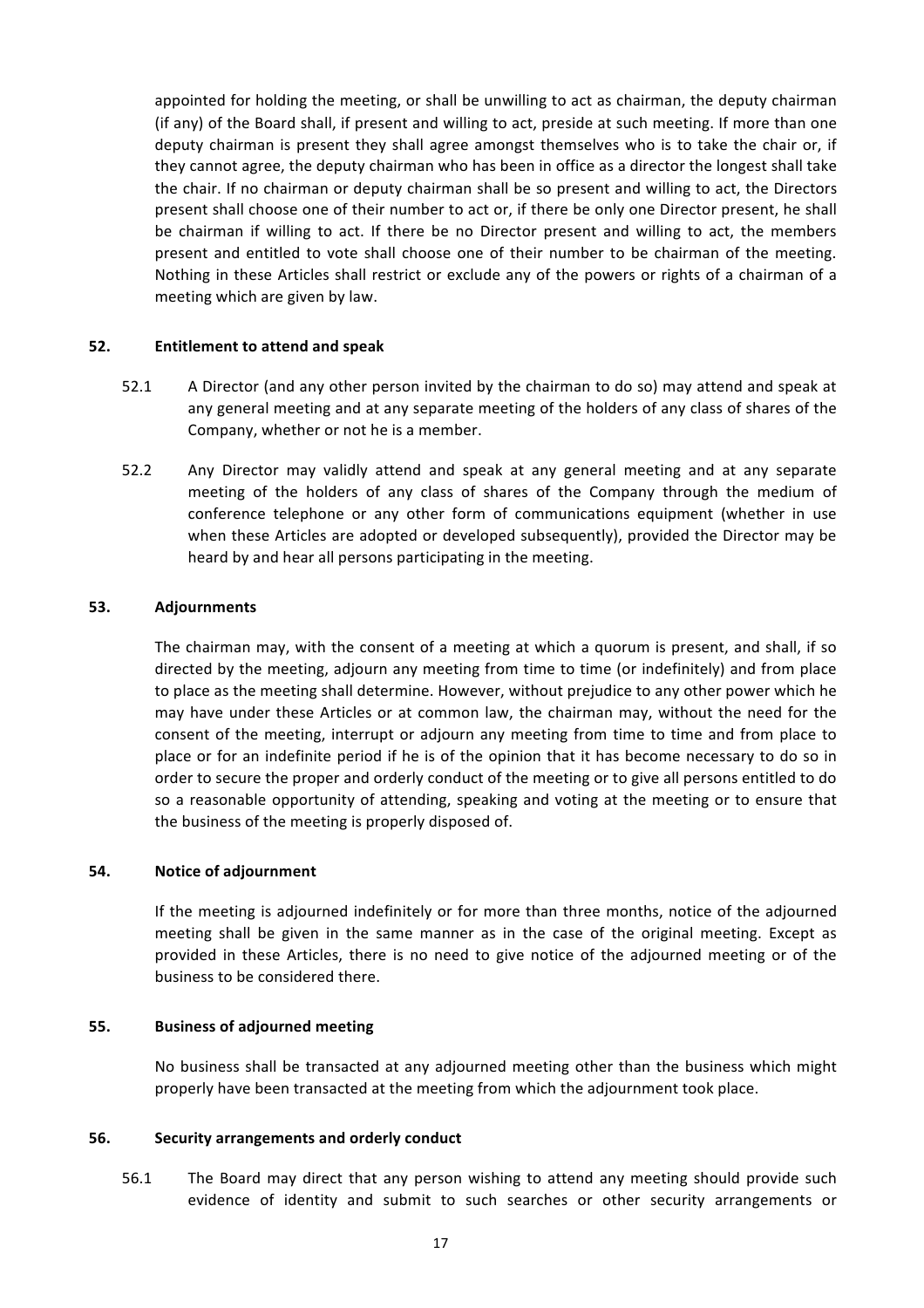restrictions as the Board shall consider appropriate in the circumstances and shall be entitled in its absolute discretion to refuse entry to any meeting to any person who fails to provide such evidence of identity or to submit to such searches or to otherwise comply with such security arrangements or restrictions.

56.2 The chairman shall take such action or give directions as he thinks fit to promote the orderly conduct of the business of the meeting as laid down in the notice of the meeting and to ensure the security of the meeting and the safety of the people attending the meeting. The chairman's decision on matters of procedure or arising incidentally from the business of the meeting shall be final as shall be his determination as to whether any matter is of such a nature.

## **57. Overflow meeting rooms**

- 57.1 The Board may, in accordance with this Article, make arrangements for members and proxies who are entitled to attend and participate in a general meeting, but who cannot be seated in the main meeting room where the chairman will be, to attend and take part in a general meeting in an overflow room or rooms. Any overflow room will have appropriate links to the main room and will enable audio-visual communication between the meeting rooms throughout the meeting. The Board will decide how to divide members and proxies between the main room and the overflow room. If an overflow room is used, the meeting will be treated as being held and taking place in the main meeting room and the meeting will consist of all the members and proxies who are attending both in the main meeting room and the overflow room.
- 57.2 Details of any arrangements for overflow rooms will be set out in the notice of the meeting but failure to do so will not invalidate the meeting.

### **58.** Satellite meeting places

- 58.1 To facilitate the organisation and administration of any general meeting, the Board may decide that the meeting shall be held at two or more locations.
- 58.2 For the purposes of these Articles, any general meeting of the Company taking place at two or more locations shall be treated as taking place where the chairman of the meeting presides (the **principal meeting place**) and any other location where that meeting takes place is referred in these Articles as a **satellite meeting**.
- 58.3 A member present in person or by proxy at a satellite meeting may be counted in the quorum and may exercise all rights that they would have been able to exercise if they were present at the principal meeting place.
- 58.4 The Board may make and change from time to time such arrangements as they shall in their absolute discretion consider appropriate to:
	- 58.4.1 ensure that all members and proxies for members wishing to attend the meeting can do so;
	- 58.4.2 ensure that all persons attending the meeting are able to participate in the business of the meeting and to see and hear anyone else addressing the meeting;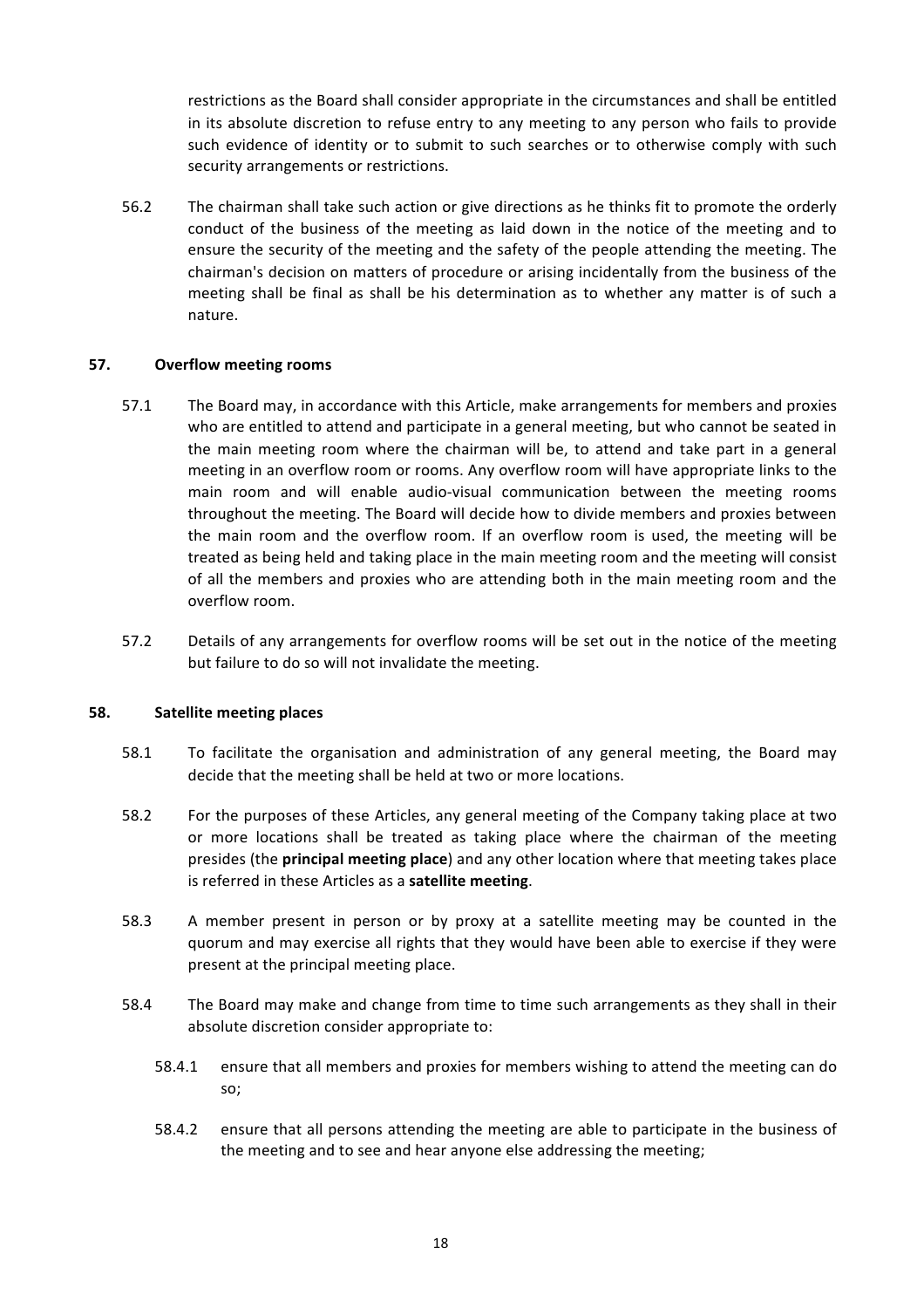- 58.4.3 ensure the safety of persons attending the meeting and the orderly conduct of the meeting; and
- 58.4.4 restrict the numbers of members and proxies at any one location to such number as can safely and conveniently be accommodated there.
- 58.5 The entitlement of any member or proxy to attend a satellite meeting shall be subject to any such arrangements then in force and stated by the notice of the meeting or adjourned meeting to apply to the meeting.
- 58.6 If there is a failure of communication equipment or any other failure in the arrangements for participation in the meeting at more than one place, the chairman may adjourn the meeting in accordance with Article 53. Such adjournment will not affect the validity of such meeting, or any business conducted at such meeting up to the point of adjournment, or any action taken pursuant to such meeting.
- 58.7 A person (**satellite chairman**) appointed by the Board shall preside at each satellite meeting. Every satellite chairman shall carry out all requests made of him by the chairman of the meeting, may take such action as he thinks necessary to maintain the proper and orderly conduct of the satellite meeting and shall have all powers necessary or desirable for such purposes.

### **59.** Amendment to resolutions

- 59.1 If an amendment to any resolution under consideration is proposed but is ruled out of order by the chairman of the meeting in good faith, any error in such ruling shall not invalidate the proceedings on the original resolution.
- 59.2 In the case of a resolution duly proposed as a special resolution, no amendment to it (other than an amendment to correct a patent error) may in any event be considered or voted on. In the case of a resolution duly proposed as an ordinary resolution no amendment to it (other than an amendment to correct a patent error) may be considered or voted on unless either at least 48 hours prior to the time appointed for holding the meeting or adjourned meeting at which such ordinary resolution is to be proposed, notice in writing of the terms of the amendment and intention to move the same has been lodged at the Office or received in electronic form at the electronic address at which the Company has or is deemed to have agreed to receive it or the chairman of the meeting in his absolute discretion decides that it may be considered or voted on.

### **60. Members' resolutions**

- 60.1 Members of the Company shall have the rights provided by the Companies Acts to have the Company circulate and give notice of a resolution which may be properly moved, and is intended to be moved, at the Company's next annual general meeting.
- 60.2 Expenses of complying with these rights shall be borne in accordance with the Companies Acts.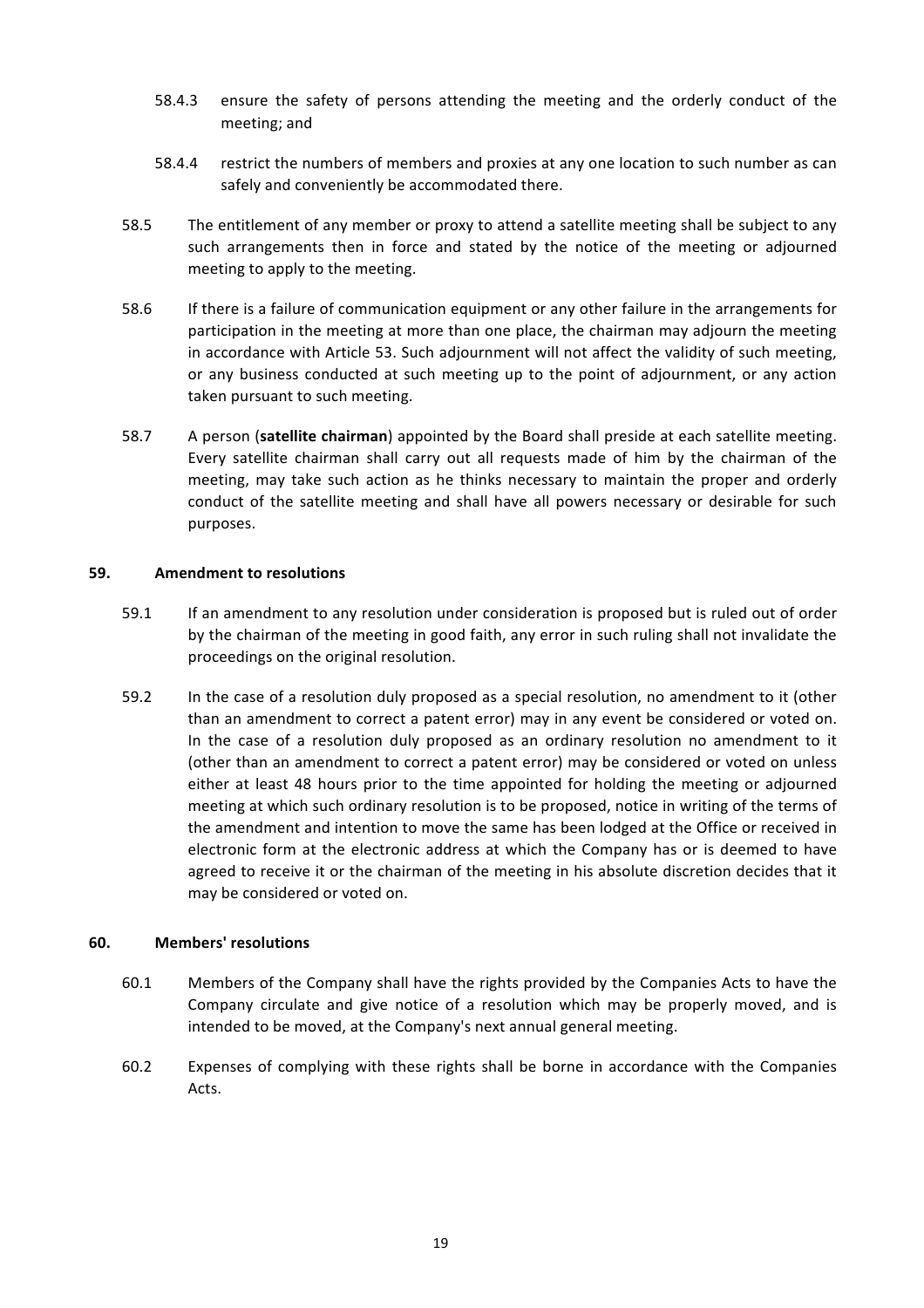### **61. Method of voting**

- 61.1 At any general meeting, a resolution put to a vote of the meeting shall be decided on a show of hands, unless (before or on the declaration of the result of the show of hands) a poll is duly demanded. Subject to the Companies Acts, a poll may be demanded by:
	- 61.1.1 the chairman of the meeting; or
	- 61.1.2 at least five members present in person (or by proxy) and entitled to vote at the meeting; or
	- 61.1.3 a member or members present in person (or by proxy) representing at least one-tenth of the total voting rights of all the members having the right to vote at the meeting; or
	- 61.1.4 a member or members present in person (or by proxy) holding shares conferring a right to vote at the meeting, being shares on which an aggregate sum has been paid up equal to at least one-tenth of the total sum paid up on all the shares conferring that right.
- 61.2 The chairman of the meeting may also demand a poll before a resolution is put to the vote on a show of hands.
- 61.3 At general meetings, resolutions shall be put to the vote by the chairman of the meeting and there shall be no requirement for the resolution to be proposed or seconded by any person.
- 61.4 Unless a poll is duly demanded and the demand is not withdrawn, a declaration by the chairman of the meeting that a resolution has on a show of hands been carried, or carried unanimously or by a particular majority, or lost, or not carried by a particular majority, and an entry to that effect in the book containing the minutes of proceedings of the Company, shall be conclusive evidence of the fact, without proof of the number or proportion of the votes recorded in favour of or against such resolution.

# **62. Objection to error in voting**

No objection shall be raised to the qualification of any voter or to the counting of, or failure to count, any vote, except at the meeting or adjourned meeting at which the vote objected to is given or tendered or at which the error occurs. Any objection or error shall be referred to the chairman of the meeting and shall only vitiate the decision of the meeting on any resolution if the chairman decides that the same is of sufficient magnitude to vitiate the resolution or may otherwise have affected the decision of the meeting. The decision of the chairman of the meeting on such matters shall be final and conclusive.

# **63.** Procedure on a poll

63.1 Any poll duly demanded on the election of a chairman or on any question of adjournment shall be taken immediately. A poll duly demanded on any other matter shall be taken in such manner (including the use of ballot or voting papers or tickets) and at such time and place, not more than 30 days from the date of the meeting or adjourned meeting at which the poll was demanded, as the chairman shall direct. The chairman may appoint scrutineers who need not be members. It is not necessary to give notice of a poll not taken immediately if the time and place at which it is to be taken are announced at the meeting at which it is demanded. In any other case, at least seven clear days notice shall be given specifying the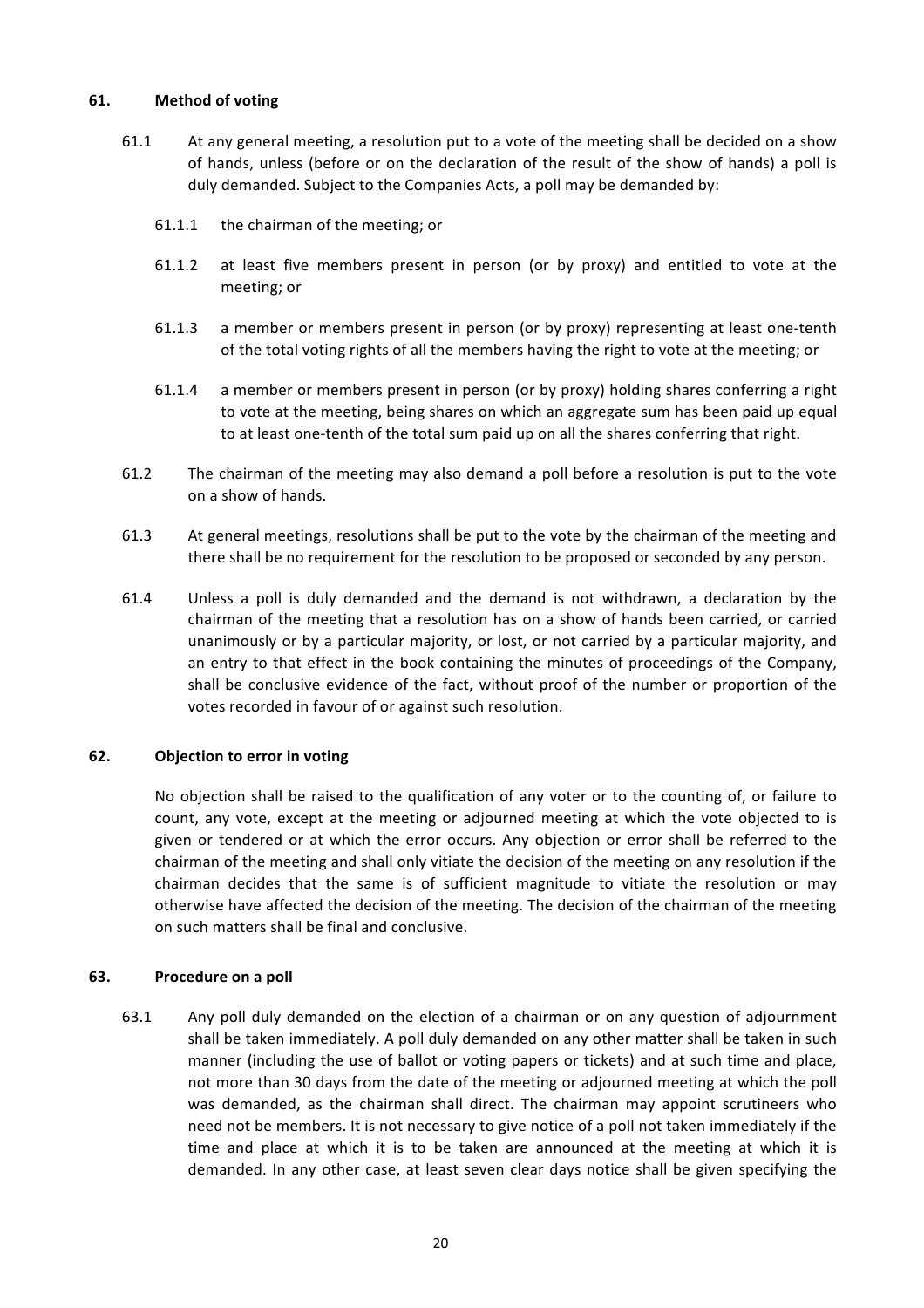time, date and place at the which the poll shall be taken. The result of the poll shall be deemed to be the resolution of the meeting at which the poll was demanded.

- 63.2 The demand for a poll (other than on the election of a chairman or any question of adjournment) shall not prevent the continuance of the meeting for the transaction of any business other than the question on which a poll has been demanded.
- 63.3 The demand for a poll may, before the poll is taken, be withdrawn, but only with the consent of the chairman of the meeting. A demand so withdrawn validates the result of a show of hands declared before the demand was made. If a poll is demanded before the declaration of the result of a show of hands and the demand is duly withdrawn, the meeting shall continue as if the demand had not been made.
- 63.4 On a poll votes may be given in person or by proxy. A member entitled to more than one vote need not, if he votes, use all his votes or cast all the votes he uses in the same way.

### **64. Votes of members**

- 64.1 Subject to Article 64.2, the Companies Acts, to any special terms as to voting on which any shares may have been issued or may for the time being be held and to any suspension or abrogation of voting rights under these Articles, at any general meeting every member who is present in person (or by proxy) shall on a show of hands have one vote and every member present in person (or by proxy) shall on a poll have one vote for each share of which he is the holder.
- 64.2 On a show of hands, a duly appointed proxy has one vote for and one vote against a resolution if the proxy has been appointed by more than one member entitled to vote on the resolution and the proxy has been instructed:
	- 64.2.1 by one or more of those members to vote for the resolution and by one or more other of those members to vote against it; or
	- 64.2.2 by one or more of those members to vote either for or against the resolution and by one or more other of those members to use his/her discretion as to how to vote.
- 64.3 If two or more persons are joint holders of a share, then in voting on any question the vote of the senior who tenders a vote, whether in person or by proxy, shall be accepted to the exclusion of the votes of the other joint holders. For this purpose seniority shall be determined by the order in which the names of the holders stand in the Register.
- 64.4 Where in England or elsewhere a receiver or other person (by whatever name called) has been appointed by any court claiming jurisdiction in that behalf to exercise powers with respect to the property or affairs of any member on the ground (however formulated) of mental disorder, the Board may in its absolute discretion, upon or subject to production of such evidence of the appointment as the Board may require, permit such receiver or other person on behalf of such member to vote in person, on a show of hands or on a poll, by proxy on behalf of such member at any general meeting or to exercise any other right conferred by membership in relation to meetings of the Company. Evidence to the satisfaction of the Board of the authority of the person claiming to exercise the right to vote shall be deposited at the Office, or at such other place as is specified in accordance with these Articles for the deposit of instruments of proxy, at least 48 hours before the time appointed for holding the meeting or adjourned meeting at which the right to vote is to be exercised and, in default, the right to vote shall not be exercisable.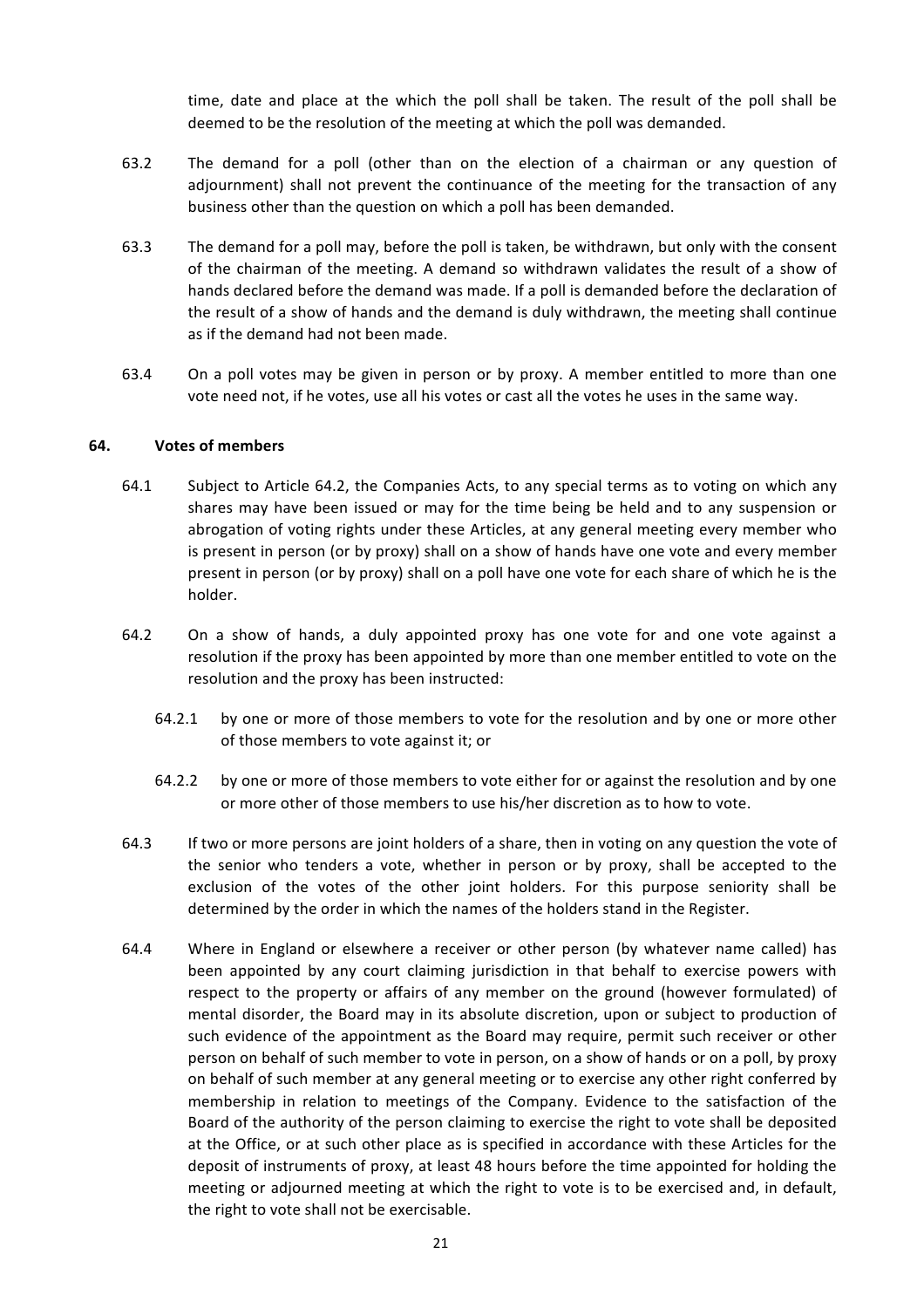64.5 In the case of equality of votes whether on a show of hands or on a poll, the chairman of the meeting at which the show of hands takes place or at which the poll is demanded shall not be entitled to a casting vote.

### **65.** No right to vote where sums overdue on shares

- 65.1 No member may vote at a general meeting (or any separate meeting of the holders of any class of shares), either in person or by proxy, or to exercise any other right or privilege as a member in respect of a share held by him unless:
	- 65.1.1 all calls or other sums presently due and payable by him in respect of that share whether alone or jointly with any other person together with interest and expenses (if any) have been paid to the Company; or
	- 65.1.2 the Board determines otherwise.

### **66. Voting by Proxy**

- 66.1 Subject to Article 66.2, an instrument appointing a proxy shall be in writing in any usual form (or in another form approved by the Board) executed under the hand of the appointor or his duly constituted attorney or, if the appointor is a corporation, under its seal or signed by a duly authorised officer or attorney or other person authorised to sign.
- 66.2 Subject to the Companies Acts, the Board may accept the appointment of a proxy received by electronic means on such terms and subject to such conditions as it considers fit. The appointment of a proxy received by electronic means shall not be subject to the requirements of article 66.1.
- 66.3 For the purposes of Articles 66.1 and 66.2, the Board may require such reasonable evidence it considers necessary to determine:
	- 66.3.1 the identity of the member and the proxy; and
	- 66.3.2 where the proxy is appointed by a person acting on behalf of the member, the authority of that person to make the appointment.
- 66.4 A member may appoint another person as his proxy to exercise all or any of his rights to attend and to speak and to vote (both on a show of hands and on a poll) on a resolution or amendment of a resolution, or on other business arising, at a meeting or meetings of the Company. Unless the contrary is stated in it, the appointment of a proxy shall be deemed to confer authority to exercise all such rights, as the proxy thinks fit.
- 66.5 A proxy need not be a member.
- 66.6 A member may appoint more than one proxy in relation to a meeting, provided that each proxy is appointed to exercise the rights attached to different shares held by the member. When two or more valid but differing appointments of proxy are delivered or received for the same share for use at the same meeting, the one which is last validly delivered or received (regardless of its date or the date of its execution) shall be treated as replacing and revoking the other or others as regards that share. If the Company is unable to determine which appointment was last validly delivered or received, none of them shall be treated as valid in respect of that share.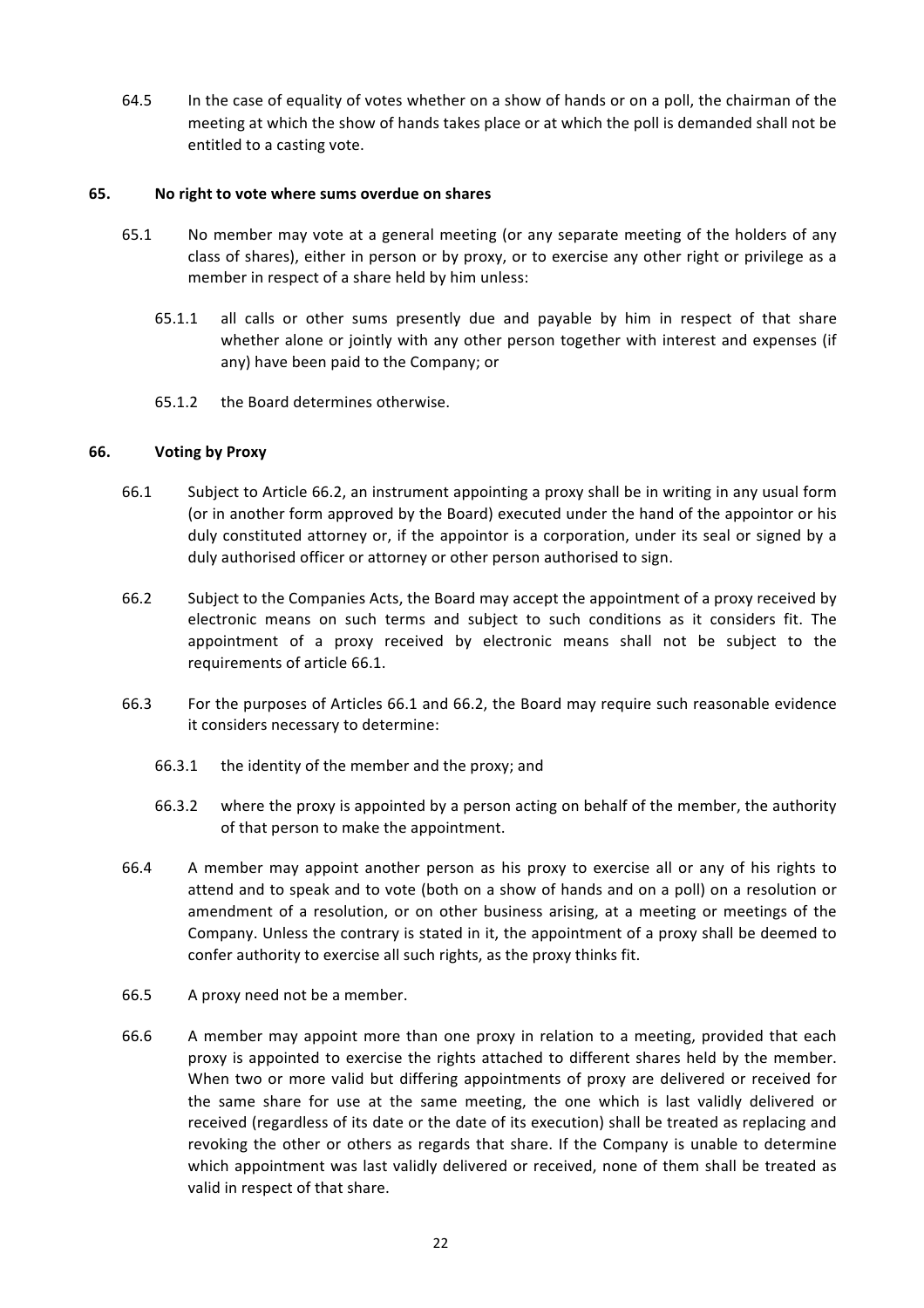- 66.7 Delivery or receipt of an appointment of proxy does not prevent a member attending and voting in person at the meeting or an adjournment of the meeting or on a poll.
- 66.8 The appointment of a proxy shall (unless the contrary is stated in it) be valid for an adjournment of the meeting as well as for the meeting or meetings to which it relates. The appointment of a proxy shall be valid for 12 months from the date of execution or, in the case of an appointment of proxy delivered by electronic means, for 12 months from the date of delivery unless otherwise specified by the Board.
- 66.9 Subject to the Companies Acts, the Company may send a form of appointment of proxy to all or none of the persons entitled to receive notice of and to vote at a meeting. If sent, the form shall provide for three-way voting on all resolutions (other than procedural resolutions) set out in the notice of meeting.

### **67. Receipt of proxy**

- 67.1 An instrument appointing a proxy and any reasonable evidence required by the Board in accordance with Article 66.3 shall:
	- 67.1.1 subject to Articles 67.1.3 and 67.1.4, in the case of an instrument of proxy in hard copy form, be delivered to the office, or another place in the United Kingdom specified in the notice convening the meeting or in the form of appointment of proxy or other accompanying document sent by the Company in relation to the meeting (a "**proxy notification address**") not less than 48 hours before the time for holding the meeting or adjourned meeting at which the person named in the form of appointment of proxy proposes to vote;
	- 67.1.2 subject to Articles 67.1.3 and 67.1.4, in the case of an appointment of a proxy sent by electronic means, where the Company has given an electronic address (a "proxy **notification electronic address**"):
		- $67.1.2$  (a) in the notice calling the meeting;
		- $67.1.2$  (b) in an instrument of proxy sent out by the Company in relation to the meeting;
		- 67.1.2 (c) in an invitation to appoint a proxy issued by the Company in relation to the meeting; or
		- $67.1.2$  (d) on a website maintained by or on behalf of the Company on which any information relating to the meeting is required by the Act to be kept,

be received at such proxy notification electronic address not less than 48 hours before the time for holding the meeting or adjourned meeting at which the person named in the form of appointment of proxy proposes to vote;

67.1.3 in the case of a poll taken more than 48 hours after it is demanded, be delivered or received at a proxy notification address or a proxy notification electronic address and not less than 24 hours before the time appointed for the holding of the adjourned meeting or the taking of the poll; or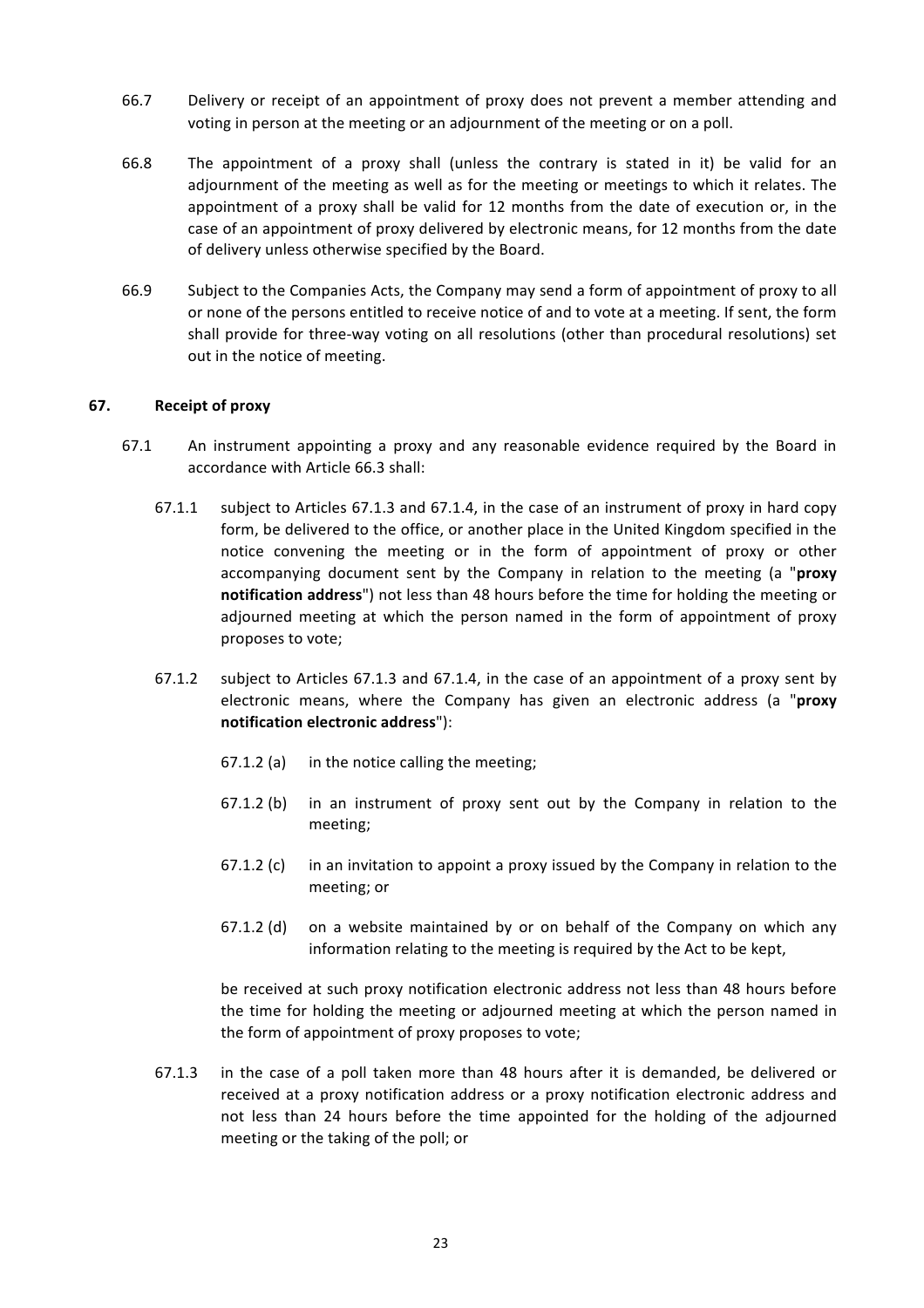- $67.1.4$  in the case of a poll which is not taken at the meeting at which it is demanded but is taken 48 hours or less after it is demanded, or in the case of an adjourned meeting to be held 48 hours or less after the time fixed for holding the original meeting, be received:
	- $67.1.4$  (a) at a proxy notification address or a proxy notification electronic address in accordance with Articles 67.1.1 or 67.1.2;
	- $67.1.4$  (b) by the chairman of the meeting or the secretary or any director at the meeting at which the poll is demanded or, as the case may be, at the original meeting; or
	- $67.1.4$  (c) at a proxy notification address or a proxy notification electronic address by such time as the chairman of the meeting may direct at the meeting at which the poll is demanded.

In calculating the periods in this Article, no account shall be taken of any part of a day that is not a working day.

- 67.2 The Board may decide, either generally or in any particular case, to treat a proxy appointment as valid notwithstanding that the appointment or any of the information required under Article 66.3 has not been received in accordance with the requirements of this article.
- 67.3 Subject to Article 67.2, if the proxy appointment and any of the information required under Article 66.3 is not received in the manner set out in Article 67.1, the appointee shall not be entitled to vote in respect of the shares in question.
- 67.4 Without limiting the foregoing, in relation to any uncertificated shares, the Board may from time to time:
	- 67.4.1 permit appointments of a proxy by means of a communication sent in electronic form in the form of an uncertificated proxy instruction; and
	- 67.4.2 permit supplements to, or amendments or revocations of, any such uncertificated proxy instruction by the same means.

The Board may in addition prescribe the method of determining the time at which any such uncertificated proxy instruction is to be treated as received by the Company or a participant acting on its behalf. The Board may treat any such uncertificated proxy instruction which purports to be or is expressed to be sent on behalf of a holder of a share as sufficient evidence of the authority of the person sending that instruction to send it on behalf of that holder.

### **68. Revocation of proxy**

A vote given or poll demanded by a proxy shall be valid in the event of the death or mental disorder of the principal or the revocation of the instrument of proxy, or of the authority under which the instrument of proxy was executed, or the transfer of the share for which the instrument of proxy is given, unless notice in writing of such death, mental disorder, revocation or transfer shall have been received by the Company at the Office, or at such other place as has been appointed for the deposit of instruments of proxy, no later than the last time at which an appointment of a proxy should have been received in order for it to be valid for use at the meeting or on the holding of the poll at which the vote was given or the poll taken.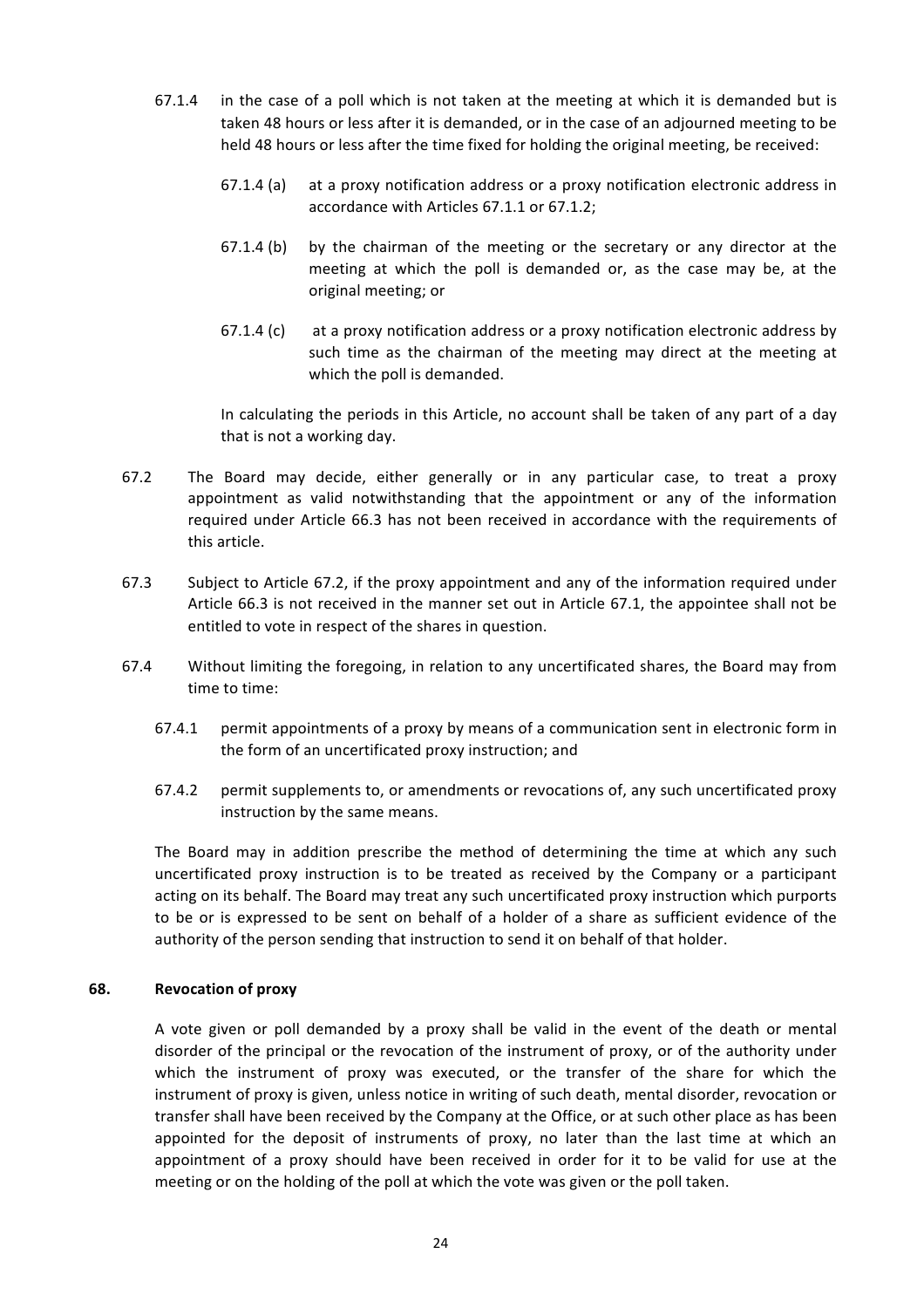### **69. Corporate representatives**

- 69.1 A corporation (whether or not a company within the meaning of the Act) which is a member may, by resolution of its directors or other governing body, authorise such person as it thinks fit to act as its representative (or, as the case may be, representatives) at any meeting of the Company or at any separate meeting of the holders of any class of shares.
- 69.2 Any person so authorised shall be entitled to exercise the same powers on behalf of the corporation (in respect of that part of the corporation's holdings to which the authority relates) as the corporation could exercise if it were an individual member.
- 69.3 The corporation shall for the purposes of these Articles be deemed to be present in person and at any such meeting if a person so authorised is present at it, and all references to attendance and voting in person shall be construed accordingly.
- 69.4 A Director, the Secretary or some person authorised for the purpose by the Secretary may require the representative to produce a certified copy of the resolution so authorising him or such other evidence of his authority reasonably satisfactory to them before permitting him to exercise his powers.
- 69.5 A vote given or a poll demanded by a corporate representative shall be valid notwithstanding that he is no longer authorised to represent the member unless notice of the revocation of appointment was delivered in writing to the Company at such place or address and by such time as is specified in Article 68 for the revocation of the appointment of a proxy.

## **70. Failure to disclose interests in shares**

- 70.1 If a member, or any other person appearing to be interested in shares held by that member, has been issued with a notice under section 793 of the Act (**section 793 notice**) and has failed in relation to any shares (default shares, which expression includes any shares issued after the date of such notice in right of those shares) to give the Company the information required by the section 793 notice within the prescribed period from the service of the notice, the following sanctions shall apply unless the Board determines otherwise:
	- 70.1.1 the member shall not be entitled in respect of the default shares to be present or to vote (either in person or by representative or proxy) at any general meeting or at any separate meeting of the holders of any class of shares or on any poll or to exercise any other right conferred by membership in relation to any such meeting or poll; and
	- 70.1.2 where the default shares represent at least 0.25% in nominal value of the issued shares of their class (calculated exclusive of any shares held as treasury shares):
		- 70.1.2 (a) any dividend or other money payable for such shares shall be withheld by the Company, which shall not have any obligation to pay interest on it, and the member shall not be entitled to elect, pursuant to Article 124, to receive shares instead of that dividend; and
		- 70.1.2 (b) no transfer, other than an excepted transfer, of any shares held by the member shall be registered unless the member himself is not in default of supplying the required information and the member proves to the satisfaction of the Board that no person in default of supplying such information is interested in any of the shares that are the subject of the transfer.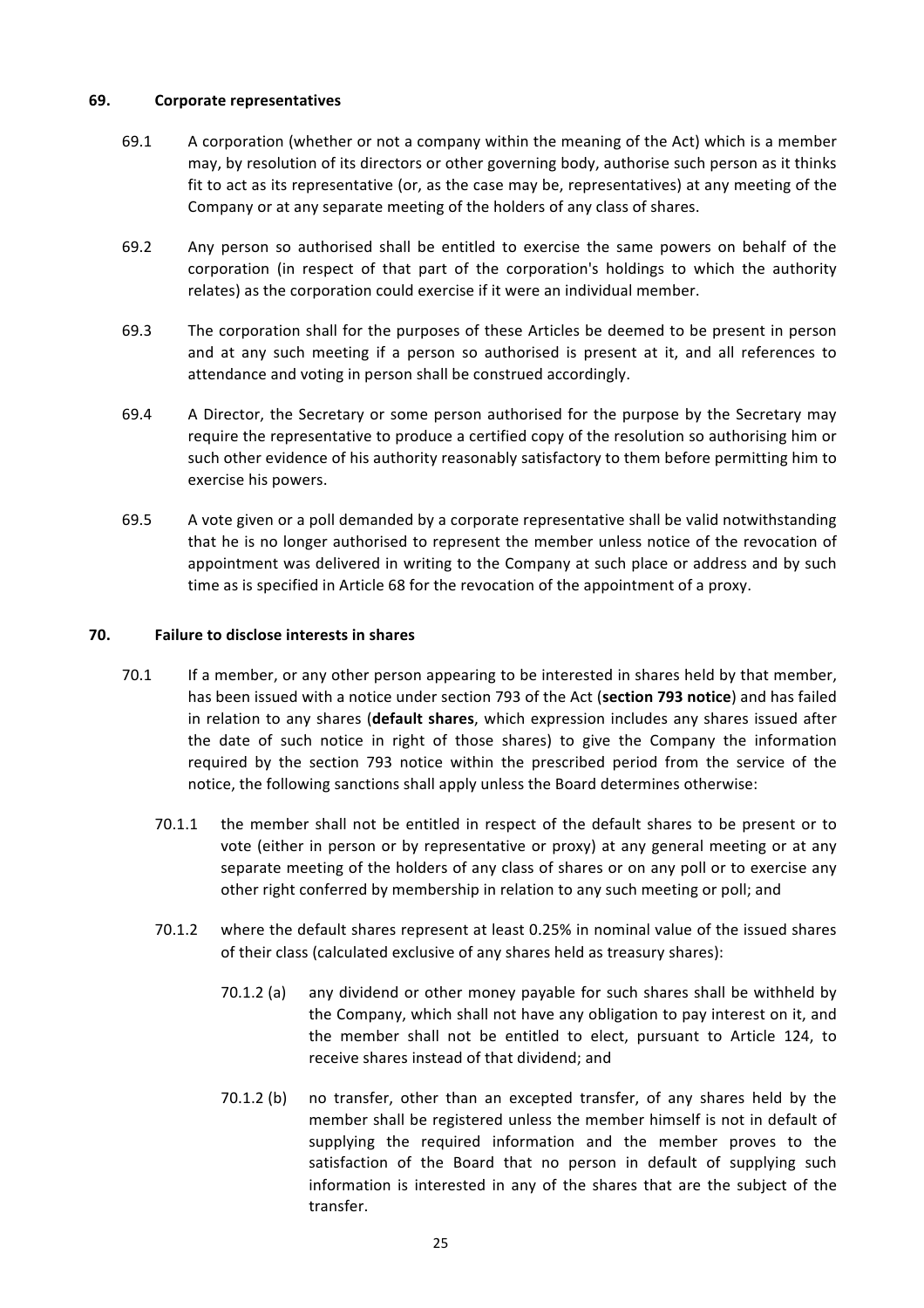- 70.1.3 For the purposes of ensuring Article  $70.1.2(b)$  can apply to all shares held by the member, the Company may in accordance with the uncertificated securities rules, issue a written notification to the Operator requiring conversion into certificated form of any share held by the member in uncertificated form.
- 70.2 Where the sanctions under Article 70.1 apply in relation to any shares, they shall cease to have effect (and any dividends withheld under Article 70.1.2 shall become payable):
	- 70.2.1 if the shares are transferred by means of an excepted transfer but only in respect of the shares transferred; or
	- 70.2.2 at the end of the period of seven days (or such shorter period as the Board may determine) following receipt by the Company of the information required by the section 793 notice and the Board being fully satisfied that such information is full and complete.
- 70.3 Where, on the basis of information obtained from a member in respect of any share held by him, the Company issues a section 793 notice to any other person, it shall at the same time send a copy of the notice to the member, but the accidental omission to do so, or the nonreceipt by the member of the copy, shall not invalidate or otherwise affect the application of Article 70.1.
- 70.4 For the purposes of this Article:
	- 70.4.1 a person, other than the member holding a share, shall be treated as appearing to be interested in that share if the member has informed the Company that the person is, or may be, so interested, or if the Company (after taking account of any information obtained from the member or, pursuant to a section 793 notice, from anyone else) knows or has reasonable cause to believe that the person is, or may be, so interested;
	- 70.4.2 **interested** shall be construed as it is for the purpose of section 793 of the Act;
	- 70.4.3 reference to a person having failed to give the Company the information required by a notice, or being in default as regards supplying such information, includes reference:
		- 70.4.3 (a) to his having failed or refused to give all of any part of it; and
		- 70.4.3 (b) to his having given information which he knows to be false in a material particular or having recklessly given information which is false in a material particular;
	- 70.4.4 **prescribed period** means 14 days;
	- 70.4.5 **excepted transfer** means, in relation to any shares held by a member:
		- 70.4.5 (a) a transfer by way of or pursuant to acceptance of a takeover offer for the Company (within the meaning of section 974 of the Act); or
		- $70.4.5$  (b) a transfer in consequence of a sale made through a recognised investment exchange (as defined in section 285 of the FSMA) or any other stock exchange outside the United Kingdom on which the Company's shares are normally traded; or
		- 70.4.5 (c) a transfer which is shown to the satisfaction of the Board to be made in consequence of a sale of the whole of the beneficial interest in the shares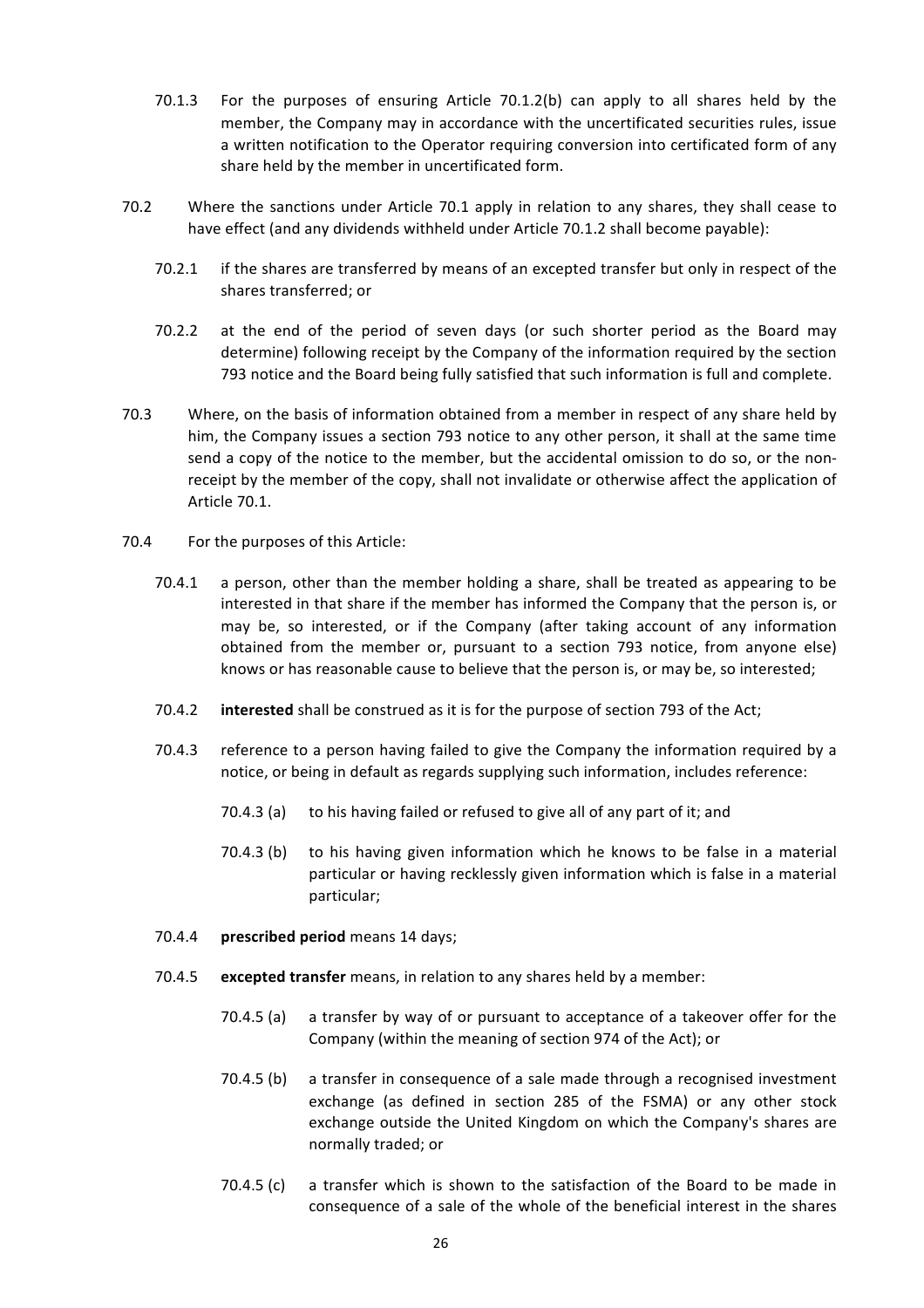to a person who is unconnected with the member and with any other person appearing to be interested in the shares.

70.5 Nothing contained in this Article shall be taken to limit the powers of the Company under section 794 of the Act.

#### **71.** Power of sale of shares of untraced members

- 71.1 The Company shall be entitled to sell at the best price reasonably obtainable any share of a member, or any share to which a person is entitled by transmission, if and provided that:
	- 71.1.1 during the period of 12 years before the date of sending of the notice referred to in Article 71.1.2 no cheque, order or warrant in respect of such share sent by the Company through the post in a pre-paid envelope addressed to the member or to the person entitled by transmission to the share, at his address on the Register or other last known address given by the member or person to which cheques, orders or warrants in respect of such share are to be sent has been cashed and the Company has received no communications in respect of such share from such member or person entitled, provided that during such period of 12 years the Company has paid at least three cash dividends (whether interim or final) and no such dividend has been claimed by the person entitled to it;
	- 71.1.2 on or after expiry of the said period of 12 years, the Company has given notice of its intention to sell such share by sending a notice to the member or person entitled by transmission to the share at his address on the Register or other last known address given by the member or person entitled by transmission to the share and before sending such a notice to the member or other person entitled by transmission, the Company must have used reasonable efforts to trace the member or other person entitled, engaging, if considered appropriate, a professional asset reunification company or other tracing agent and/or giving notice of its intention to sell the share by advertisement in a national newspaper and in a newspaper circulating in the area of the address of the member or person entitled by transmission to the share shown in the Register;
	- 71.1.3 during the further period of three months following the date of such notice and prior to the exercise of the power of sale the Company has not received any communication in respect of such share from the member or person entitled by transmission; and
	- 71.1.4 the Company has given notice to the UKLA of its intention to make such sale, if shares of the class concerned are listed on the Official List or dealt in on the London Stock Exchange.
- 71.2 To give effect to any sale of shares under this Article, the Board may authorise some person to transfer the shares in question and may enter the name of the transferee in respect of the transferred shares in the Register even if no share certificate has been lodged for such shares and may issue a new certificate to the transferee. An instrument of transfer executed by that person shall be as effective as if it had been executed by the holder of, or the person entitled by transmission to, the shares. The buyer shall not be bound to see to the application of the purchase monies, nor shall his title to the shares be affected by any irregularity or invalidity in the proceedings in reference to the sale. If the shares are in uncertificated form, in accordance with the uncertificated securities rules, the Board may issue a written notification to the Operator requiring the conversion of the share to certificated form.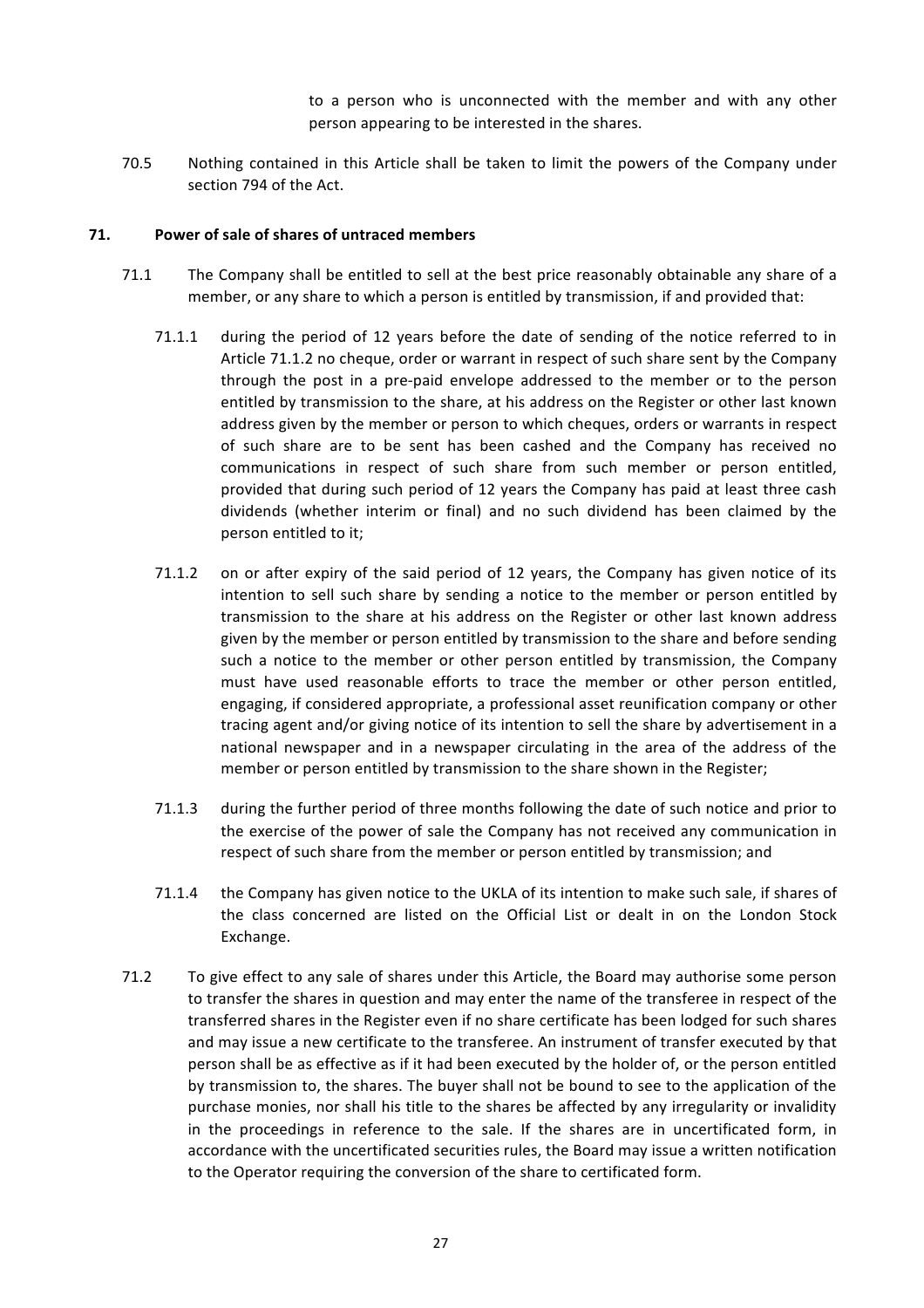71.3 If during the period of 12 years referred to in Article 71.1, or during any period ending on the date when all the requirements of Articles 71.1.1 to 71.1.3 have been satisfied, any additional shares have been issued in respect of those held at the beginning of, or previously so issued during, any such period and all the requirements of Articles 71.1.2 to 71.1.3 have been satisfied in regard to such additional shares, the Company shall also be entitled to sell the additional shares.

### **72.** Application of proceeds of sale of shares of untraced members

The Company shall account to the member or other person entitled to the share for the net proceeds of a sale under Article 71 by carrying all monies relating to such sale to a separate account. The Company shall be deemed to be a debtor to, and not a trustee for, such member or other person in respect of such monies. Monies carried to such separate account may either be employed in the business of the Company or invested in such investments as the Board may think fit. No interest shall be payable to such member or other person in respect of such monies and the Company does not have to account for any money earned on them.

## **73. Number of directors**

Unless otherwise determined by the Company by ordinary resolution, the number of Directors shall be at least three and not more than nine.

## **74.** Power of company to appoint directors

Subject to these Articles and the Companies Acts, the Company may by ordinary resolution appoint a person who is willing to act to be a Director, either to fill a vacancy or as an addition to the existing Board but the total number of Directors shall not exceed any maximum number fixed in accordance with these Articles.

# **75. Power of board to appoint directors**

Subject to these Articles, the Board shall have power at any time to appoint any person who is willing to act as a Director, either to fill a vacancy or as an addition to the existing Board but the total number of Directors shall not exceed any maximum number fixed in accordance with these Articles.

### **76. Eligibility of new directors**

- 76.1 No person, other than a retiring Director (by rotation or otherwise), shall be appointed or reappointed a Director at any general meeting unless:
	- 76.1.1 he is recommended by the Board; or
	- 76.1.2 at least seven but not more than 42 clear days before the date appointed for the meeting the Company has received notice from a member (other than the person proposed) entitled to vote at the meeting of his intention to propose a resolution for the appointment or re-appointment of that person, stating the particulars which would, if he were so appointed or re-appointed, be required to be included in the Company's register of directors and a notice executed by that person of his willingness to be appointed or re-appointed, is lodged at the Office.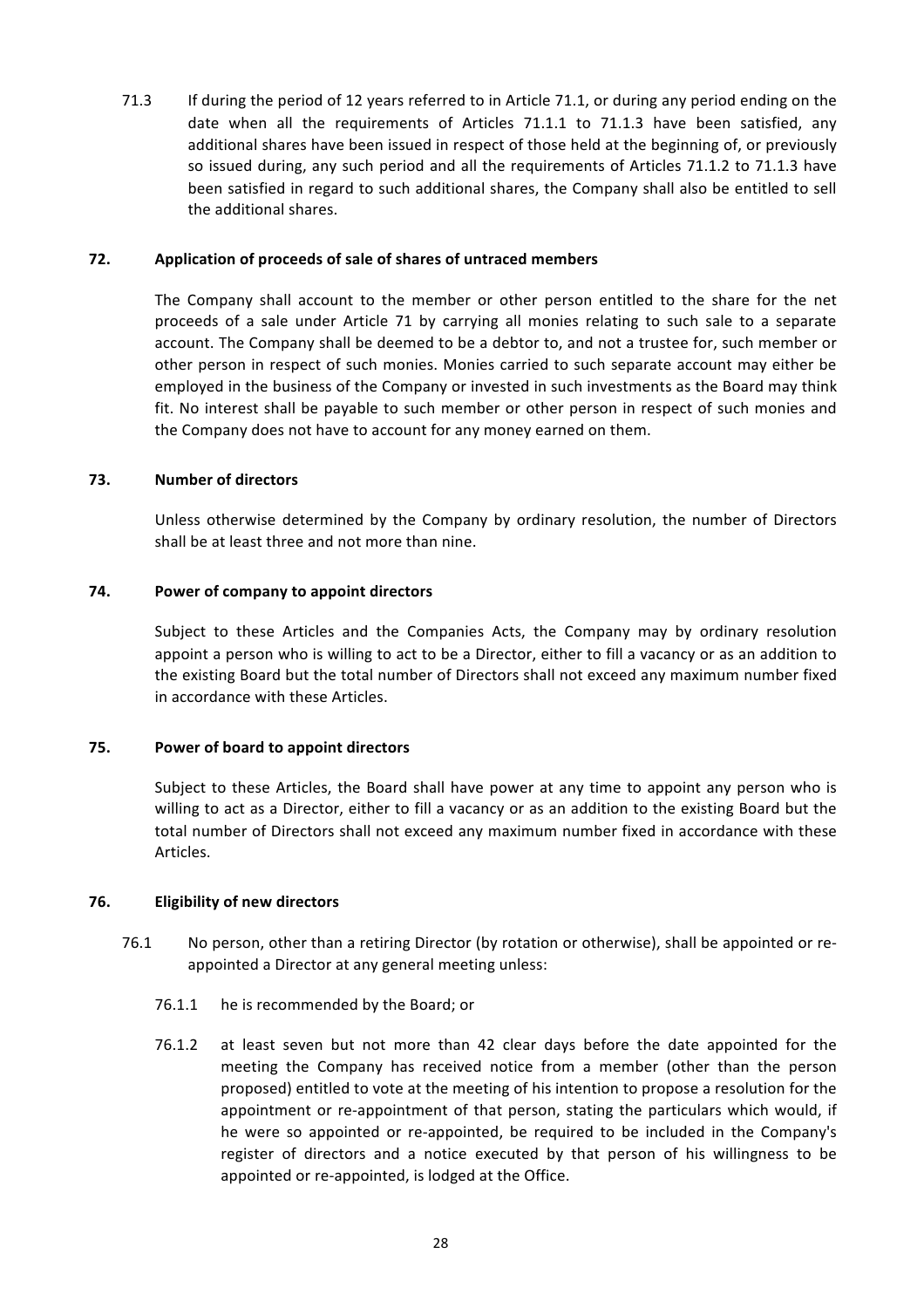76.2 A Director need not be a member of the Company.

# **77. Retirement of directors**

- 77.1 At each annual general meeting of the Company any Director then in office:
	- $77.1.1$  who has been appointed by the Board since the previous annual general meeting in accordance with Article 75; or
	- 77.1.2 for whom it is the third annual general meeting following the annual general meeting at which he was elected or last re-elected:

shall retire from office but shall be eligible for re-appointment.

## **78. Deemed re-appointment**

- 78.1 A Director who retires at an annual general meeting shall (unless he is removed from office or his office is vacated in accordance with these Articles) retain office until the close of the meeting at which he retires or (if earlier) when a resolution is passed at that meeting not to fill the vacancy or to elect another person in his place or the resolution to re-appoint him is put to the meeting and lost.
- 78.2 If the Company, at any meeting at which a Director retires in accordance with these Articles does not fill the office vacated by such Director, the retiring Director, if willing to act, shall be deemed to be re-appointed unless at that meeting a resolution is passed not to fill the vacancy or elect another person in his place or unless the resolution to re-appoint him is put to the meeting and lost.

# **79.** Procedure if insufficient directors appointed

### 79.1 If:

- 79.1.1 at the annual general meeting in any year any resolution or resolutions for the appointment or re-appointment of the persons eligible for appointment or reappointment as Directors are put to the meeting and lost; and
- 79.1.2 at the end of that meeting the number of Directors is fewer than any minimum number of Directors required under Article 73,

all retiring Directors who stood for re-appointment at that meeting (**Retiring Directors**) shall be deemed to have been re-appointed as Directors and shall remain in office but the Retiring Directors may only act for the purpose of filling vacancies, convening general meetings of the Company and performing such duties as are essential to maintain the Company as a going concern, and not for any other purpose.

79.2 The Retiring Directors shall convene a general meeting as soon as reasonably practicable following the meeting referred to in Article 79.1 and they shall retire from office at that meeting. If at the end of any meeting convened under this Article the number of Directors is fewer than any minimum number of Directors required under Article 73, the provisions of this Article shall also apply to that meeting.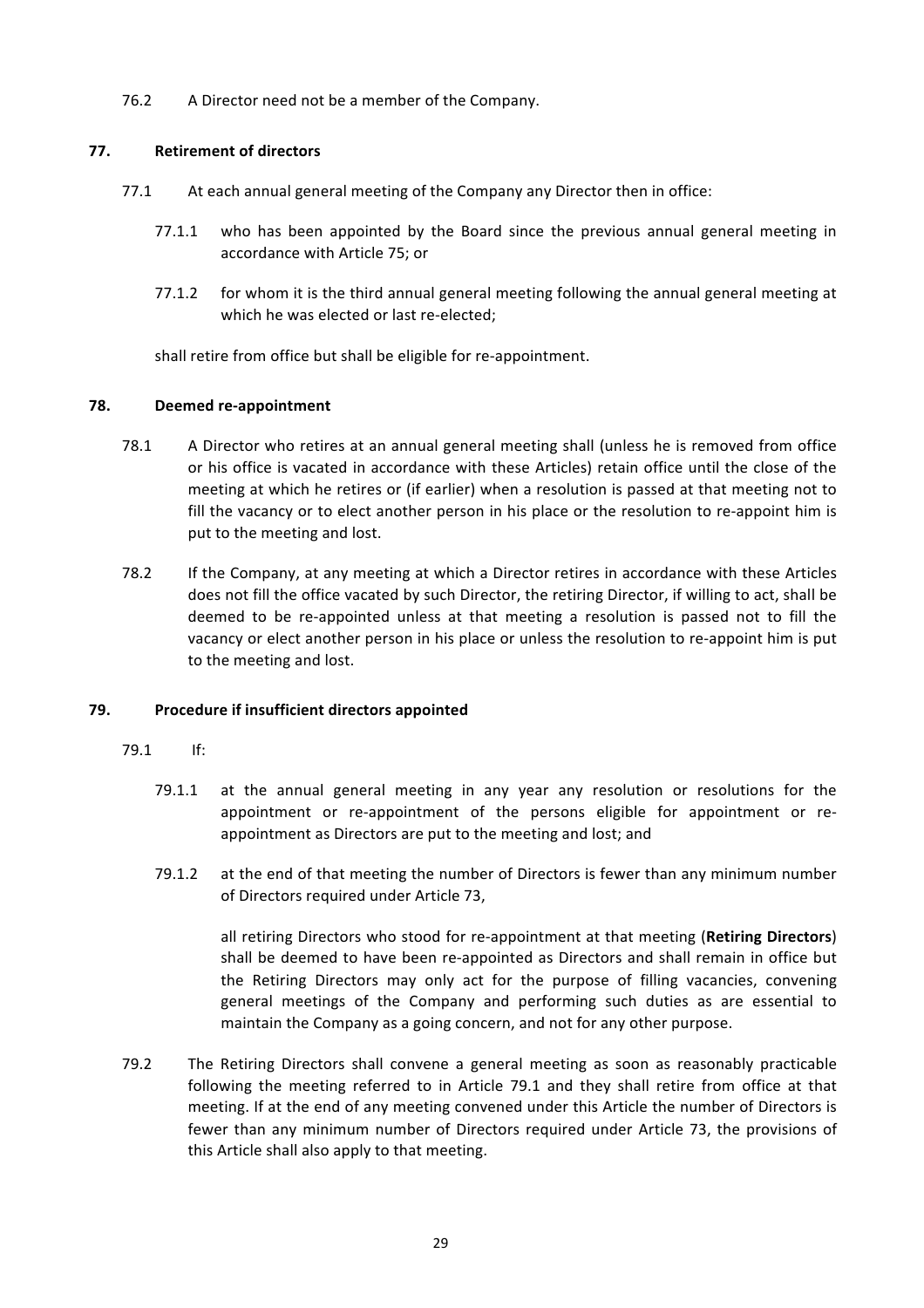### **80. Removal of directors**

In addition to any power of removal conferred by the Companies Acts, the Company may by special resolution, or by ordinary resolution of which special notice has been given in accordance with section 312 of the Act, remove a director before the expiry of his period of office (without prejudice to a claim for damages for breach of contract or otherwise) and may (subject to these articles) by ordinary resolution appoint another person who is willing to act to be a director in his place.

### **81. Vacation of office by director**

- 81.1 Without prejudice to the provisions for retirement (by rotation or otherwise) contained in these Articles, the office of a Director shall be vacated if:
	- 81.1.1 he resigns by notice in writing delivered to the Secretary at the Office or at an address specified by the Company for the purposes of communication by electronic means or tendered at a Board meeting;
	- 81.1.2 he offers to resign by notice in writing delivered to the Secretary at the Office or at an address specified by the Company for the purposes of communication by electronic means or tendered at a Board meeting and the Board resolves to accept such offer;
	- 81.1.3 he is requested to resign by all of the other Directors by notice in writing addressed to him at his address as shown in the register of Directors (without prejudice to any claim for damages which he may have for breach of any contract between him and the Company);
	- 81.1.4 he ceases to be a Director by virtue of any provision of the Companies Acts, is removed from office pursuant to these Articles or the Act or becomes prohibited by law from being a Director;
	- 81.1.5 he becomes bankrupt or makes an arrangement or composition with his creditors generally or is adjudged insolvent or any analogous event occurs under the laws of any jurisdiction;
	- 81.1.6 a registered medical practitioner who is treating that person gives a written opinion to the Company stating that person has become physically or mentally incapable of acting as a director and may remain so for more than three months, or he is or has been suffering from mental or physical ill health and the Board resolves that his office be vacated; or
	- 81.1.7 he is absent, without the permission of the Board, from Board meetings for six consecutive months and a notice is served on him personally, or at his residential address provided to the Company under section 165 of the Act signed by all the other Directors stating that he shall cease to be a Director with immediate effect (and such notice may consist of several copies each signed by one or more Directors).
- 81.2 If the office of a Director is vacated for any reason, he shall cease to be a member of any committee or sub-committee of the Board.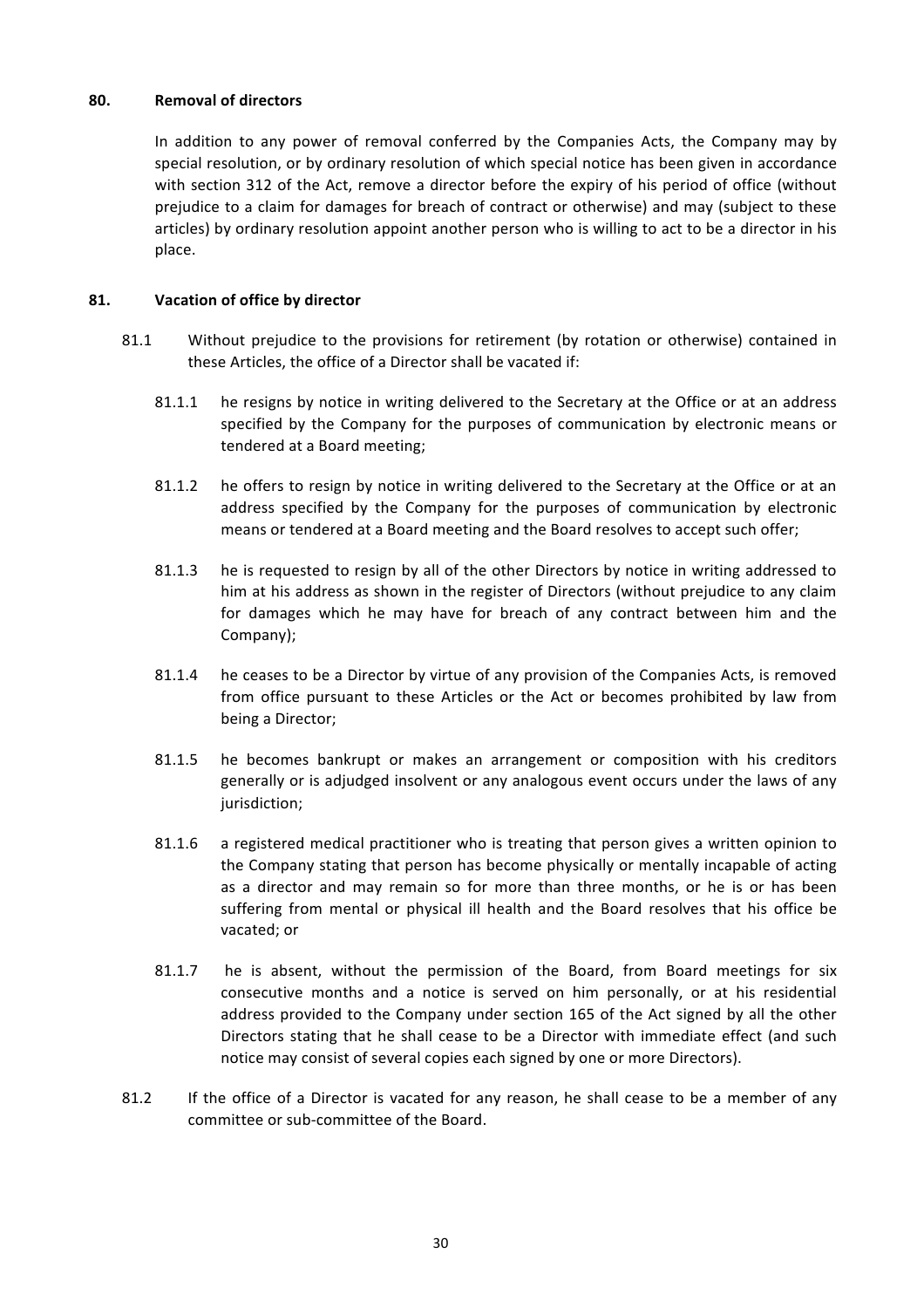### **82. Resolution as to vacancy conclusive**

A resolution of the Board declaring a Director to have vacated office under the terms of Article 81 shall be conclusive as to the fact and ground of vacation stated in the resolution.

### **83. No Appointment of alternate directors**

No Director may appoint any person to be his alternate at any time.

### **84. Directors' fees**

Each of the Directors may be paid a fee at such rate as may from time to time be determined by the Board. However, the aggregate of all fees payable to the Directors (other than amounts payable under any other provision of these Articles) must not exceed £250,000 a year or such higher amount as may from time to time be decided by ordinary resolution of the Company. Any fees payable under this Article shall be distinct from any salary, remuneration or other amounts payable to a Director under any other provisions of these Articles and shall accrue from day to day.

### **85. Expenses**

Each Director may be paid his reasonable travelling, hotel and other expenses properly incurred by him in or about the performance of his duties as Director, including any expenses incurred in attending meetings of the Board or any committee of the Board or general meetings or separate meetings of the holders of any class of shares or debentures of the Company. Subject to the Act, the Directors shall have the power to make arrangements to provide a Director with funds to meet expenditure incurred or to be incurred by him for the purposes of the Company or for the purpose of enabling him to perform his duties as an officer of the Company or to enable him to avoid incurring any such expenditure.

### **86. Additional remuneration**

If by arrangement with the Board any Director shall perform or render any special duties or services outside his ordinary duties as a Director and not in his capacity as a holder of employment or executive office, he may be paid such reasonable additional remuneration (whether by way of salary, commission, participation in profits or otherwise) as the Board may determine.

### **87. Remuneration of executive Directors**

The salary or remuneration of any Director appointed to hold any employment or executive office in accordance with these Articles may be either a fixed sum of money, or may altogether or in part be governed by business done or profits made or otherwise determined by the Board, and may be in addition to or instead of any fee payable to him for his services as Director under these Articles.

### **88. Pensions and other benefits**

88.1 The Board may exercise all the powers of the Company to provide pensions or other retirement or superannuation benefits and to provide death or disability benefits or other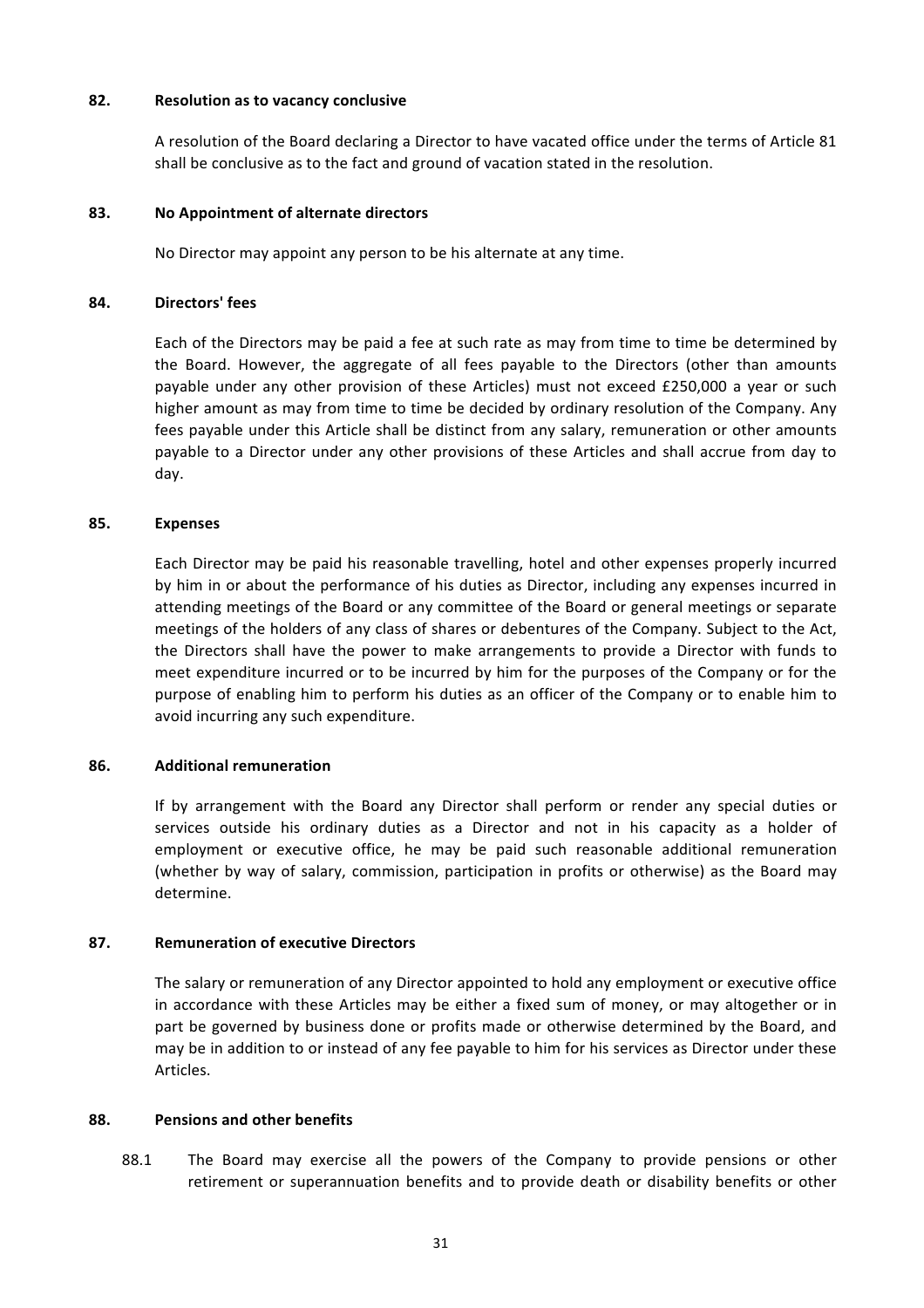allowances or gratuities (whether by insurance or otherwise) for any person who is or has at any time been a Director or employee of:

- 88.1.1 the Company;
- 88.1.2 any company which is or was a holding company or a subsidiary undertaking of the Company;
- 88.1.3 any company which is or was allied to or associated with the Company or a subsidiary undertaking or holding company of the Company; or
- 88.1.4 a predecessor in business of the Company or of any holding company or subsidiary undertaking of the Company.

and, in each case, for any member of his family (including a spouse or former spouse) and any person who is or was dependent on him.

88.2 The Board may establish, maintain, subscribe and contribute to any scheme, institution, association, club, trust or fund and pay premiums and, subject to the Companies Acts, lend money or make payments to, guarantee or give an indemnity in respect of, or give any financial or other assistance in connection with any of the matters set out in Article 88.1 above. The Board may procure any of such matters to be done by the Company either alone or in conjunction with any other person. Any Director or former Director shall be entitled to receive and retain for his own benefit any pension or other benefit provided under this Article and shall not have to account for it to the Company. The receipt of any such benefit will not disqualify any person from being or becoming a Director of the Company.

### **89.** Powers of the board

- 89.1 Subject to the Companies Acts, these Articles and to any directions given by special resolution of the Company, the business of the Company will be managed by the Board, which may exercise all the powers of the Company, whether relating to the management of the business or not.
- 89.2 No alteration of these Articles and no such direction given by the Company shall invalidate any prior act of the Board which would have been valid if such alteration had not been made or such direction had not been given. Provisions contained elsewhere in these Articles as to any specific power of the Board shall not be deemed to limit the general powers given by this Article.

### **90. Powers of Directors if less than minimum number**

If the number of Directors is less than the minimum prescribed in Article 73 or decided by the Company by ordinary resolution, the remaining Director or Directors may act only for the purposes of appointing an additional Director or Directors to make up that minimum or convening a general meeting of the Company for the purpose of making such appointment. If no Director or Directors is or are able or willing to act, two members may convene a general meeting for the purpose of appointing Directors. An additional Director appointed in this way holds office (subject to these Articles) only until the dissolution of the next annual general meeting after his appointment unless he is reappointed during the annual general meeting.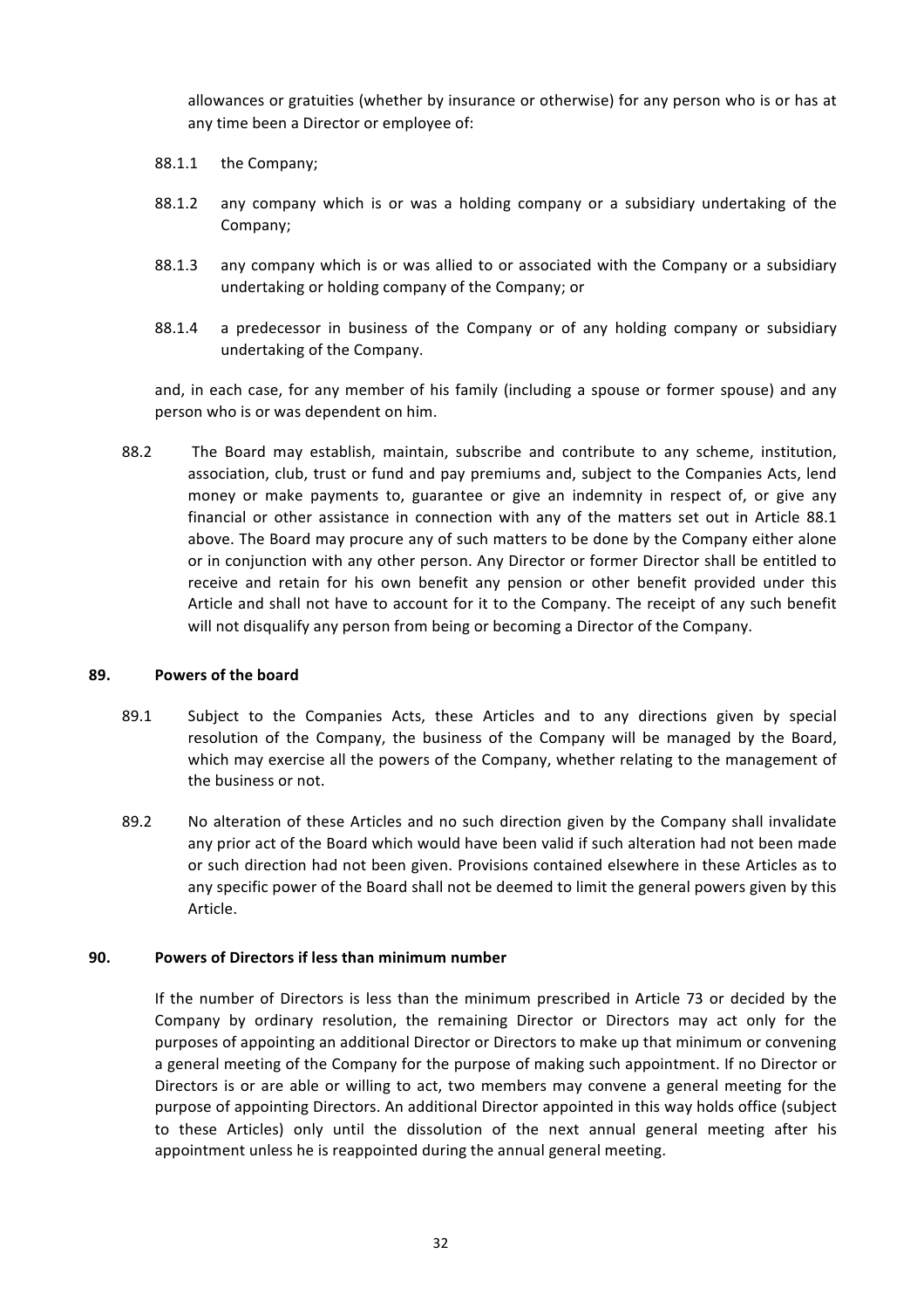### **91. Powers of executive Directors**

- 91.1 The Board or any committee authorised by the Board may:
	- 91.1.1 delegate or entrust to and confer on any Director holding executive office (including a Chief Executive or Managing Director) such of its powers, authorities and discretions (with power to sub-delegate) for such time, on such terms and subject to such conditions as it thinks fit; and
	- 91.1.2 revoke, withdraw, alter or vary all or any of such powers.

## **92. Delegation to committees**

- 92.1 The Board may delegate any of its powers, authorities and discretions (with power to subdelegate) for such time on such terms and subject to such conditions as it thinks fit to any committee consisting of one or more Directors and (if thought fit) one or more other persons provided that:
	- 92.1.1 a majority of the members of a committee shall be Directors; and
	- 92.1.2 no resolution of a committee shall be effective unless a majority of those present when it is passed are Directors.
- 92.2 The Board may confer such powers either collaterally with, or to the exclusion of and in substitution for, all or any of the powers of the Board in that respect and may revoke, withdraw, alter or vary any such powers and discharge any such committee in whole or in part. Insofar as any power, authority or discretion is so delegated, any reference in these Articles to the exercise by the Board of such power, authority or discretion shall be construed as if it were a reference to the exercise of such power, authority or discretion by such committee.

### **93. Local management**

- 93.1 The Board may establish any local or divisional boards or agencies for managing any of the affairs of the Company in any specified locality, either in the United Kingdom or elsewhere, and appoint any persons to be members of such local or divisional board, or any managers or agents, and may fix their remuneration.
- 93.2 The Board may delegate to any local or divisional board, manager or agent so appointed any of its powers, authorities and discretions (with power to sub-delegate) and may authorise the members of any such local or divisional board, or any of them, to fill any vacancies and to act notwithstanding vacancies. Any such appointment or delegation under this Article may be made, on such terms and conditions as the Board may think fit. The Board may confer such powers either collaterally with, or to the exclusion of and in substitution for, all or any of the powers of the Board in that respect and may revoke, withdraw, alter or vary all or any of such powers.
- 93.3 Subject to any terms and conditions expressly imposed by the Board, the proceedings of any local or divisional board or agency with two or more members shall be governed by such of these Articles as regulate the proceedings of the Board, so far as they are capable of applying.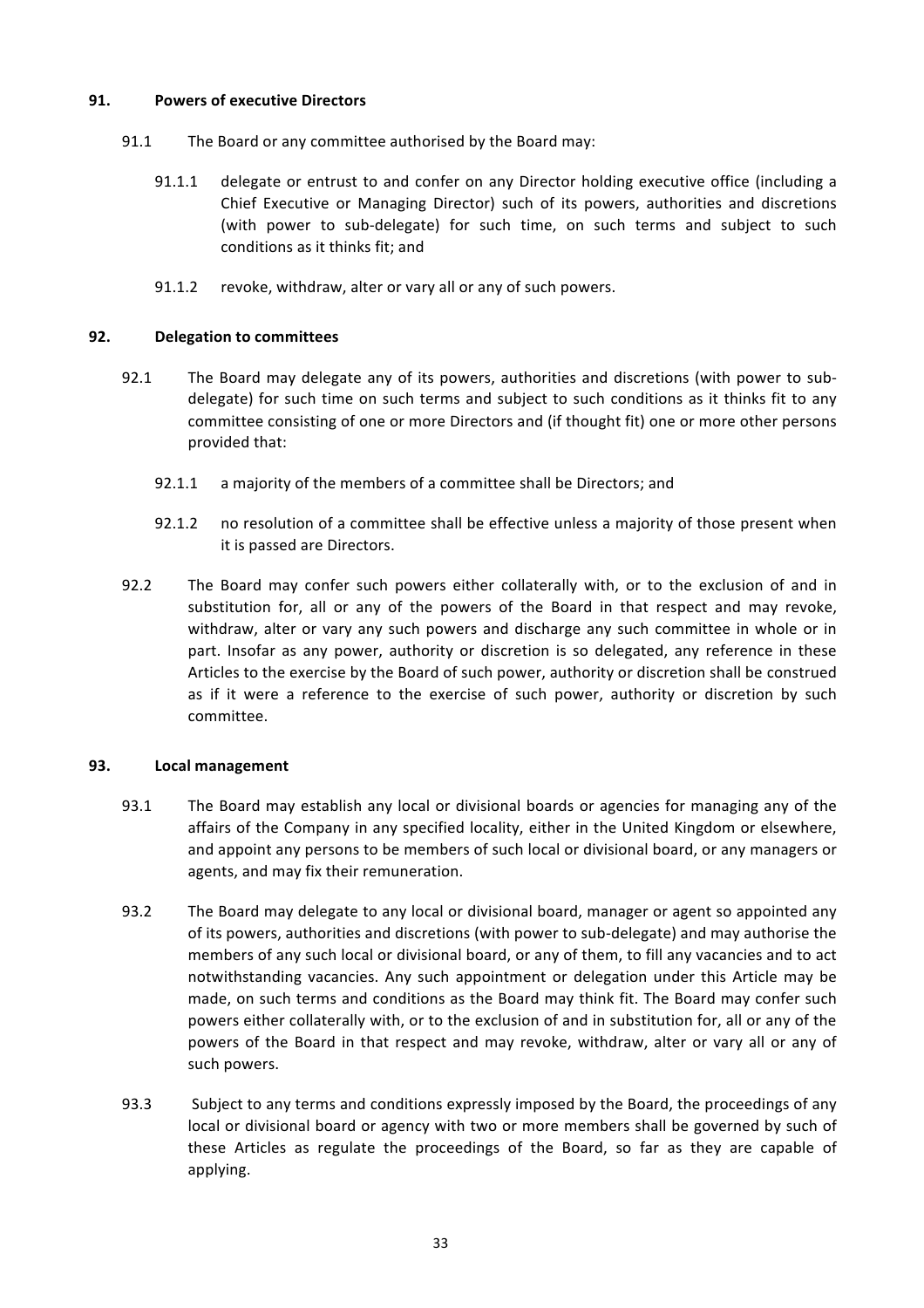### **94. Power of attorney**

The Board may, by power of attorney or otherwise, appoint any person or persons to be the agent or attorney of the Company and may delegate to any such person or persons any of its powers, authorities and discretions (with power to sub-delegate), in each case for such purposes and for such time, on such terms (including as to remuneration) and conditions as it thinks fit. The Board may confer such powers either collaterally with, or to the exclusion of and in substitution for, all or any of the powers of the Board in that respect and may revoke, withdraw, alter or vary any of such powers.

### **95. Exercise of voting power**

The Board may exercise or cause to be exercised the voting power conferred by the shares in any other company held or owned by the Company, or any power of appointment to be exercised by the Company, in such manner as it thinks fit (including the exercise of the voting power or power of appointment in favour of the appointment of any Director as a director or other officer or employee of such company or in favour of the payment of remuneration to the directors, officers or employees of such company).

#### **96.** Provision for employees on cessation of business

The Board may, by resolution, sanction the exercise of the power to make provision for the benefit of persons employed or formerly employed by the Company or any of its subsidiary undertakings, in connection with the cessation or the transfer to any person of the whole or part of the undertaking of the Company or that subsidiary undertaking, but any such resolution shall not be sufficient for payments to or for the benefit of directors, former directors or shadow directors.

#### **97. Overseas registers**

Subject to the Companies Acts, the Company may keep an overseas, local or other register and the Board may make and vary such regulations as it thinks fit respecting the keeping of any such register.

#### **98. Borrowing powers**

- 98.1 Subject to these Articles and the Companies Acts, the Board may exercise all the powers of the Company to:
	- 98.1.1 borrow money;
	- 98.1.2 indemnify and guarantee;
	- 98.1.3 mortgage or charge all or any part of the undertaking, property and assets (present and future) and uncalled capital of the Company;
	- 98.1.4 create and issue debentures and other securities; and
	- 98.1.5 give security either outright or as collateral security for any debt, liability or obligation of the Company or of any third party.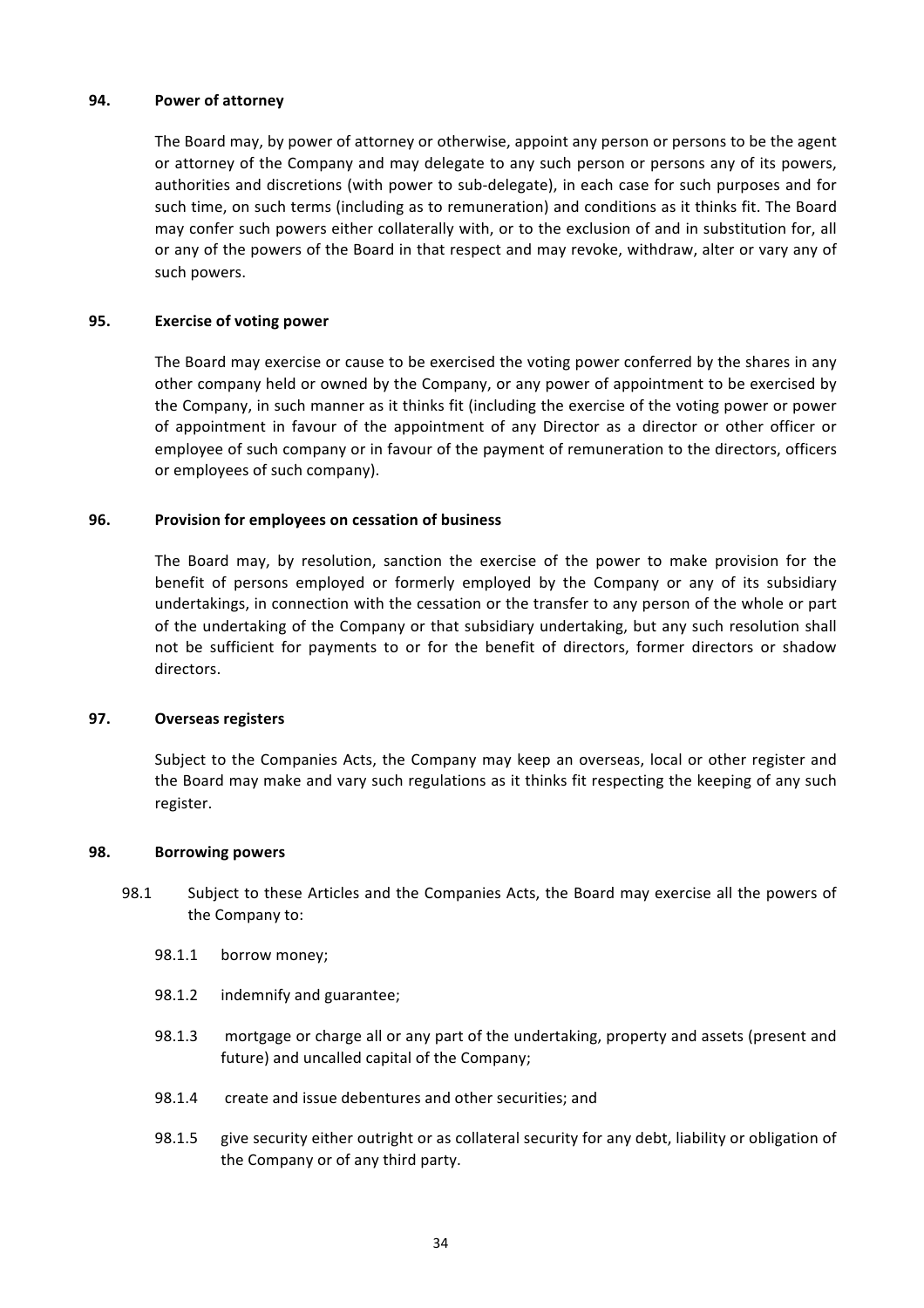### **99. Board meetings**

- 99.1 The Board can decide when and where to have meetings and how they will be conducted. They may also adjourn meetings.
- 99.2 A Board meeting can be called by any Director. The Secretary must call a Board meeting if asked to do so by a Director.

### 100. Notice of board meetings

- 100.1 Notice of a Board meeting shall be deemed to be duly given to a Director if it is given to him personally or by word of mouth or given in writing or by electronic means to him at his last known address or any other address given by him to the Company for that purpose.
- 100.2 A Director may waive the requirement that notice be given to him of any Board meeting, either prospectively or retrospectively and any retrospective waiver shall not affect the validity of the meeting or of any business conducted at the meeting.
- 100.3 It shall not be necessary to give notice of a Board meeting to a Director who is absent from the United Kingdom unless he has asked the Board in writing that notices of Board meetings shall during his absence be given to him at any address in the United Kingdom notified to the Company for this purpose, but he shall not, in such event, be entitled to a longer period of notice than if he had been present in the United Kingdom at that address.

### **101. Quorum**

- 101.1 The quorum necessary for the transaction of business may be determined by the Board and until otherwise determined shall be two persons, each being a Director. A duly convened meeting of the Board at which a quorum is present shall be competent to exercise all or any of the authorities, powers, and discretions for the time being vested in or exercisable by the Board.
- 101.2 If a Director ceases to be a director at a Board meeting, he can continue to be present and to act as a director and be counted in the quorum until the end of the meeting if no other Director objects and if otherwise a quorum of Directors would not be present.

### **102. Chairman**

- 102.1 The Board may appoint one or more of its body as chairman or joint chairman and one or more of its body as deputy chairman of its meetings and may determine the period for which he is or they are to hold office and may at any time remove him or them from office.
- 102.2 If no such chairman or deputy chairman is elected, or if at any meeting neither a chairman nor a deputy chairman is present within ten minutes of the time appointed for holding the same, the Directors present shall choose one of their number to be chairman of such meeting. In the event two or more joint Chairmen or, in the absence of a chairman, two or more deputy chairmen being present, the joint chairman or deputy chairman to act as chairman of the meeting shall be decided by those Directors present.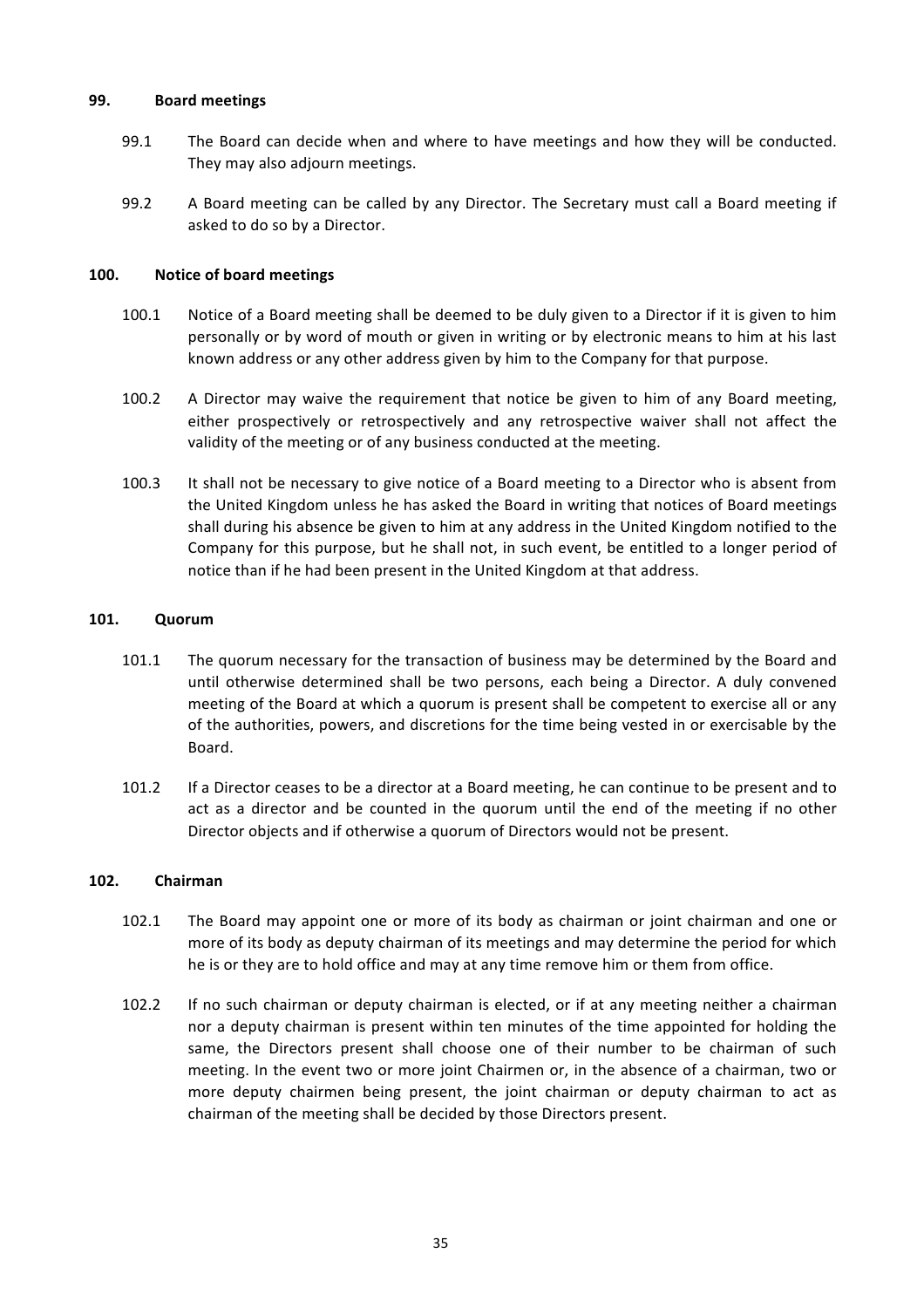### **103. Voting**

Questions arising at any Board meeting shall be determined by a majority of votes. In the case of an equality of votes the chairman of that meeting shall have a second or casting vote (unless he is not entitled to vote on the resolution in question).

### **104. Participation by telephone or other form of communication**

- 104.1 Any Director may validly participate in a meeting of the Board or a committee of the Board through the medium of conference telephone or any other form of communications equipment (whether in use when these Articles are adopted or developed subsequently), provided that all persons participating in the meeting are able to hear and speak to each other throughout such meeting.
- 104.2 A person so participating by telephone or other communication shall be deemed to be present in person at the meeting and shall be counted in a quorum and entitled to vote. Such a meeting shall be deemed to take place where the largest group of those participating is assembled or, if there is no group which is larger than any other group, where the chairman of the meeting then is.
- 104.3 A resolution passed at any meeting held in the above manner, and signed by the chairman of the meeting, shall be as valid and effectual as if it had been passed at a meeting of the Board (or committee, as the case may be) duly convened and held.

## **105. Resolution in writing**

- 105.1 A resolution in writing signed or confirmed electronically by all the Directors for the time being entitled to receive notice of a Board meeting and to vote on the resolution and not being less than a quorum (or by all the members of a committee of the Board for the time being entitled to receive notice of such committee meeting and to vote on the resolution and not being less than a quorum of that committee), shall be as valid and effective for all purposes as a resolution duly passed at a meeting of the Board (or committee, as the case may be).
- 105.2 Such a resolution may consist of several documents or electronic communications in the same form each signed or authenticated by one or more of the Directors or members of the relevant committee.

### **106. Proceedings of committees**

All committees of the Board shall, in the exercise of the powers delegated to them and in the transaction of business, conform with any mode of proceedings and regulations which the Board may prescribe and subject to this shall be governed by such of these Articles as regulate the proceedings of the Board as are capable of applying.

### 107. Minutes of proceedings

107.1 The Board shall keep minutes of all shareholder meetings, all Board meetings and meetings of committees of the Board. The minutes must include the names of the Directors present.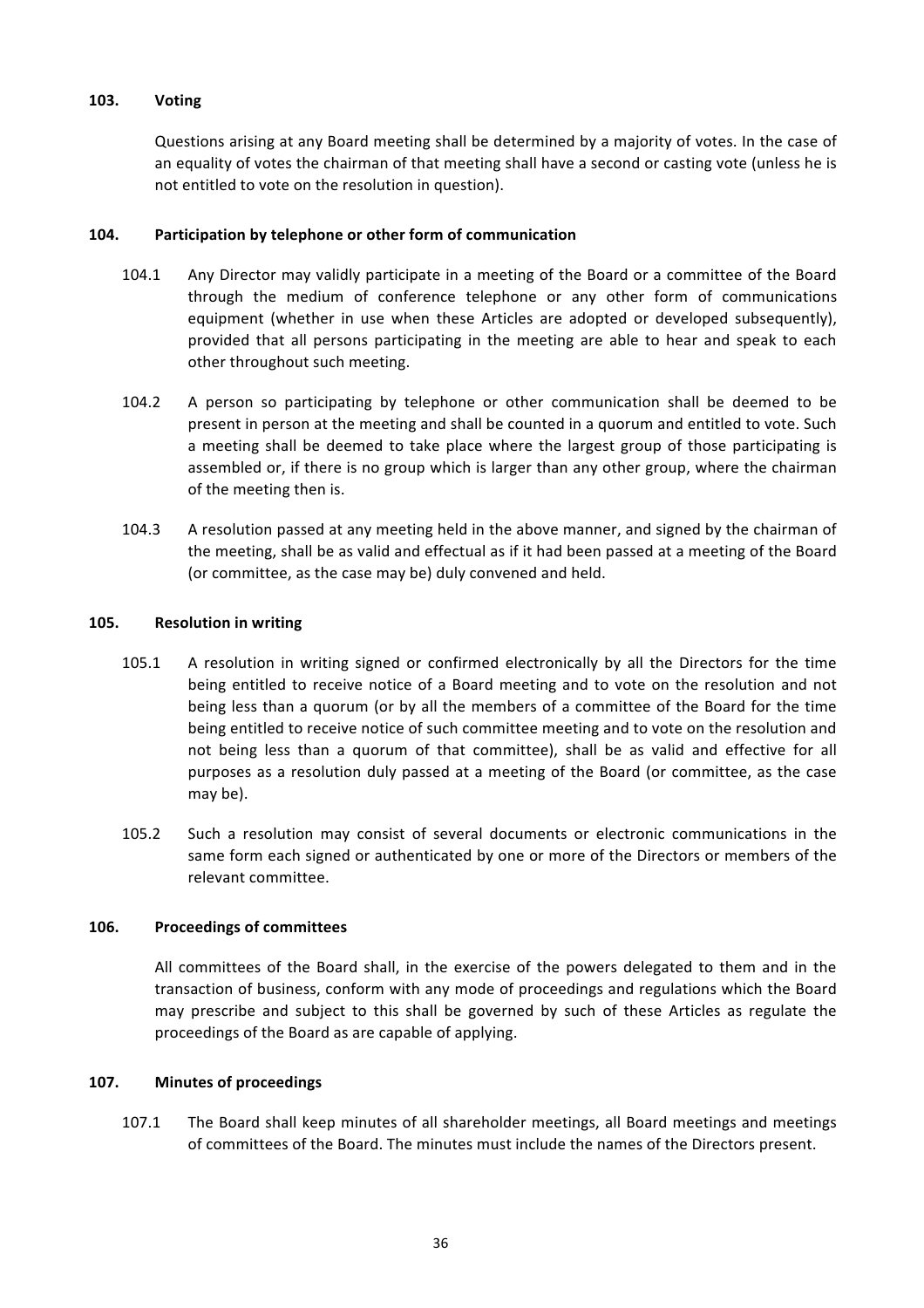107.2 Any such minutes, if purporting to be signed by the chairman of the meeting at which the proceedings were held or by the chairman of the next meeting or the Secretary, shall be evidence of the matters stated in such minutes without any further proof.

### 108. Validity of proceedings

All acts done by a meeting of the Board, or of a committee of the Board, or by any person acting as a Director, or member of a committee shall be valid even if it is discovered afterwards that there was some defect in the appointment of any person or persons acting, or that they or any of them were or was disqualified from holding office or not entitled to vote, or had in any way vacated their or his office.

### **109. Transactions or other arrangements with the company**

- 109.1 Subject to the Companies Acts and provided he has declared the nature and extent of his interest in accordance with the requirements of the Companies Acts, a Director who is in any way, whether directly or indirectly, interested in an existing or proposed transaction or arrangement with the Company may:
	- 109.1.1 be a party to, or otherwise interested in, any transaction or arrangement with the Company or in which the Company is otherwise (directly or indirectly) interested;
	- 109.1.2 act by himself or through his firm in a professional capacity for the Company (otherwise than as auditor) and he or his firm shall be entitled to remuneration for professional services as if he were not a Director:
	- 109.1.3 be or become a director or other officer of, or employed by, or a party to a transaction or arrangement with, or otherwise interested in, any body corporate in which the Company is otherwise (directly or indirectly) interested; and
	- 109.1.4 hold any office or place of profit with the Company (except as auditor) in conjunction with his office of Director for such period and upon such terms, including as to remuneration as the Board may decide.
- 109.2 A Director shall not, save as he may otherwise agree, be accountable to the Company for any benefit which he derives from any such contract, transaction or arrangement or from any such office or employment or from any interest in any such body corporate and no such contract, transaction or arrangement shall be liable to be avoided on the grounds of any such interest or benefit nor shall the receipt of any such remuneration or other benefit constitute a breach of his duty under section 176 of the Act.

#### **110. Authorisation of Directors' conflicts of interest**

- 110.1 The Board may, in accordance with the requirements set out in this Article, authorise any matter or situation proposed to them by any Director which would, if not authorised, involve a Director (an **Interested Director**) breaching his duty under the Act to avoid conflicts of interest.
- 110.2 A Director seeking authorisation in respect of a conflict of interest shall declare to the Board the nature and extent of his interest in a conflict of interest as soon as is reasonably practicable. The Director shall provide the Board with such details of the matter as are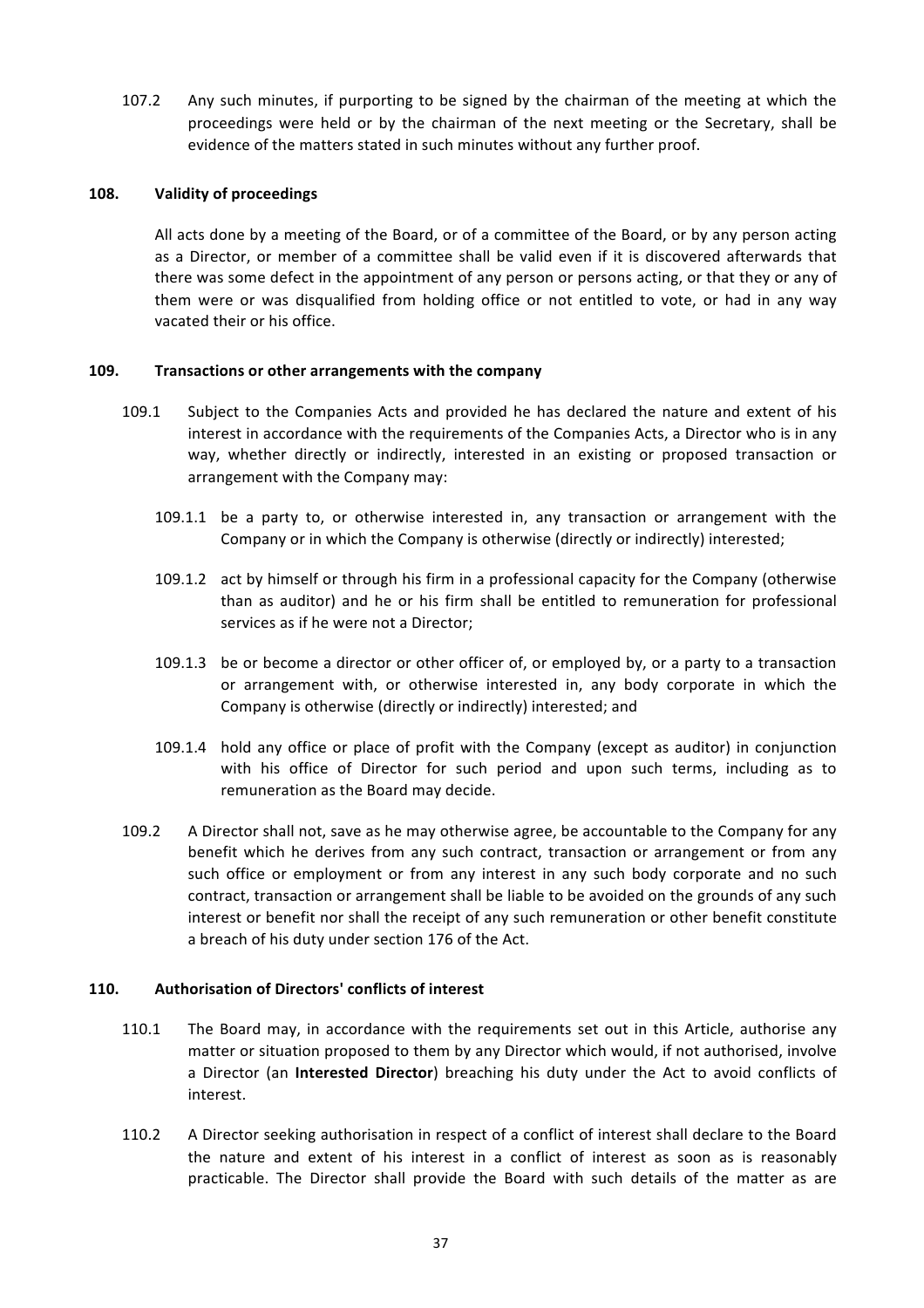necessary for the Board to decide how to address the conflict of interest together with such additional information as may be requested by the Board.

- 110.3 Any authorisation under this article will be effective only if:
	- 110.3.1 to the extent permitted by the Act, the matter in question shall have been proposed by any Director for consideration in the same way that any other matter may be proposed to the Directors under the provisions of these Articles;
	- 110.3.2 any requirement as to the quorum for consideration of the relevant matter is met without counting the Interested Director and any other interested Director; and
	- 110.3.3 the matter is agreed to without the Interested Director voting or would be agreed to if the Interested Director's and any other interested Director's vote is not counted.
- 110.4 Any authorisation of a conflict of interest under this Article must be recorded in writing (but the authority shall be effective whether or not the terms are so recorded) and may (whether at the time of giving the authorisation or subsequently):
	- 110.4.1 extend to any actual or potential conflict of interest which may reasonably be expected to arise out of the matter or situation so authorised;
	- 110.4.2 provide that the Interested Director be excluded from the receipt of documents and information and the participation in discussions (whether at meetings of the Directors or otherwise) related to the conflict of interest;
	- 110.4.3 impose upon the Interested Director such other terms for the purposes of dealing with the conflict of interest as the Directors think fit;
	- 110.4.4 provide that, where the Interested Director obtains, or has obtained (through his involvement in the conflict of interest and otherwise than through his position as a Director) information that is confidential to a third party, he will not be obliged to disclose that information to the Company, or to use it in relation to the Company's affairs where to do so would amount to a breach of that confidence; and
	- 110.4.5 permit the Interested Director to absent himself from the discussion of matters relating to the conflict of interest at any meeting of the Directors and be excused from reviewing papers prepared by, or for, the Directors to the extent they relate to such matters.
- 110.5 Where the Directors authorise a conflict of interest, the Interested Director will be obliged to conduct himself in accordance with any terms and conditions imposed by the Directors in relation to the conflict of interest.
- 110.6 The Directors may revoke or vary such authorisation at any time, but this will not affect anything done by the Interested Director, prior to such revocation or variation, in accordance with the terms of such authorisation.
- 110.7 A Director is not required, by reason of being a Director (or because of the fiduciary relationship established by reason of being a director), to account to the Company for any remuneration, profit or other benefit which he derives from or in connection with a relationship involving a conflict of interest which has been authorised by the directors or by the Company in general meeting (subject in each case to any terms, limits or conditions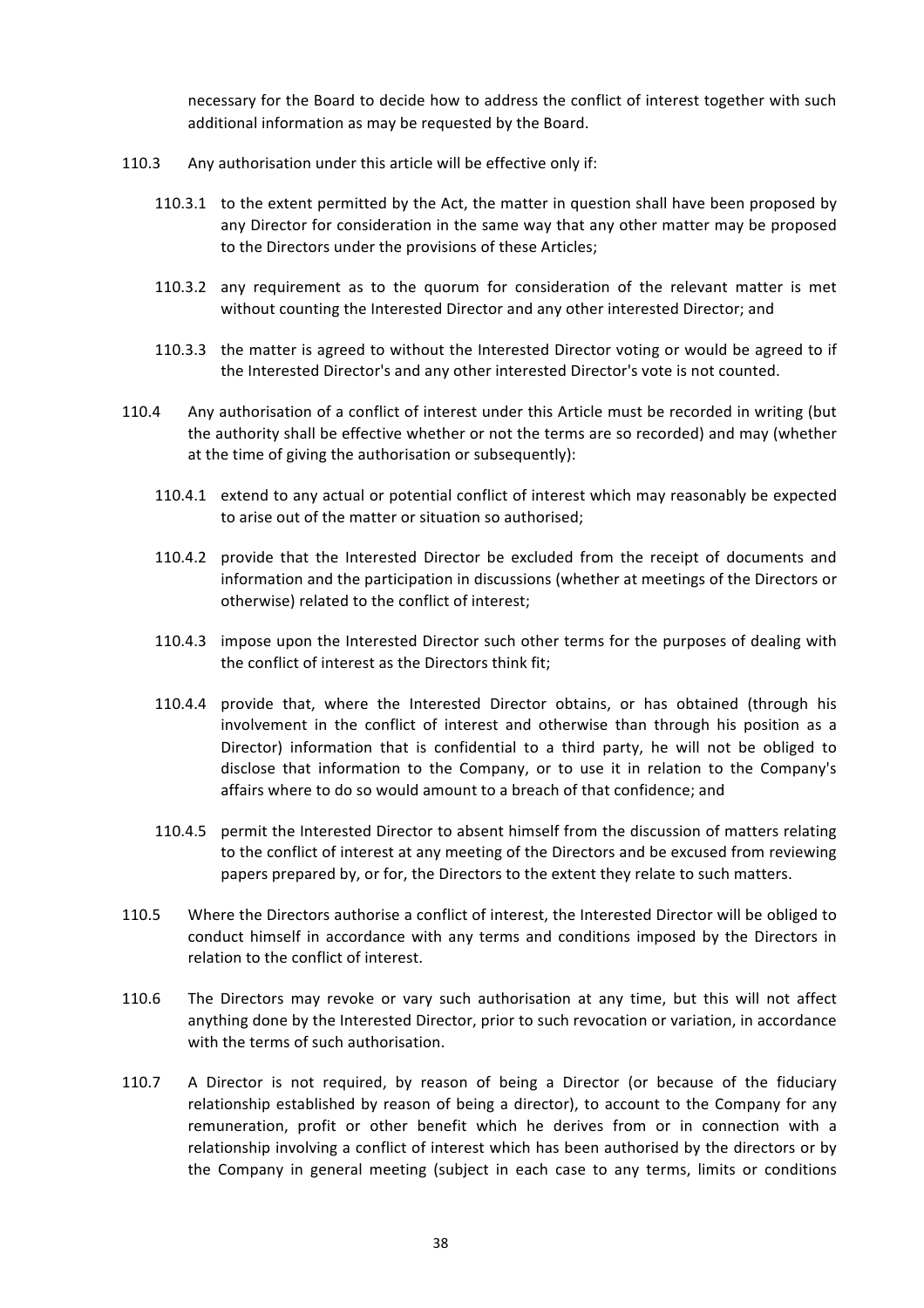attaching to that authorisation) and no contract shall be liable to be avoided on such grounds.

#### 111. **Directors' permitted interests**

- 111.1 A Director cannot vote or be counted in the quorum on any resolution relating to any transaction or arrangement with the Company in which he has an interest and which may reasonably be regarded as likely to give rise to a conflict of interest but can vote (and be counted in the quorum) on the following:
	- 111.1.1 giving him any security, guarantee or indemnity for any money or any liability which he, or any other person, has lent or obligations he or any other person has undertaken at the request, or for the benefit, of the Company or any of its subsidiary undertakings;
	- 111.1.2 giving any security, guarantee or indemnity to any other person for a debt or obligation which is owed by the Company or any of its subsidiary undertakings, to that other person if the Director has taken responsibility for some or all of that debt or obligation. The Director can take this responsibility by giving a guarantee, indemnity or security;
	- 111.1.3 a proposal or contract relating to an offer of any shares or debentures or other securities for subscription or purchase by the Company or any of its subsidiary undertakings, if the Director takes part because he is a holder of shares, debentures or other securities, or if he takes part in the underwriting or sub-underwriting of the offer;
	- 111.1.4 any arrangement for the benefit of employees of the Company or any of its subsidiary undertakings which only gives him benefits which are also generally given to employees to whom the arrangement relates;
	- 111.1.5 any arrangement involving any other company if the Director (together with any person connected with the Director) has an interest of any kind in that company (including an interest by holding any position in that company or by being a shareholder of that company). This does not apply if he knows that he has a Relevant Interest.
	- 111.1.6 a contract relating to insurance which the Company can buy or renew for the benefit of the Directors or a group of people which includes Directors; and
	- 111.1.7 a contract relating to a pension, superannuation or similar scheme or a retirement, death, disability benefits scheme or employees' share scheme which gives the Director benefits which are also generally given to the employees to whom the scheme relates.
- 111.2 A Director cannot vote or be counted in the quorum on a resolution relating to his own appointment or the settlement or variation of the terms of his appointment to an office or place of profit with the Company or any other company in which the Company has an interest.
- 111.3 Where the Directors are considering proposals about the appointment, or the settlement or variation of the terms or the termination of the appointment of two or more Directors to other offices or places of profit with the Company or any company in which the Company has an interest, a separate resolution may be put in relation to each Director and in that case each of the Directors concerned shall be entitled to vote and be counted in the quorum in respect of each resolution unless it concerns his own appointment or the settlement or variation of the terms or the termination of his own appointment or the appointment of another director to an office or place of profit with a company in which the Company has an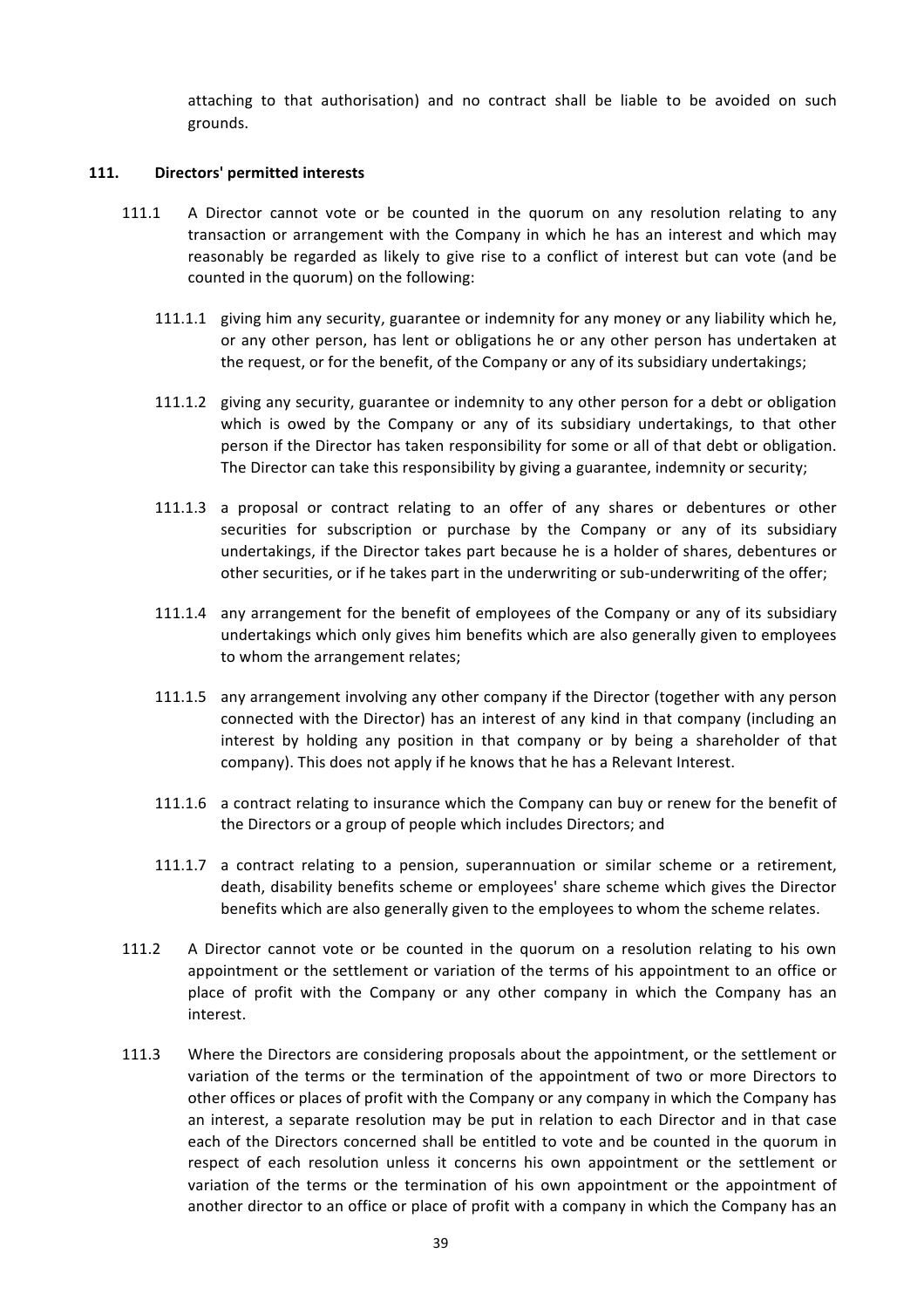interest and the Director seeking to vote or be counted in the quorum has a Relevant Interest in it.

- 111.4 A company shall be deemed to be one in which the Director has a Relevant Interest if and so long as (but only if and so long as) he is to his knowledge (either directly or indirectly) the holder of or beneficially interested in one per cent or more of any class of the equity share capital of that company (calculated exclusive of any shares of that class in that company held as treasury shares) or of the voting rights available to members of that company. Where a company in which a Director has Relevant Interest is interested in a contract, he also shall be deemed interested in that contract.
- 111.5 If a question arises at a Board meeting about whether a Director (other than the chairman of the meeting) has an interest which is likely to give rise to a conflict of interest, or whether he can vote or be counted in the quorum, and the Director does not agree to abstain from voting on the issue or not to be counted in the quorum, the question must be referred to the chairman of the meeting. The chairman's ruling about the relevant Director is final and conclusive, unless the nature and extent of the Director's interests have not been fairly disclosed to the Directors. If the question arises about the chairman of the meeting, the question must be directed to the Directors. The chairman cannot vote on the question but can be counted in the quorum. The Directors' resolution about the chairman is final and conclusive, unless the nature and extent of the chairman's interests have not been fairly disclosed to the Directors.

#### **112. General**

For the purposes of Articles 109 to 111 inclusive:

- 112.1 An interest of a person who is connected (which word shall have the meaning given to it by section 252 of the Act) with a Director shall be treated as an interest of the Director.
- 112.2 A contract includes references to any proposed contract and to any transaction or arrangement or proposed transaction or arrangement whether or not consulting a contract.
- 112.3 A conflict of interest includes a conflict of interest and duty and a conflict of duties.
- 112.4 Subject to the Companies Acts, the Company may by ordinary resolution suspend or relax the provisions of Articles 109 to 111 to any extent or ratify any contract not properly authorised by reason of a contravention of any of the provisions of Articles 109 to 111.

#### **113.** Power to authenticate documents

Any Director, the Secretary or any person appointed by the Board for the purpose shall have power to authenticate any documents affecting the constitution of the Company and any resolution passed by the Company or the Board or any committee, and any books, records, documents and accounts relating to the business of the Company, and to certify copies or extracts as true copies or extracts. Where any books, records, documents or accounts are not at the Office, the local manager or other officer of the Company who has their custody shall be deemed to be a person appointed by the Board for this purpose. A document purporting to be a copy of a resolution, or an extract from the minutes of a meeting, of the Company or the Board or any committee which is so certified shall be conclusive evidence in favour of all persons dealing with the Company that such resolution has been duly passed or, as the case may be, that any minute so extracted is a true and accurate record of proceedings at a duly constituted meeting.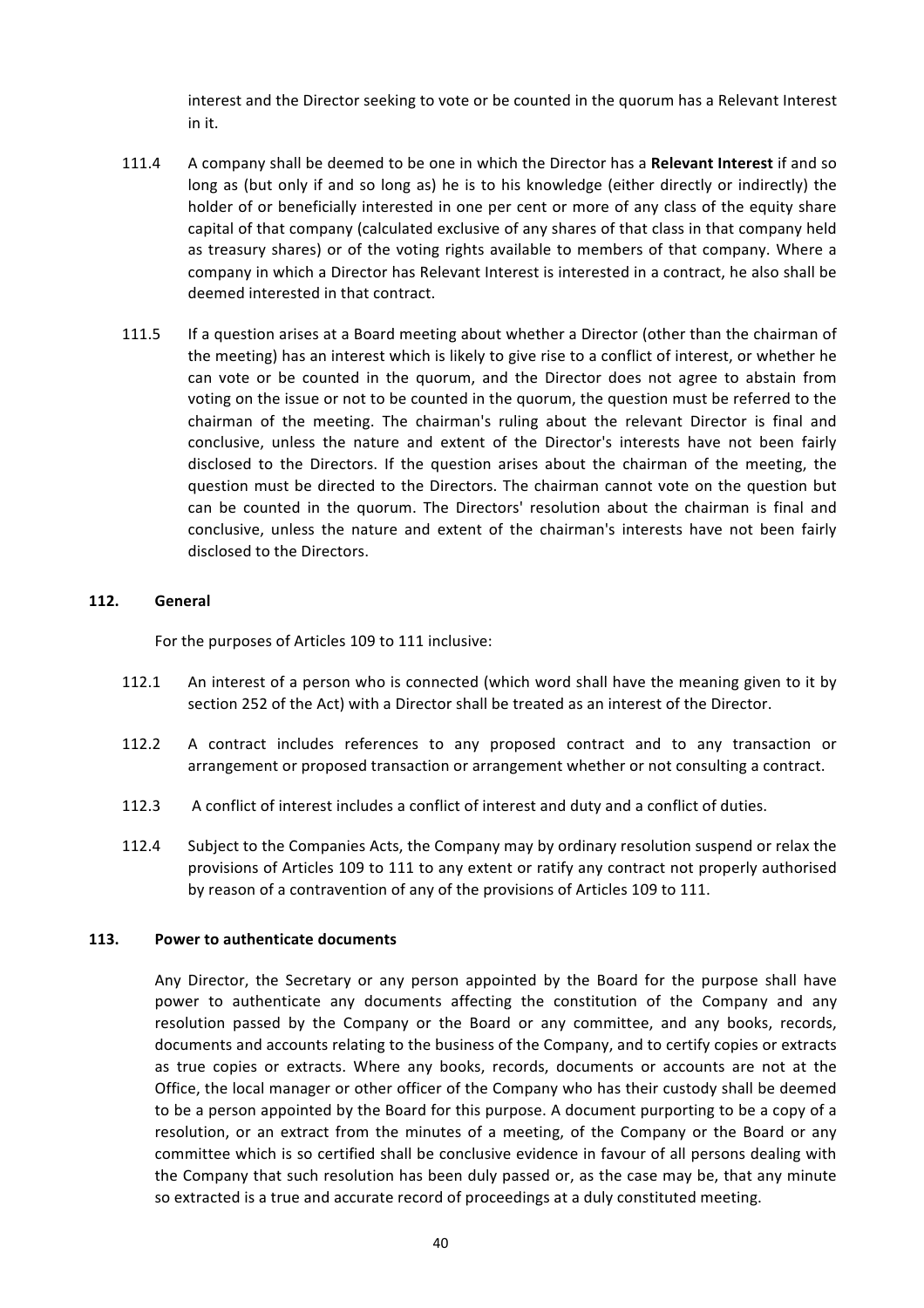### **114. Use of seals**

- 114.1 The Board shall provide for the safe custody of the Seal. A Seal shall not be used without the authority of the Board or of a committee of the Board so authorised.
- 114.2 Subject as otherwise provided in these Articles, every document which is sealed using the Seal must be signed by at least one authorised person in the presence of a witness who attests the signature. An authorised person for this purpose is any Director, the Secretary or any other person authorised by the Directors for the purpose of signing documents to which the Seal is applied.
- 114.3 The Seal shall be used only for sealing securities issued by the Company and documents creating or evidencing securities so issued. Any such securities or documents sealed with the Seal shall not require to be signed unless the Board decides otherwise or the law otherwise requires.
- 114.4 The Board may decide who will sign an instrument to which a Seal is affixed (or in the case of a share certificate, on which the Seal may be printed) either generally or in relation to a particular instrument or type of instrument and may also determine either generally or in a particular case that a signature may be dispensed with or affixed by mechanical means.

### **115. Declaration of dividends**

Subject to the Act and these Articles, the Company may by ordinary resolution declare dividends to be paid to members according to their respective rights and interests in the profits of the Company. However, no dividend shall exceed the amount recommended by the Board.

#### **116. Interim dividends**

Subject to the Act, the Board may declare and pay such interim dividends (including any dividend at a fixed rate) as appears to the Board to be justified by the profits of the Company available for distribution. If the Board acts in good faith, it shall not incur any liability to the holders of shares for any loss that they may suffer by the lawful payment of any interim dividend on any other class of shares ranking with or after those shares.

### **117. Calculation and currency of dividends**

- 117.1 Except as provided otherwise by the rights attached to shares, all dividends:
	- 117.1.1 shall be declared and paid accordingly to the amounts paid up (otherwise than in advance of calls) on the shares on which the dividend is paid;
	- 117.1.2 shall be apportioned and paid proportionately to the amounts paid up on the shares during any portion or portions of the period in respect of which the dividend is paid, but if any share is issued on terms that it shall rank for dividend as from a particular date, it shall rank for dividend accordingly; and
	- 117.1.3 may be declared or paid in any currency. The Board may decide the rate of exchange for any currency conversions that may be required and how any costs involved are to be met.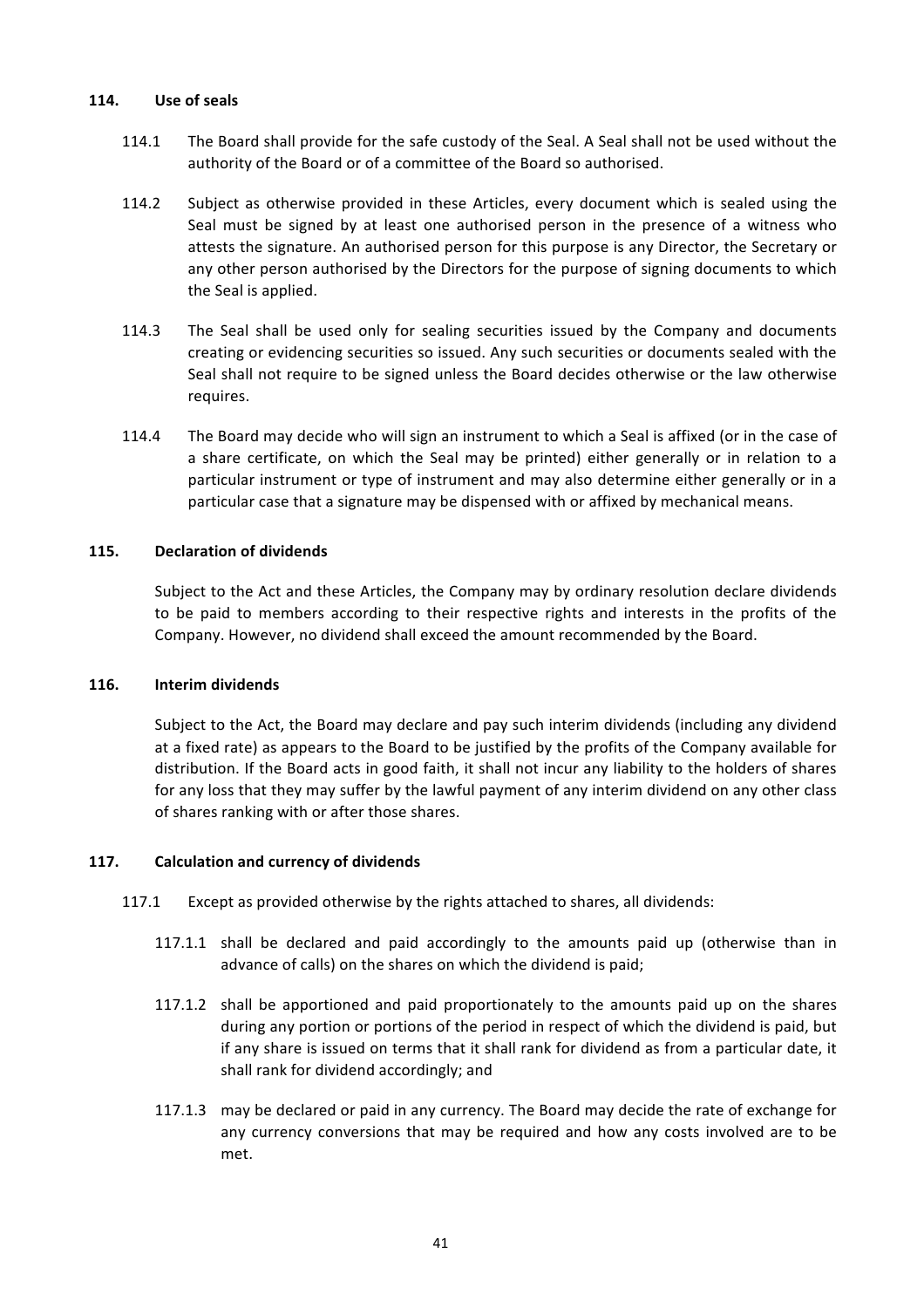### **118. Amounts due on shares can be deducted from dividends**

The Board may deduct from any dividend or other money payable to any person on or in respect of a share all such sums as may be due from him to the Company on account of calls or otherwise in relation to the shares of the Company. Sums so deducted can be used to pay amounts owing to the Company in respect of the shares.

## 119. **Dividends not in cash**

- 119.1 The Board may, by ordinary resolution of the Company direct, or in the case of an interim dividend may without the authority of an ordinary resolution direct, that payment of any dividend declared may be satisfied wholly or partly by the distribution of assets, and in particular of paid up shares or debentures of any other company, or in any one or more of such ways. Where any difficulty arises regarding such distribution, the Board may settle it as it thinks fit. In particular, the Board may:
	- 119.1.1 issue fractional certificates (or ignore fractions);
	- 119.1.2 fix the value for distribution of such assets or any part of them and determine that cash payments may be made to any members on the footing of the values so fixed, in order to adjust the rights of members; and
	- 119.1.3 vest any such assets in trustees on trust for the person entitled to the dividend.

## 120. No interest on dividends

Unless otherwise provided by the rights attached to the share, no dividend or other monies payable by the Company or in respect of a share shall bear interest as against the Company.

# 121. Method of payment

- 121.1 The Company may pay any dividend, interest or other sum payable in respect of a share in cash or by direct debit, bank transfer, cheque, dividend warrant, or money order or by any other method, including by electronic means, as the Board may consider appropriate. For uncertificated shares, any payment may be made by means of the relevant system (subject always to the facilities and requirements of the relevant system) and such payment may be made by the Company or any person on its behalf by sending an instruction to the operator of the relevant system to credit the cash memorandum account of the holder or joint holders of such shares or, if permitted by the Company, of such person as the holder or joint holders may in writing direct.
- 121.2 The Company may send such payment by post or other delivery service (or by such means offered by the Company as the member or person entitled to it may agree in writing) to the registered address of the member or person entitled to it (or, if two or more persons are holders of the share or are jointly entitled to it because of the death or bankruptcy of the member or otherwise by operation of law, to the registered address of such of those persons as is first named in the Register) or to such person and such address as such member or person may direct in writing.
- 121.3 Every cheque, warrant, order or other form of payment is sent at the risk of the person entitled to the money represented by it, shall be made payable to the person or persons entitled, or to such other person as the person or persons entitled may direct in writing.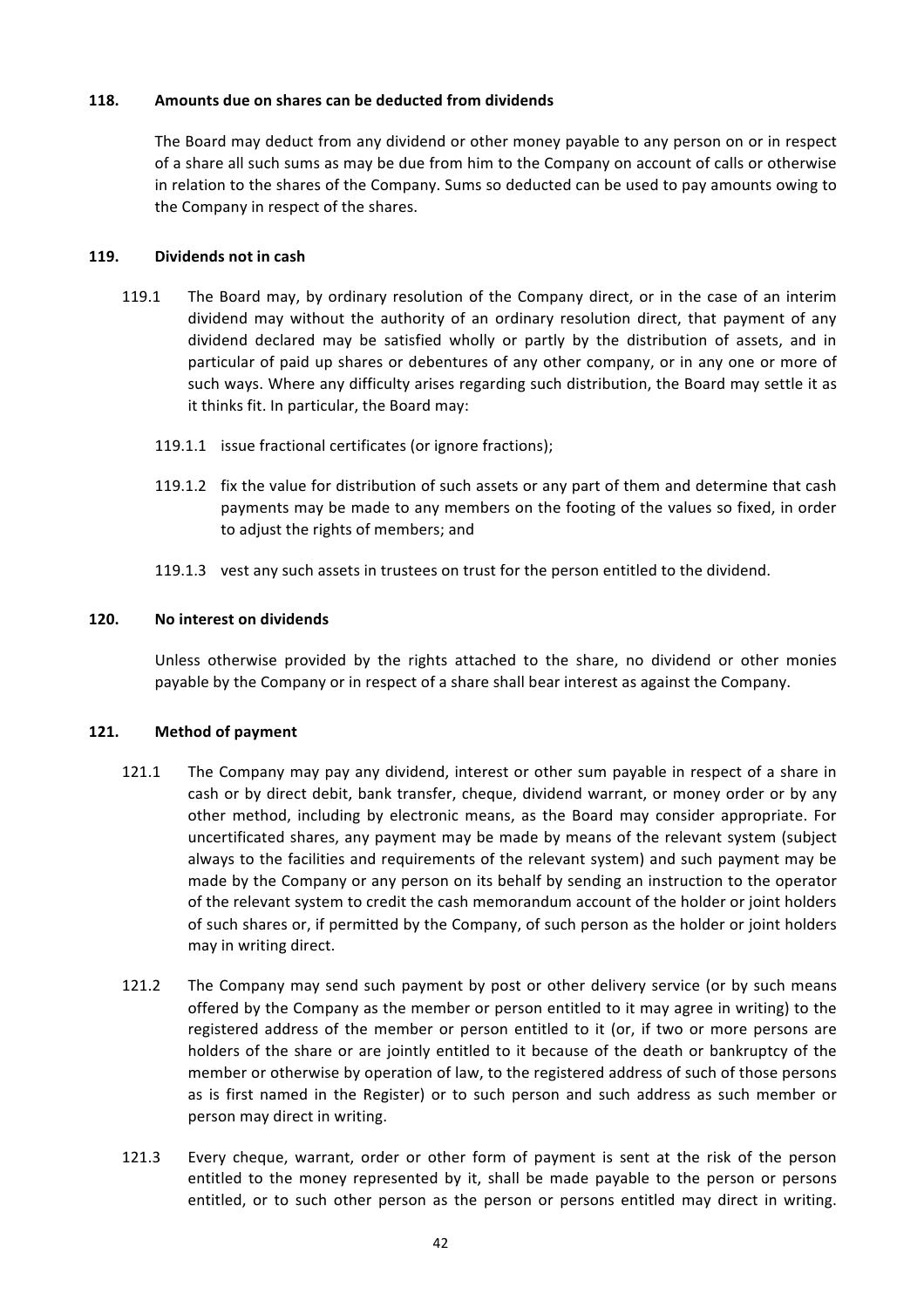Payment of the cheque, warrant, order or other form of payment (including transmission of funds through a bank transfer or other funds transfer system or by such other electronic means as permitted by these Articles or in accordance with the facilities and requirements of the relevant system concerned) shall be good discharge to the Company. If any such cheque, warrant, order or other form of payment has or shall be alleged to have been lost, stolen or destroyed the Company shall not be responsible.

- 121.4 Any joint holder or other person jointly entitled to a share may give an effective receipt for any dividend or other monies payable in respect of such share.
- 121.5 If a holder (or joint holder) does not specify an address, or does not specify an account or such other details and in each case that information is necessary in order to make a payment of a dividend, interest or other sum by the means by which in accordance with this Article the Board have decided that a payment is to be made or by which the holder (or joint holder) has validly elected to receive payment or the payment cannot be made by the Company using the details provided by the holder (or joint holders), the dividend, interest or other sum shall be treated as unclaimed for the purposes of these Articles.
- 121.6 The Board may, at its discretion, make provisions to enable any member as the Board shall determine to receive duly declared dividends in a currency or currencies other than sterling. For the purposes of the calculation of the amount receivable in respect of any dividend, the rate of exchange to be used to determine the foreign currency equivalent of any sum payable as a dividend shall be such rate or rates and the payment shall be on such terms and conditions as the Board may in its absolute discretion determine.

### **122. Uncashed dividends**

If cheques, warrants or orders for dividends or other sums payable in respect of a share sent by the Company to the person entitled to them are returned to the Company or left uncashed on two consecutive occasions or, following one occasion, reasonable enquires have failed to establish any new address to be used for the purpose, the Company does not have to send any dividends or other monies payable in respect of that share due to that person until he notifies the Company of an address to be used for the purpose.

# **123. Unclaimed dividends**

All dividends, interest or other sums payable and unclaimed for 12 months after having become payable may be invested or otherwise made use of by the Board for the benefit of the Company until claimed. The Company shall not be a trustee in respect of such unclaimed dividends and will not be liable to pay interest on it. All dividends that remain unclaimed for 12 years after they were first declared or became due for payment shall (if the Board so resolves) be forfeited and shall cease to remain owing by the Company.

### **124. Scrip dividends**

124.1 Subject to the Act, the Board may, by ordinary resolution of the Company and subject to such terms and conditions as the Board may determine, offer to any holders of ordinary shares (excluding any member holding shares as treasury shares) the right to elect to receive ordinary shares, credited as fully paid, instead of cash in respect of the whole (or some part, to be determined by the Board) of any dividend specified by the ordinary resolution. The following provisions shall apply: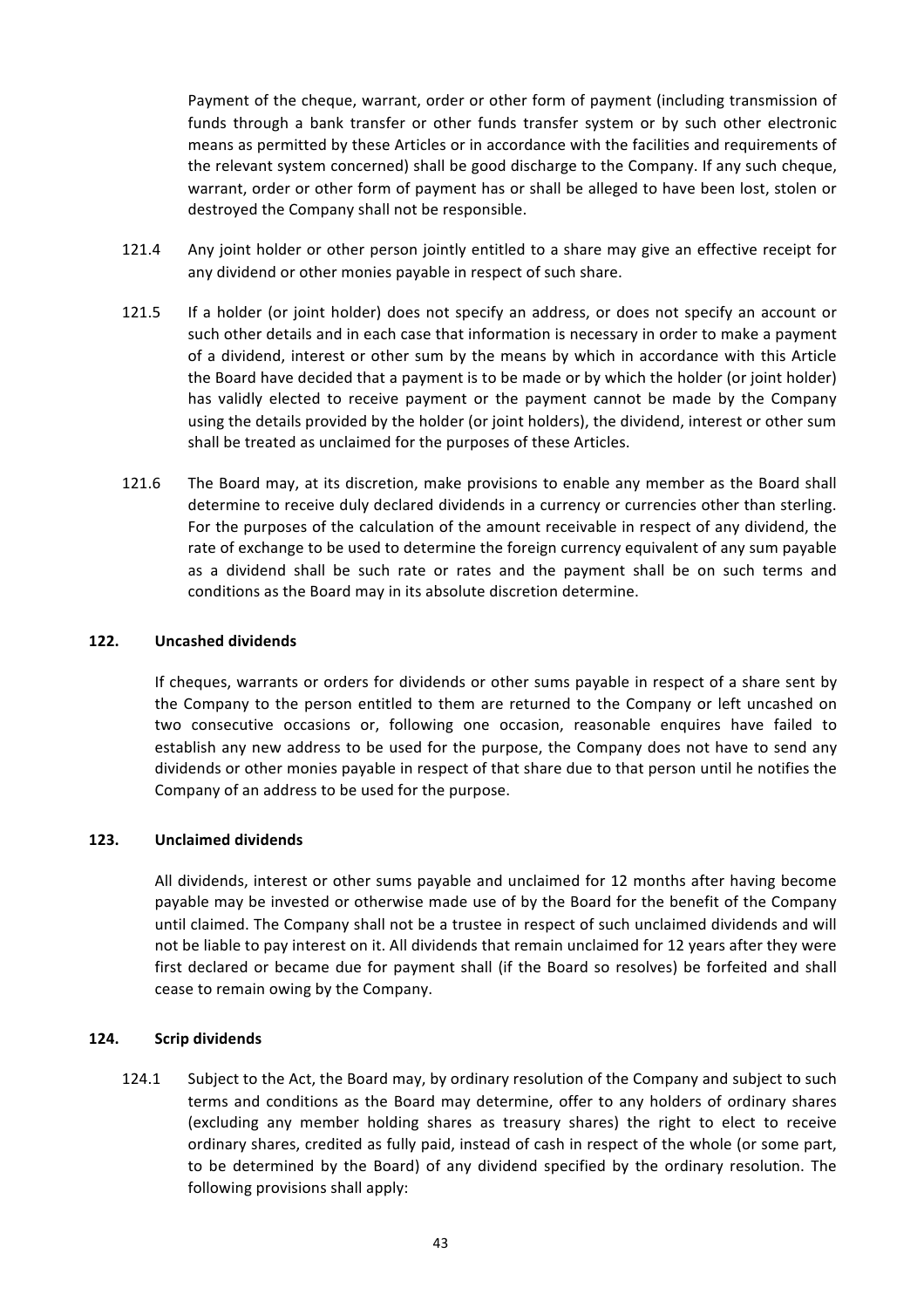- 124.1.1 the said resolution may specify a particular dividend, or may specify all or any dividends declared within a specified period or periods but such period may not end later than the third anniversary of the date of the meeting at which the ordinary resolution is passed;
- 124.1.2 the entitlement of each holder of ordinary shares to new ordinary shares shall be such that the relevant value of the entitlement shall be as nearly as possible equal to (but not greater than) the cash amount (disregarding any tax credit) of the dividend that such holder would have received by way of dividend. For this purpose relevant value shall be calculated by reference to the average of the middle market quotations for the ordinary shares on the London Stock Exchange as derived from the Daily Official List (or any other publication of a recognised investment exchange showing quotations for the Company's ordinary shares), for the day on which the ordinary shares are first quoted "ex" the relevant dividend and the four subsequent dealing days, or in such other manner as the Board may determine on such basis as it considers to be fair and reasonable. A certificate or report by the Company's auditors as to the amount of the relevant value in respect of any dividend shall be conclusive evidence of that amount;
- 124.1.3 no fractions of a share shall be allotted. The Board may make such provisions as it thinks fit for any fractional entitlements including provisions where, in whole or in part, the benefit accrues to the Company and/or under which fractional entitlements are accrued and/or retained and in each case accumulated on behalf of any member and such accruals or retentions are applied to the allotment by way of bonus to or cash subscription on behalf of any member of fully paid ordinary shares and/or provisions where cash payments may be made to members in respect of their fractional entitlements;
- 124.1.4 the Board shall, after determining the basis of allotment, notify the holders of ordinary shares in writing of the right of election offered to them, and specify the procedure to be followed and place at which, and the latest time by which, elections must be lodged in order to be effective. No such notice need to be given to holders of ordinary shares who have previously given election mandates in accordance with this article and whose mandates have not been revoked. The accidental omission to give notice of any right of election to, or the non-receipt (even if the Company becomes aware of such nonreceipt) of any such notice by, any holder of ordinary shares entitled to the same shall neither invalidate any offer of an election nor give rise to any claim, suit or action;
- 124.1.5 the Board shall not proceed with any election unless the Company has sufficient reserves or funds that may be capitalised, and the Board has authority to allot sufficient shares, to give effect to it after the basis of the allotment is determined;
- 124.1.6 the Board may exclude from any offer or make other arrangements in relation to any holders of ordinary shares where the Board considers that the making of the offer to them or in respect of such shares would or might involve the contravention of the laws of any territory or that for any other reason the offer should not be made to them or in respect of such shares;
- 124.1.7 the Board may establish or vary a procedure for election mandates in respect of future rights of election and may determine that every duly effected election in respect of any ordinary shares shall be binding on every successor in title to the holder;
- 124.1.8 the dividend (or that part of the dividend in respect of which a right of election has been offered) shall not be payable on ordinary shares in respect of which an election has been duly made (elected ordinary shares) and instead additional ordinary shares shall be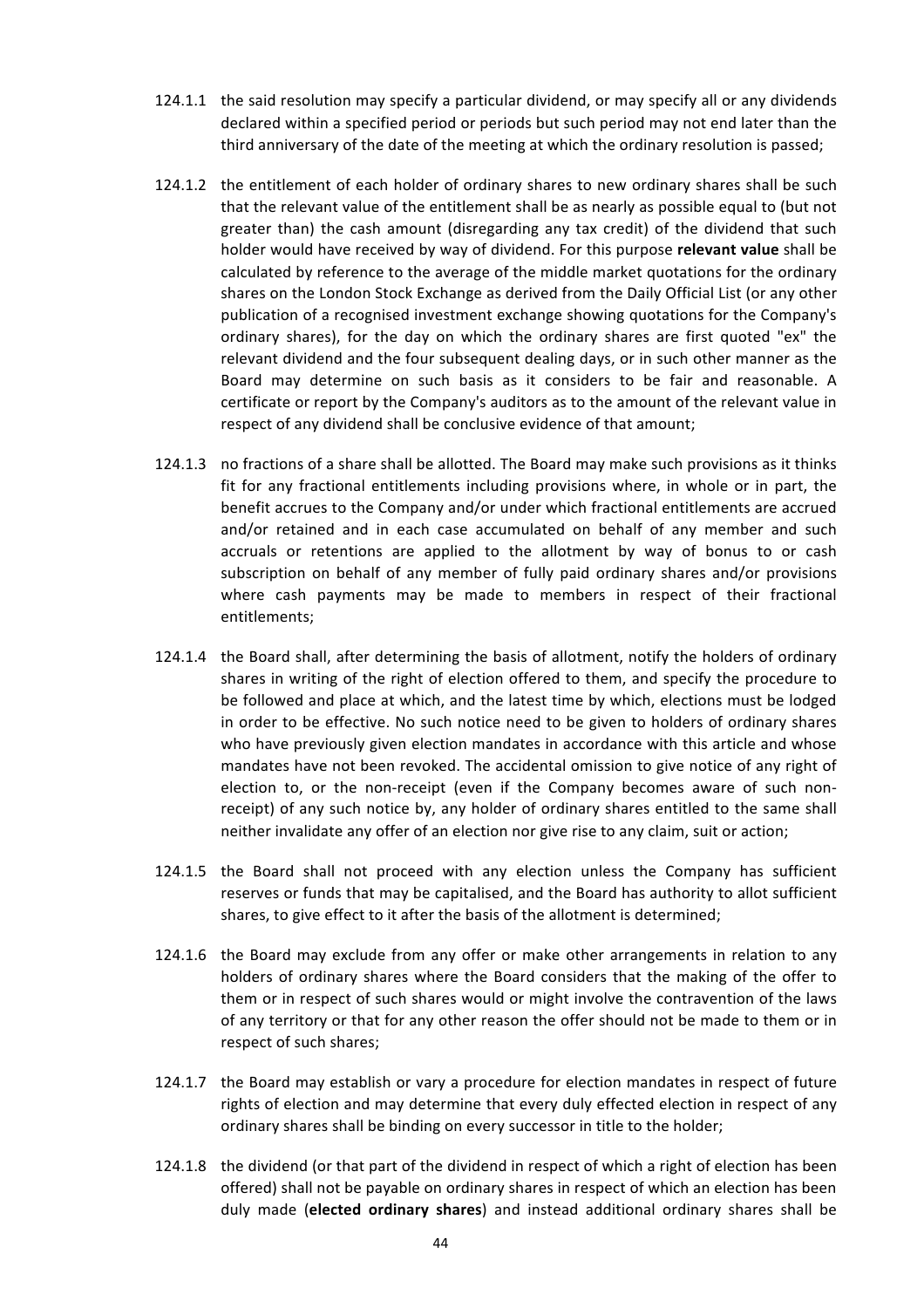allotted to the holders of the elected ordinary shares on the basis of allotment determined as stated above. For such purpose the Board may capitalise, out of any amount for the time being standing to the credit of any reserve or fund (including any share premium account or capital redemption reserve) or of any of the profits which could otherwise have been applied in paying dividends in cash as the Board may determine, a sum equal to the aggregate nominal amount of the additional ordinary shares to be allotted on such basis and apply it in paying up in full the appropriate number of unissued ordinary shares for allotment and distribution to the holders of the elected ordinary shares on such basis. The Board may do all acts and things considered necessary or expedient to give effect to any such capitalisation;

- 124.1.9 the Board may decide how any costs relating to the new shares available in place of a cash dividend will be met, including to deduct an amount from the entitlement of a holder of ordinary shares under this Article;
- 124.1.10 the additional ordinary shares so allotted shall rank *pari passu* in all respects with each other and with the fully paid ordinary shares in issue on the record date for the dividend in respect of which the right of election has been offered, except that they will not rank for any dividend or other distribution or other entitlement which has been declared, paid or made by reference to such record date; and
- 124.1.11 the Board may terminate, suspend, or amend any offer of the right to elect to receive ordinary shares in lieu of any cash dividend at any time and generally may implement any scrip dividend scheme on such terms and conditions as the Board may determine and take such other action as the Board may deem necessary or desirable in respect of any such scheme.

### **125. Capitalisation of reserves**

- 125.1 The Board may, with the authority of an ordinary resolution of the Company:
	- 125.1.1 subject as provided in this Article, resolve to capitalise any undivided profits of the Company not required for paying any preferential dividend (whether or not they are available for distribution) or any sum standing to the credit of any reserve or fund of the Company which is available for distribution or standing to the credit of the share premium account or capital redemption reserve or other undistributable reserve;
	- 125.1.2 appropriate the sum resolved to be capitalised to the members in proportion to the nominal amounts of the shares (whether or not fully paid) held by them respectively which would entitle them to participate in a distribution of that sum if the shares were fully paid and the sum were then distributable and were distributed by way of dividend and apply such sum on their behalf either in or towards paying up the amounts, if any, for the time being unpaid on any shares held by them respectively, or in paying up in full unissued shares or debentures of the Company of a nominal amount equal to that sum, and allot the shares or debentures credited as fully paid to those members or as they may direct, in those proportions, or partly in one way and partly in the other, provided that:
		- 125.1.2 (a) the share premium account, the capital redemption reserve, any other undistributable reserve and any profits which are not available for distribution may, for the purposes of this Article, only be applied in paying up in full shares to be allotted to members credited as fully paid;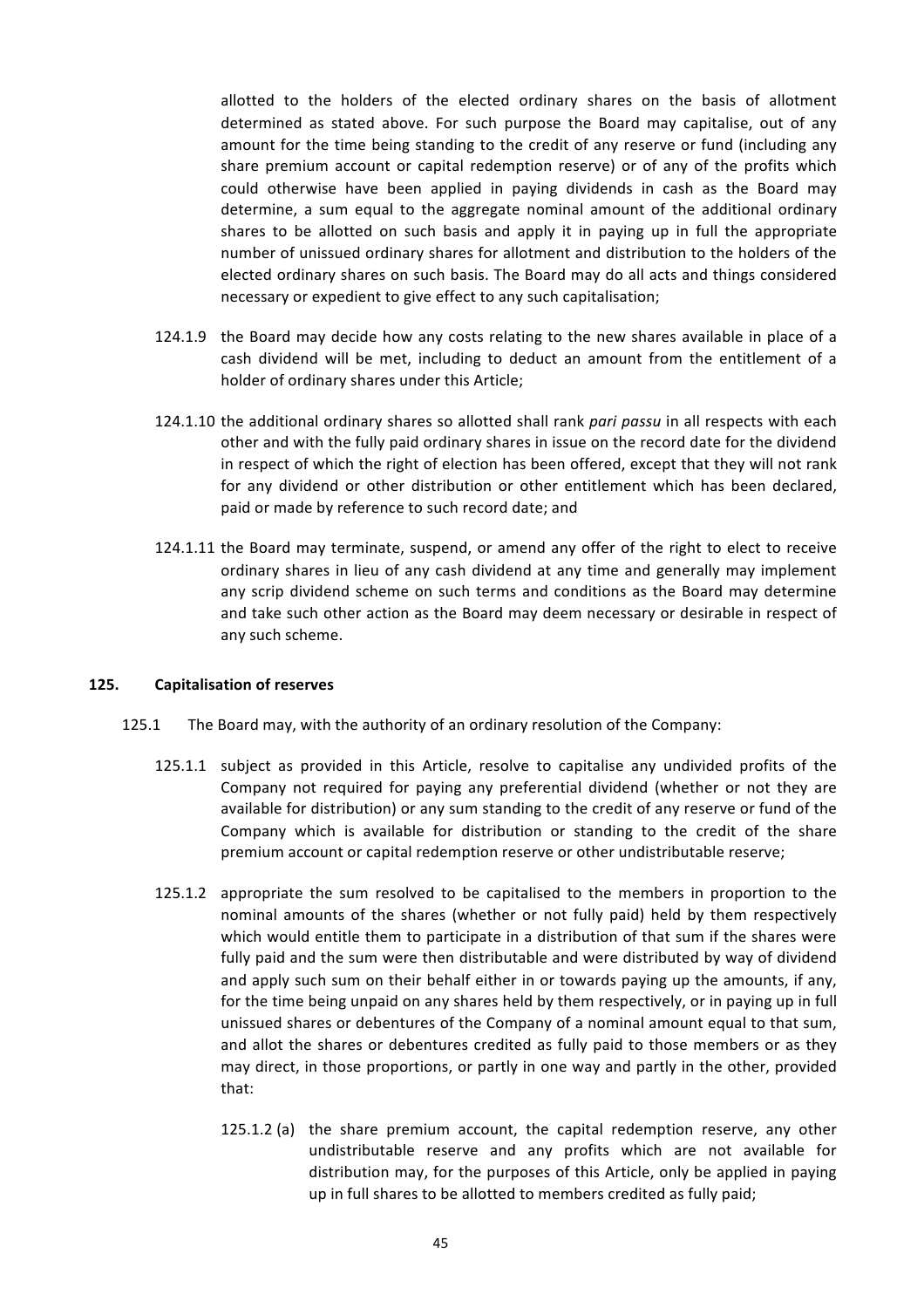- 125.1.2 (b) the Company will also be entitled to participate in the relevant distribution in relation to any shares of the relevant class held by it as treasury shares and the proportionate entitlement of the relevant class of members to the distribution will be calculated accordingly; and
- 125.1.2 (c) in a case where any sum is applied in paying amounts for the time being unpaid on any shares of the Company or in paying up in full debentures of the Company, the amount of the net assets of the Company at that time is not less than the aggregate of the called-up share capital of the Company and its undistributable reserves as shown in the latest audited accounts of the Company or such other accounts as may be relevant and would not be reduced below that aggregate by the payment of it;
- 125.1.3 resolve that any shares so allotted to any member in respect of a holding by him of any partly paid shares shall, so long as such shares remain partly paid, rank for dividends only to the extent that such partly paid shares rank for dividends;
- 125.1.4 make such provision by the issue of fractional certificates (or by ignoring fractions or by accruing the benefit of it to the Company rather than to the members concerned) or by payment in cash or otherwise as it thinks fit in the case of shares or debentures becoming distributable in fractions;
- 125.1.5 authorise any person to enter on behalf of such members concerned into an agreement with the Company providing for either:
	- 125.1.5 (a) the allotment to them respectively, credited as fully paid up, of any shares or debentures to which they may be entitled on such capitalisation; or
	- 125.1.5 (b) the payment up by the Company on behalf of such members by the application of their respective proportions of the reserves or profits resolved to be capitalised, of the amounts or any part of the amounts remaining unpaid on their existing shares,

(any agreement made under such authority being effective and binding on all such members); and

125.1.6 generally do all acts and things required to give effect to such resolution.

## **126. Record dates**

- 126.1 Notwithstanding any other provision of these Articles but without prejudice to the rights attached to any shares and subject always to the Act, the Company or the Board may by resolution specify any date (record date) as the date at the close of business (or such other time as the Board may determine) on which persons registered as the holders of shares or other securities shall be entitled to receipt of any dividend, distribution, interest, allotment, issue, notice, information, document or circular. Such record date may be before, on or after the date on which the dividend, distribution, interest, allotment, issue, notice, information, document or circular is declared, made, paid, given, or served.
- 126.2 In the absence of a record date being fixed, entitlement to any dividend, distribution, interest, allotment, issue, notice, information, document or circular shall be determined by reference to the date on which the dividend is declared, the distribution allotment or issue is made or the notice, information, document or circular made, given or served.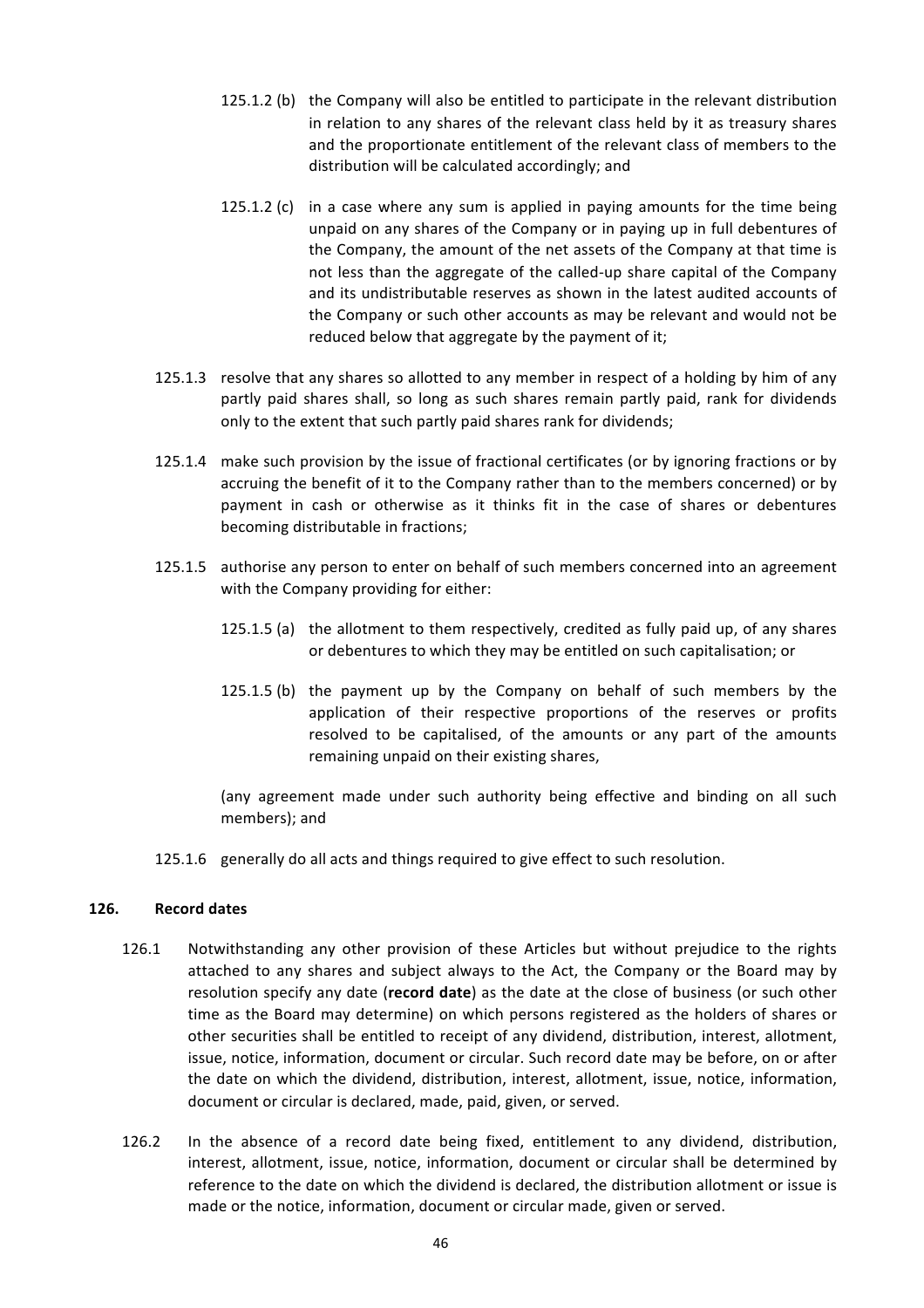### 127. **Inspection of records**

No member (other than a Director) shall have any right to inspect any accounting record or other document of the Company unless he is authorised to do so by law, by order of a court of competent jurisdiction, by the Board or by ordinary resolution of the Company.

#### **128. Account to be sent to members**

- 128.1 In respect of each financial year, a copy of the Company's annual accounts, the strategic report, the Directors' report, the Directors' remuneration report, the auditor's report on those accounts and on the auditable part of the Directors' remuneration report shall be sent or supplied to:
	- 128.1.1 every member (whether or not entitled to receive notices of general meetings);
	- 128.1.2 every holder of debentures (whether or not entitled to receive notice of general meetings);
	- 128.1.3 every other person who is entitled to receive notice of general meetings;

not less than 21 clear days before the date of the meeting at which copies of those documents are to be laid in accordance with the Act.

- 128.2 This Article does not require copies of the documents to which it applies to be sent or supplied to:
	- 128.2.1 a member or holder of debentures of whose address the Company is unaware; or
	- 128.2.2 more than one of the joint holders of shares or debentures.
- 128.3 The Board may determine that persons entitled to receive a copy of the Company's annual accounts, the strategic report, the Directors' report, the Directors' remuneration report, the auditor's report on those accounts and on the auditable part of the Directors' remuneration report are those persons entered on the Register at the close of business on a day determined by the Board, provided that the day determined by the Board may not be more than 21 days before the day that the relevant copies are being sent.
- 128.4 Where permitted by the Act, a strategic report with supplementary material in the form and containing the information prescribed by the Act may be sent or supplied to a person so electing in place of the documents required to be sent or supplied by Article 128.1.

### **129. Service of Notices**

- 129.1 The Company can send, deliver or serve any notice or other document, including a share certificate, to or on a member:
	- 129.1.1 personally;
	- 129.1.2 by sending it through the postal system addressed to the member at his registered address or by leaving it at that address addressed to the member;
	- 129.1.3 through a relevant system, where the notice or document relates to uncertificated shares;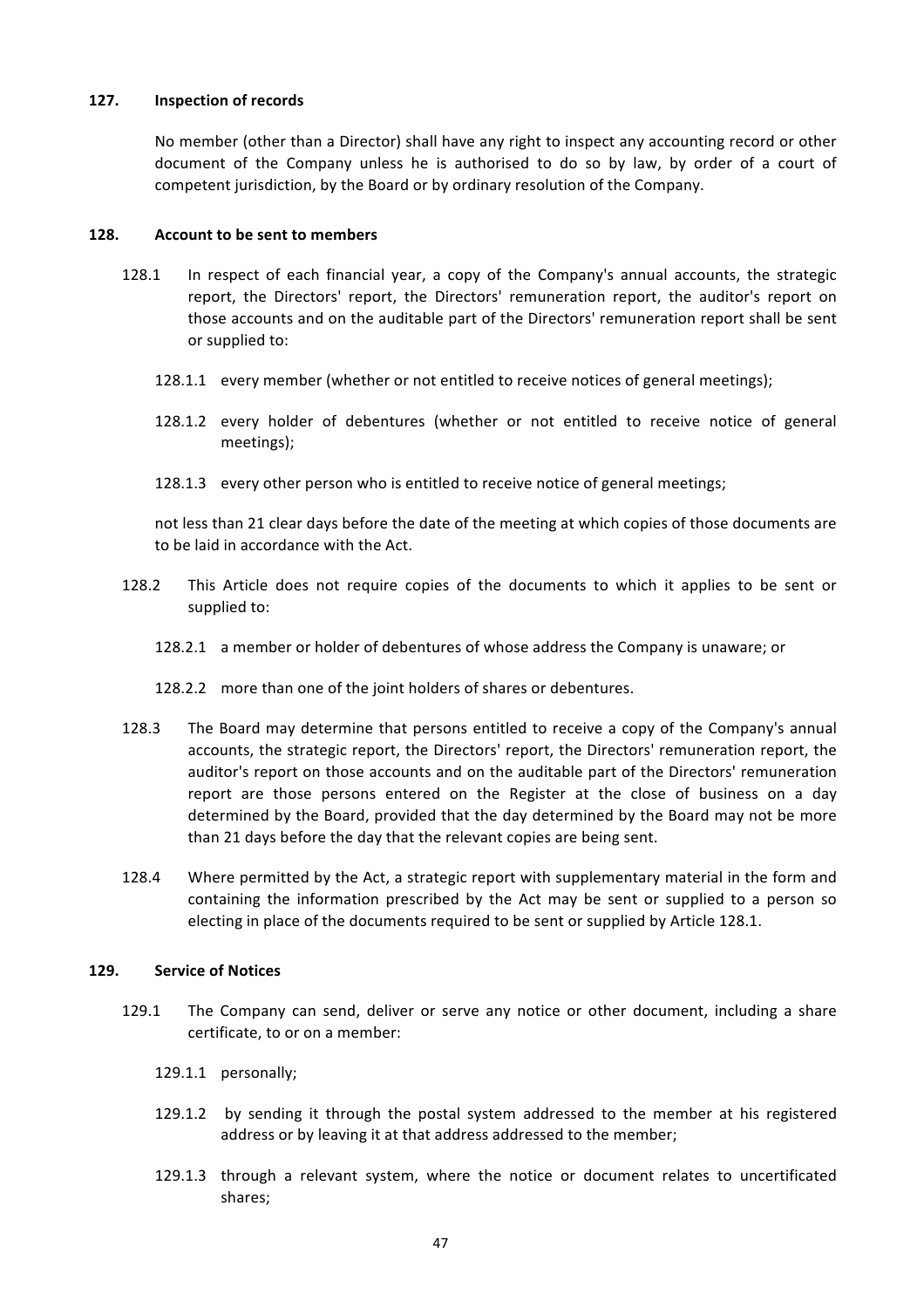- 129.1.4 where appropriate, by sending or supplying it in electronic form to an address notified by the member to the Company for that purpose;
- 129.1.5 where appropriate, by making it available on a website and notifying the member of its availability in accordance with this Article; or
- 129.1.6 by any other means authorised in writing by the member.
- 129.2 In the case of joint holders of a share:
	- 129.2.1 service, sending or supply of any notice, document or other information on or to one of the joint holders shall for all purposes be deemed a sufficient service on, sending or supplying to all the joint holders; and
	- 129.2.2 anything to be agreed or specified in relation to any notice, document or other information to be served on, sent or supplied to them may be agreed or specified by any one of the joint holders and the agreement or specification of the first named in the Register shall be accepted to the exclusion of that of the other joint holders.
- 129.3 Where a member (or, in the case of a joint holders, the person first named in the Register) has a registered address outside the United Kingdom but has notified the Company of an address within the United Kingdom at which notices, documents or other information may be given to him or has given to the Company an address for the purposes of communications by electronic means at which notices, documents or other information may be served, sent or supplied to him, he shall be entitled to have notices served, sent or supplied to him at such address or, where applicable, the Company may make them available on a website and notify the holder of that address. Otherwise no such member shall be entitled to receive any notice, document or other information from the Company.
- 129.4 If on three consecutive occasions any notice, document or other information has been sent to any member at his registered address or his address for the service of notices (by electronic means or otherwise) but has been returned undelivered, such member shall not be entitled to receive notices, documents or other information from the Company until he shall have communicated with the Company and supplied in writing a new registered address or address within the United Kingdom for the service of notices or has informed the Company of an address for the service of notices and the sending or supply of documents and other information in electronic form. For these purposes, any notice, document or other information served, sent or supplied by post shall be treated as returned undelivered if the notice, document or other information is served, sent or supplied back to the Company (or its agents) and a notice, document or other information served, sent or supplied in electronic form shall be treated as returned undelivered if the Company (or its agents) receives notification that the notice, document or other information was not delivered to the address to which it was served, sent or supplied.
- 129.5 The Company may at any time and in its sole discretion choose to serve, send or supply notices, documents or other information in hard copy form alone to some or all of the members.

#### **130.** Notice on person entitled by transmission

The Company may give notice to the person entitled to a share because of the death or bankruptcy of a member or otherwise by operation of law, by sending or delivering it in any manner authorised by these Articles for the giving of notice to a member, addressed to that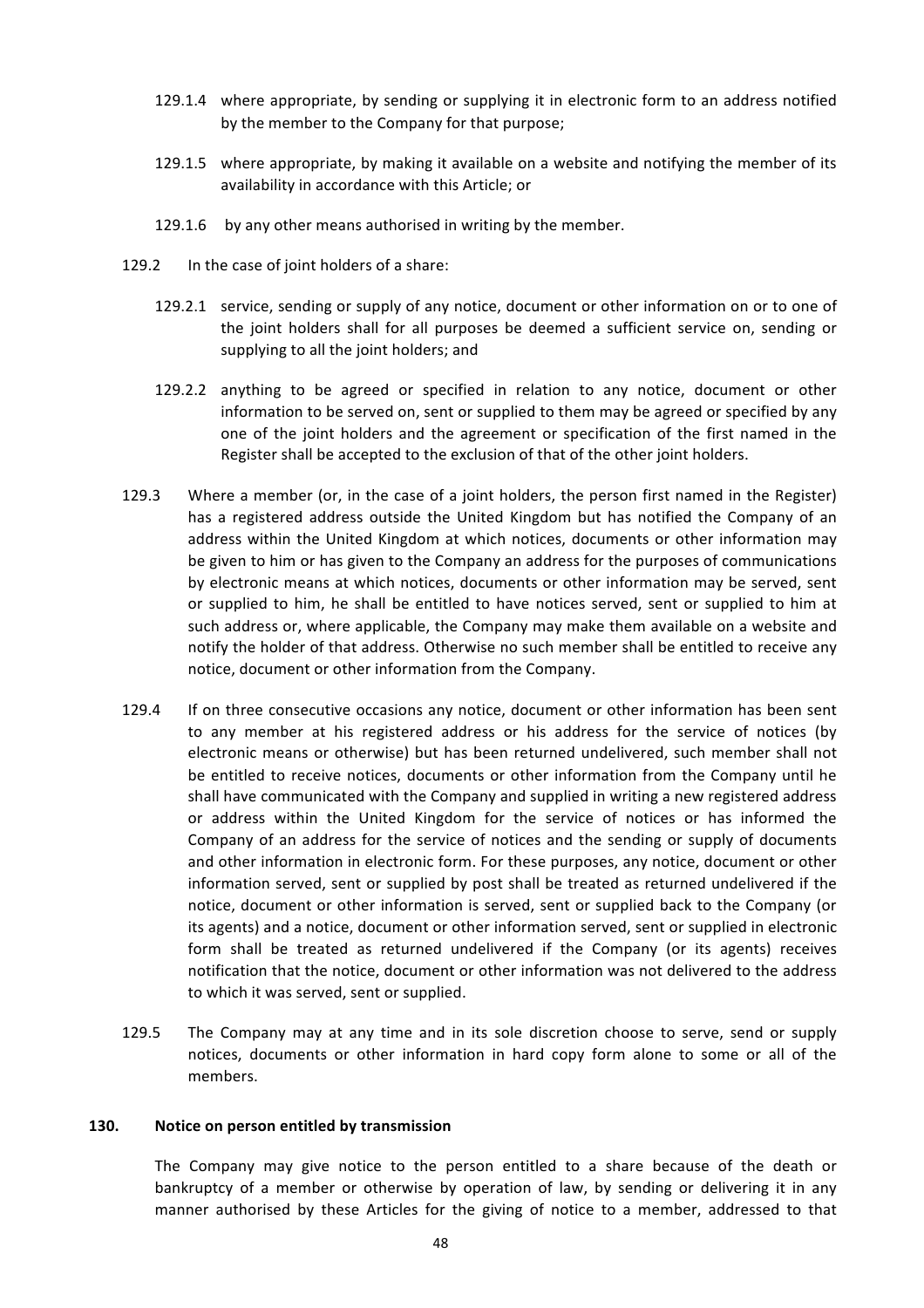person by name, or by the title of representative of the deceased or trustee of the bankrupt or representative by operation of law or by any like description, at the address (if any) within the United Kingdom supplied for the purpose by the person claimed to be so entitled or to which notices may be sent in electronic form. Until such an address has been so supplied, a notice may be given in any manner in which it might have been given if the death or bankruptcy or operation of law had not occurred.

### 131. **Record date for service**

Any notice, document or other information may be served, sent or supplied by the Company by reference to the register as it stands at any time not more than 15 days before the date of service, sending or supplying. No change in the register after that time shall invalidate that service, sending or supply. Where any notice, document or other information is served on, sent or supplied to any person in respect of a share in accordance with these Articles, no person deriving any title or interest in that share shall be entitled to any further service, sending or supplying of that notice, document or other information.

## 132. **Evidence of service**

- 132.1 Any notice, document or other information, addressed to a member at his registered address or address for service in the United Kingdom shall, if served, sent or supplied by first class post or special delivery post, be deemed to have been served or delivered on the day after the day when it was put in the post (or, where second class post is employed, on the second day after the day when it was put in the post). Proof that an envelope containing the notice, document or other information was properly addressed and put into the post as a prepaid letter shall be conclusive evidence that the notice was given.
- 132.2 Any notice, document or other information, addressed to a member at his registered address or address for service outside the United Kingdom, or sent to a member from an address in another country to an address outside that country (including without limitation an address in the United Kingdom), shall, if served, sent or supplied by airmail, be deemed to have been served or delivered on the third day after the day when it was put in the post. Proof that an envelope containing the notice, document or other information was properly addressed and put into the post as a prepaid letter shall be conclusive evidence that the notice was given.
- 132.3 Any notice, document or other information not served, sent or supplied by post but delivered or left at a registered address or address for service in the United Kingdom (other than an address for the purposes of communications by electronic means) shall be deemed to have been served or delivered on the day on which it was so delivered or left.
- 132.4 Any notice, document or other information, if served, sent or supplied by electronic means shall be deemed to have been received on the day on which the electronic communication was sent by or on behalf of the Company notwithstanding that the Company subsequently sends a hard copy of such notice, document or other information by post. Any notice, document or other information made available on a website shall be deemed to have been received on the day on which the notice, document or other information was first made available on the website or, if later, when a notice of availability is received or deemed to have been received pursuant to this Article. Proof that the notice, document or other information was properly addressed shall be conclusive evidence that the notice by electronic means was given.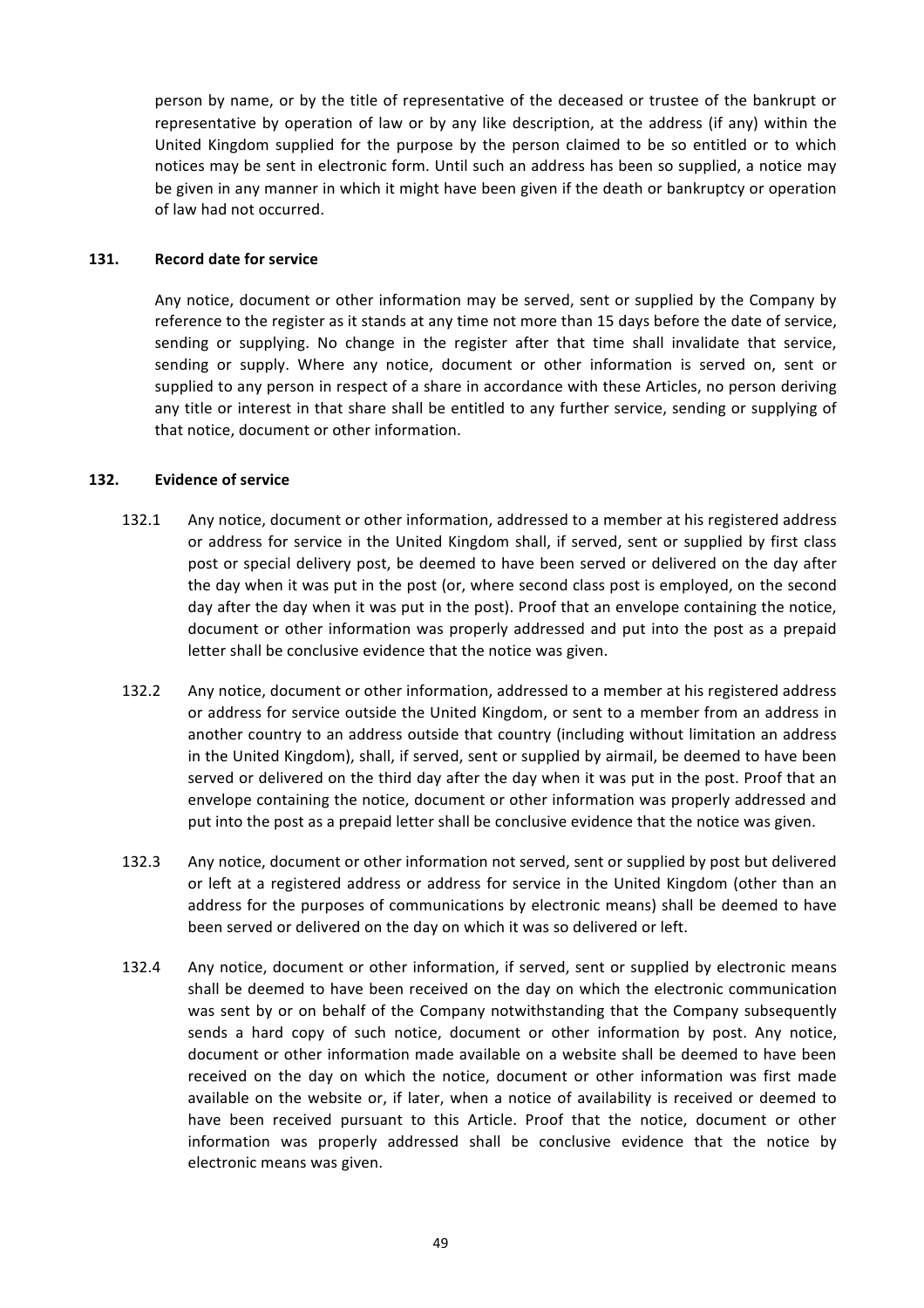- 132.5 Any notice, document or other information served, sent or supplied by the Company by means of a relevant system shall be deemed to have been received when the Company or any sponsoring system-participant acting on its behalf sends the issuer-instruction relating to the notice, document or other information.
- 132.6 Any notice, document or other information served, sent or supplied by the Company by any other means authorised in writing by the member concerned shall be deemed to have been received when the Company has carried out the action it has been authorised to take for that purpose.

### **133.** Notice when post not available

If at any time by reason of the suspension, interruption or curtailment of postal services within the United Kingdom the Company is unable effectively to convene a general meeting by notices sent through the post, the Company need only give notice of a general meeting to those members with whom the Company can communicate by electronic means and who have provided the Company with an address for this purpose. The Company shall also advertise the notice in at least one national newspaper published in the United Kingdom and make it available on its website from the date of such advertisement until the conclusion of the meeting or any adjournment of it. In any such case, the Company shall send confirmatory copies of the notice by post to those members to whom notice cannot be given by electronic means if, at least seven days prior to the meeting, the posting of notices to addresses throughout the United Kingdom again becomes practicable.

#### **134. Indemnity and insurance**

- 134.1 In this Article:
	- 134.1.1 companies are **associated** if one is a subsidiary of the other or both are subsidiaries of the same body corporate;
	- 134.1.2 a **relevant officer** means any Director or other officer or former director or other officer of the Company or an associated company (including any company which is a trustee of an occupational pension scheme (as defined by section  $235(6)$  of the Act), but excluding in each case any person engaged by the Company (or associated company) as auditor (whether or not he is also a director or other officer), to the extent he acts in his capacity as auditor); and
	- 134.1.3 **relevant loss** means any loss or liability which has been or may be incurred by a relevant officer in connection with that relevant officer's duties or powers in relation to the company, any associated company or any pension fund or employees' share scheme of the company or associated company.
- 134.2 Subject to Article 134.3, but without prejudice to any indemnity to which a relevant officer is otherwise entitled:
	- 134.2.1 each relevant officer shall be indemnified out of the Company's assets against all relevant loss and in relation to the Company's (or any associated company's) activities as trustee of an occupational pension scheme (as defined in section 235(6) of the Act), including any liability incurred by him in defending any civil or criminal proceedings, in which judgment is given in his favour or in which he is acquitted or the proceedings are otherwise disposed of without any finding or admission of any material breach of duty